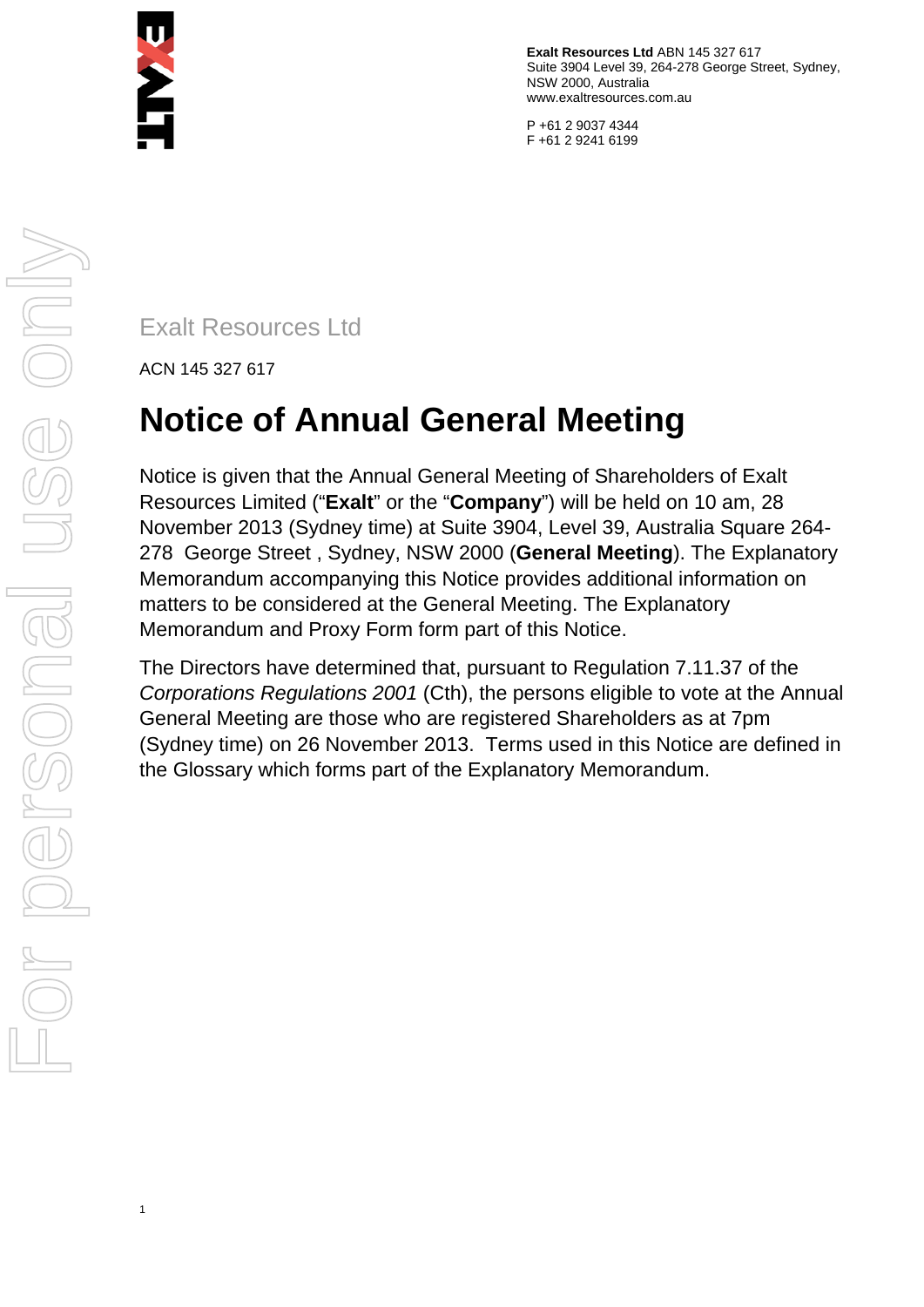

#### **Business**

#### Financial Statements

To receive and consider the financial statements of the Company and its controlled entities for the year ended 30 June 2013 and the related Directors' Report, Directors' Declaration and Auditors' Report.

# Resolution 1

# **ADOPTION OF DIRECTORS' REMUNERATION REPORT**

To consider and, if thought fit, to pass the following resolution as an **ordinary resolution**:

*"That the Directors' Remuneration Report for the year ended 30 June 2013 be adopted".* 

#### **Voting Exclusion Statement:**

The Company will disregard any votes cast on this resolution by or on behalf of a member of the key management personnel of the Company (including Directors) ("KMP"), or their closely related parties.

However, the Company need not disregard a vote cast by a KMP or closely related party of the KMP if:

- (a) it is cast by a person as proxy for a person who is permitted to vote, in accordance with the directions on the Proxy Form; or
- (b) it is cast by the Chairman of the Annual General Meeting as proxy for a person who is permitted to vote, where the Proxy Form does not specify the way the Chairman is to vote and which expressly authorises the Chairman to vote even though the resolution is connected directly or indirectly with the remuneration of a KMP and even though the Chairman of the Annual General Meeting is a member of KMP.

Note: In accordance with section 250R(3) of the Corporations Act, the vote on Resolution 1 will be advisory only and will not bind the Directors or the Company.

The Chairman of the Annual General Meeting intends to vote all available proxies in favour of Resolution 1.

# Resolution 2

#### **ELECTION OF DIRECTOR (Mr Robert Whitton)**

To consider and, if thought fit, to pass the following resolution as an **ordinary resolution**:

*"That Mr Robert Whitton, having been appointed in accordance with the Constitution as a director of the Company to fill a casual vacancy until the next annual general meeting, retires and, being eligible, offers himself for election, is hereby elected a director of the Company*".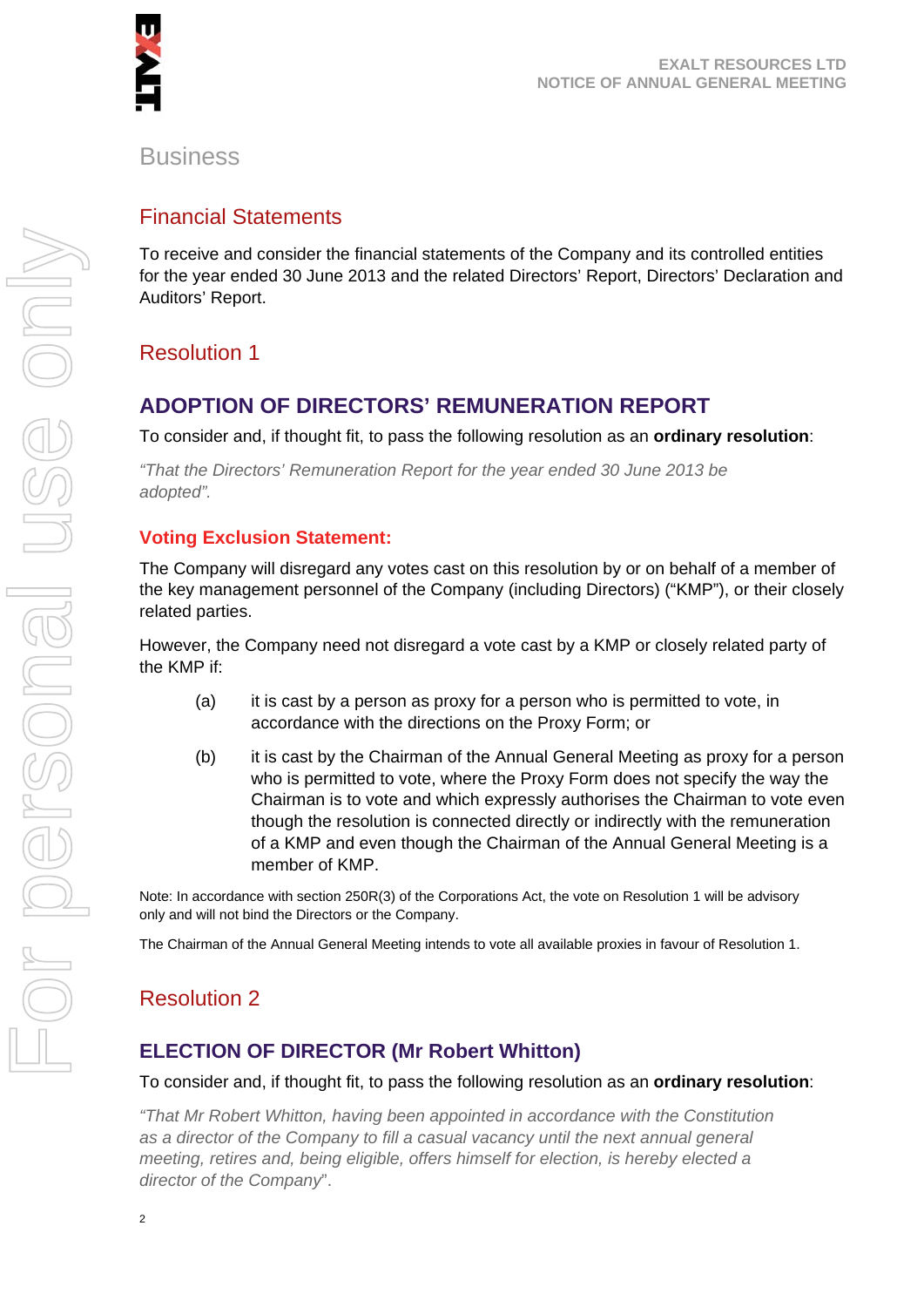

The Chairman of the Annual General Meeting intends to vote all available proxies in favour of Resolution  $\mathfrak{D}$ 

# Resolution 3

# **ELECTION OF DIRECTOR (Mr Peter Dykes)**

#### To consider and, if thought fit, to pass the following resolution as an **ordinary resolution**:

"*That Mr Peter Dykes, having been appointed in accordance with the Constitution as a director of the Company to fill a casual vacancy until the next annual general meeting, retires and, being eligible, offers himself for election, is hereby elected a director of the Company".* 

The Chairman of the Annual General Meeting intends to vote all available proxies in favour of Resolution 3.

# Resolution 4

#### **ELECTION OF DIRECTOR (Mr Robert Crossman)**

#### To consider and, if thought fit, to pass the following resolution as an **ordinary resolution**:

"*That Mr Robert Crossman, having been appointed in accordance with the Constitution as a director of the Company to fill a casual vacancy until the next annual general meeting, retires and, being eligible, offers himself for election, is hereby elected a director of the Company".* 

The Chairman of the Annual General Meeting intends to vote all available proxies in favour of Resolution 4.

# Resolution 5

#### **ELECTION OF DIRECTOR (Mr Edward Lee)**

#### To consider and, if thought fit, to pass the following resolution as an **ordinary resolution**:

"*That Mr Edward Lee, having been appointed in accordance with the Constitution as a director of the Company to fill a casual vacancy until the next annual general meeting, retires and, being eligible, offers himself for election, is hereby elected a director of the Company".* 

The Chairman of the Annual General Meeting intends to vote all available proxies in favour of Resolution 5.

#### Resolution 6

#### **ELECTION OF DIRECTOR (Mr Romy Soekarno)**

*"That Mr Romy Soekarno, having been appointed in accordance with the Constitution as a director of the Company to fill a casual vacancy until the next annual general meeting, retires and, being eligible, offers himself for election, is hereby elected a director of the Company".* 

The Chairman of the Annual General Meeting intends to vote all available proxies in favour of Resolution 6.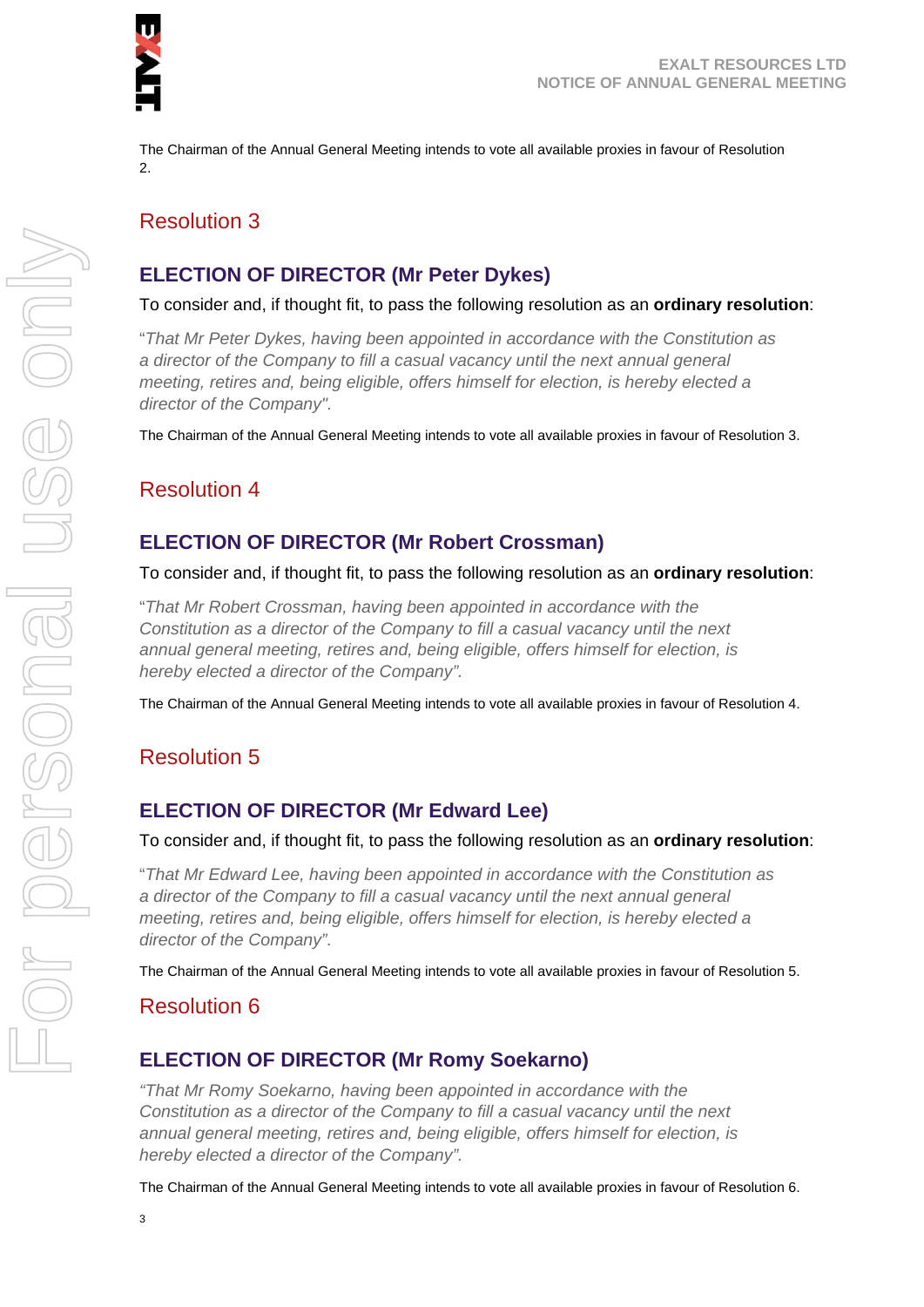

# Resolution 7

#### **RE-ELECTION OF DIRECTOR (Mr Shane Hartwig)**

To consider and, if thought fit, to pass the following resolution as an **ordinary resolution**:

*"That Mr Shane Hartwig, who retires in accordance with clause 12.11 of the Constitution and, being eligible offers himself for re-election as a Director of the Company, is hereby re-elected as a Director of the Company".* 

The Chairman of the Annual General Meeting intends to vote all available proxies in favour of Resolution 7.

# Resolution 8

#### **Ratify Prior Share Issue**

To consider and, if thought fit, to pass the following resolution as an **ordinary resolution**:

*"That, for the purposes of ASX Listing Rule 7.4 and for all other purposes, the prior issue and allotment, on 6 June 2013, of 163,625 Shares to Fortbridge Consulting Pty Ltd ACN 126 433 430 on the terms set out in Explanatory Memorandum is ratified and approved".* 

#### **Voting Exclusion Statement**

The Company will disregard any notes votes cast in on Resolution 8 by Fortbridge Consulting Pty Ltd ACN 126 433 430 and its associates. However, the Company will not disregard a vote if:

- (a) it is cast by a person as a proxy for a person who is entitled to vote in accordance with the director on proxy form; or
- (b) it is cast by person chairing the meeting as a proxy for a person who is entitled to vote, in accordance with a direction on the Proxy Form to vote as the proxy decides.

The Chairman of the Annual General Meeting intends to vote all available proxies in favour of Resolution 8.

# Resolution 9

#### **Ratify Prior Option Issue**

To consider and, if thought fit, to pass the following resolution as an ordinary resolution:

*"That, for the purposes of ASX Listing Rule 7.4 and for all other purposes, the prior issue of 10,000,000 options with an exercise price of \$0.20 and an expiry date of 5 December 2014 to Peloton Capital Pty Ltd ACN 149 540 018 on 6 December 2012 on the terms and conditions set out in the Explanatory Memorandum is ratified and approved".*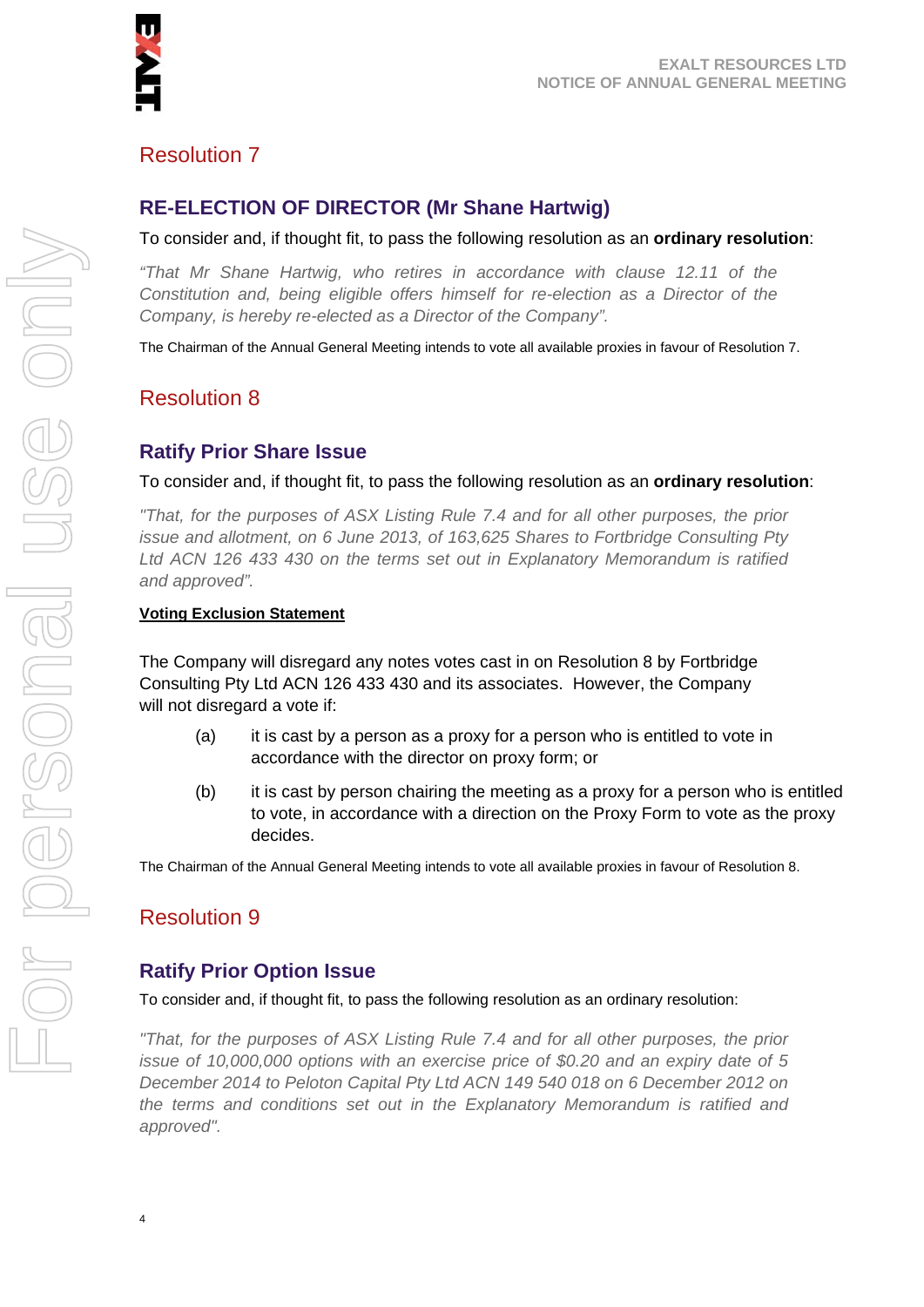

#### **Voting Exclusion Statement**

The Company will disregard any notes votes cast in on Resolution 9 by Peloton Capital Pty Ltd ACN 149 540 018 and its associates. However, the Company will not disregard a vote if:

- (a) it is cast by a person as a proxy for a person who is entitled to vote in accordance with the director on proxy form; or
- (b) it is cast by person chairing the meeting as a proxy for a person who is entitled to vote, in accordance with a direction on the Proxy Form to vote as the proxy decides.

The Chairman of the Annual General Meeting intends to vote all available proxies in favour of Resolution 9.

# Resolution 10

#### **ISSUE OF SHARES TO RELATED PARTIES**

#### To consider and, if thought fit, to pass the following resolution as an **ordinary resolution**:

*"That, for the purposes of Chapter 2E of the Corporations Act, Listing Rule 10.11, and for all other purposes, shareholder approval is given for the Company to issue up to :* 

- *1) 1,583,333 fully paid ordinary shares in the capital of the Company to Corpac Partners Pty Ltd ABN 79 106 549 124; and*
- *2) 2,375,000 fully paid ordinary shares in the capital of the Company to EX Mining Services Indonesia Pty Ltd ACN 125 705 222,*

*on the terms and conditions set out in the Explanatory Memorandum."* 

#### **Voting Exclusion Statement:**

The Company will disregard any votes cast on Resolution 10 by Corpac Partners Pty Ltd and EX Mining Services Indonesia Pty Ltd and any of their respective associates. However, the Company will not disregard a vote if:

- (a) it is cast by a person as the proxy for a person who is entitled to vote, in accordance with the directions on the proxy form; or
- (b) it is cast by the Chairperson of the Annual General Meeting as a proxy for a person who is entitled to vote, in accordance with the directions on the proxy form to vote as the proxy decides.

In addition, the Company will disregard any votes cast on Resolution 10 by or on behalf of a member of the KMP, or their closely related parties. However, the Company need not disregard a vote cast by a KMP or closely related party of the KMP if:

- (a) it is cast by a person as proxy for a person who is permitted to vote, in accordance with the directions on the Proxy Form; or
- (b) it is cast by the Chairman of the Annual General Meeting as proxy for a person who is permitted to vote, where the Proxy Form does not specify the way the Chairman is to vote and which expressly authorises the Chairman to vote even though the resolution is connected directly or indirectly with the remuneration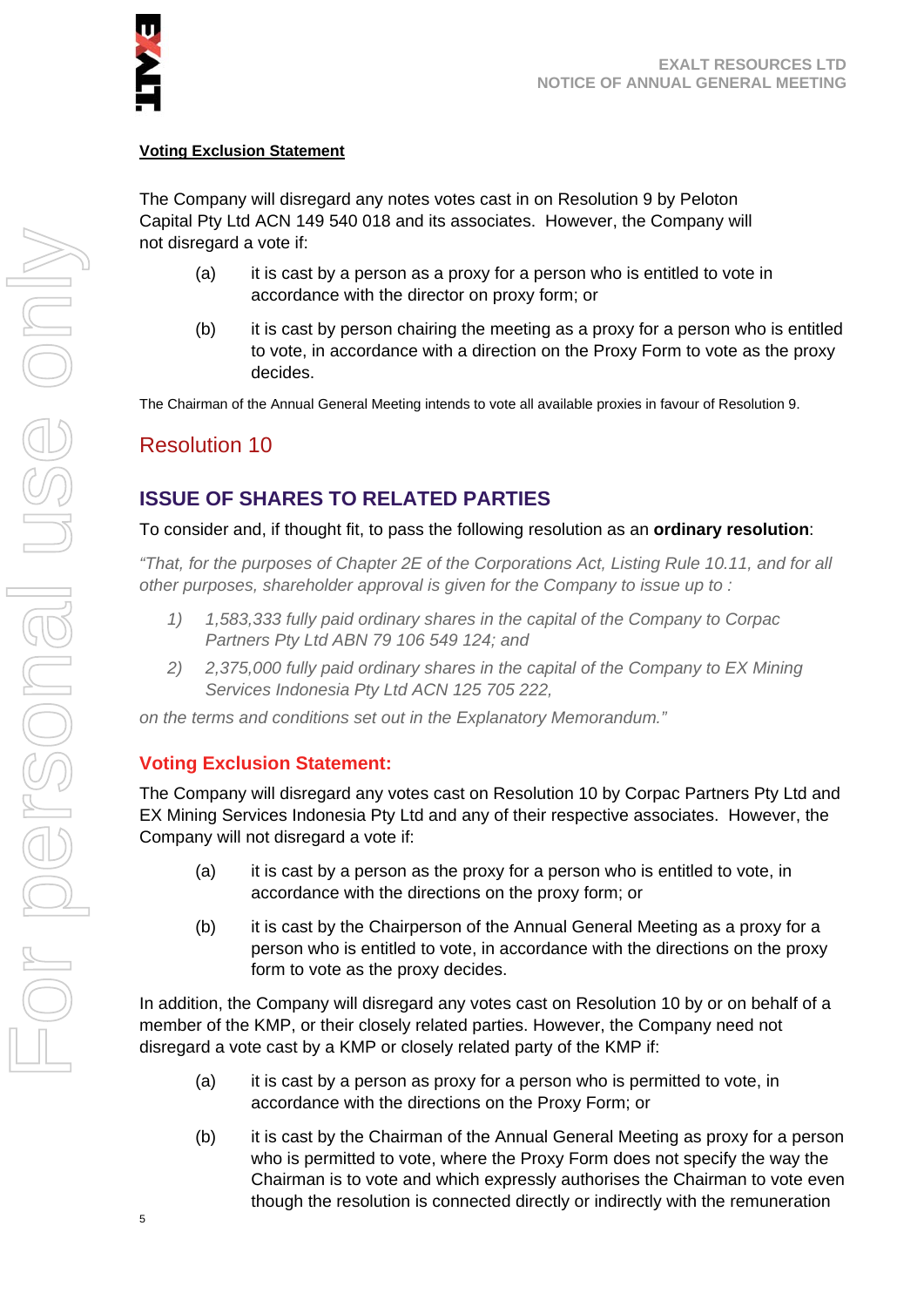of a KMP, the Chairman of the Annual General Meeting is a member of KMP and has an interest in the outcome of Resolution 10.

The Chairman of the Annual General Meeting intends to vote all available proxies in favour of Resolution 10.

# Resolution 11

### **APPROVAL OF 10% PLACEMENT FACILITY**

To consider and, if thought fit, to pass the following resolution as a **special resolution**:

*"That, for the purposes of Listing Rule 7.1A and for all other purposes, shareholders approve the issue of Equity Securities up to 10% of the issued capital of the Company (calculated in accordance with the formula prescribed in Listing Rule 7.1A.2) on the terms and conditions in the Explanatory Memorandum".* 

#### **Voting Exclusion Statement:**

The Company will disregard any votes cast on this resolution by a person who may participate in the 10% placement facility, a person who might obtain a benefit, except a benefit solely in the capacity of a holder of Shares, if Resolution 11 is passed, and any associates of the aforementioned persons.

However, the Company will not disregard a vote if:

- (a) it is cast by the person as proxy for a person who is entitled to vote, in accordance with directions on the Proxy Form; or
- (b) it is cast by the Chairman as proxy for a person who is entitled to vote, in accordance with a direction on the Proxy Form to vote as the proxy decides.

As at the date of this Notice of Annual General Meeting, the Company has no specific plans to issue securities under the placement facility under ASX Listing Rule 7.1A and therefore it is not known who (if any) may participate in a potential issue of securities under the placement facility (if any) under ASX Listing Rule 7.1A. Accordingly, as at the date of this Notice of Annual General Meeting, the Company is not aware of any person who would be excluded from voting on this resolution.

The Chairman of the Annual General Meeting intends to vote all available proxies in favour of Resolution 11.

artiva.

Dated: 14 October 2013. By order of the Board.

**Shane Hartwig**  Company Secretary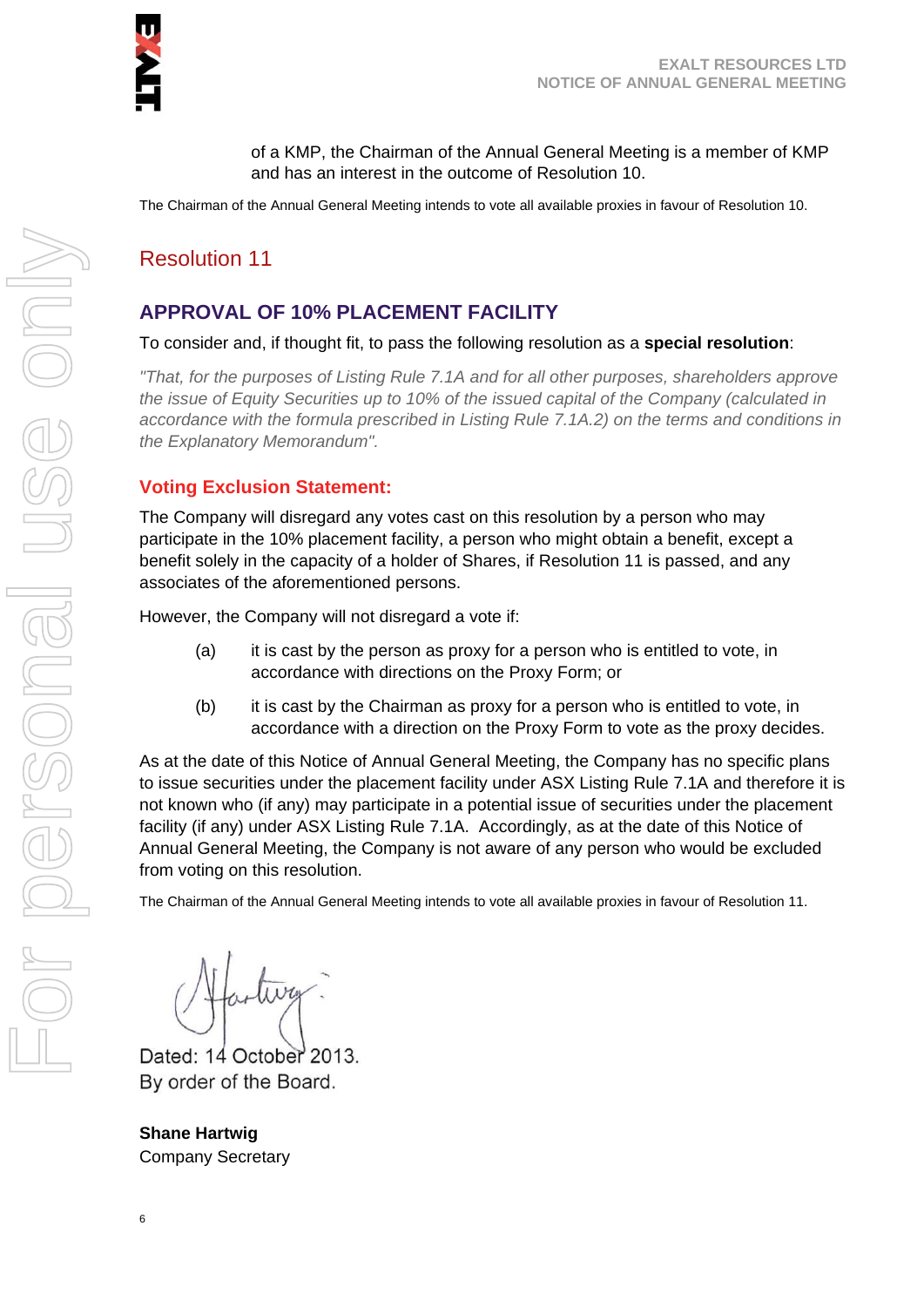

#### **Notes**

# Explanatory Memorandum

The Notice should be read in conjunction with the accompanying Explanatory Memorandum.

#### Eligibility to vote

In accordance with the Corporations Act and the Constitution, a person's entitlement to vote at the General Meeting will be determined by reference to the number of Shares registered in the name of that person (reflected in the register of members) as at 7pm (Sydney time) on 26 November 2013.

#### How to vote

Each Shareholder is entitled to attend and vote at the General Meeting in person or by proxy.

#### Proxy votes

Each Shareholder is entitled to appoint not more than two proxies to attend and vote in their place.

Where more than one proxy is appointed, the appointment may specify the proportion or number of votes that the proxy may exercise, otherwise each proxy may exercise half of the votes.

A proxy need not be a Shareholder.

A Proxy Form must be signed (in the form attached to this Notice) by the Shareholder or the Shareholder's attorney.

Proxy Forms must reach the Company at least forty eight (48) hours before the General Meeting.

**Postal Address** 

The address for lodgement of Proxy Forms is:

#### **Delivery Address**

Exalt Resources Ltd c/- Computershare Investor Services Pty Limited Yarra Falls 452 Johnston Street Abbotsford Vic 3067

Exalt Resources Ltd c/- Computershare Investor Services Pty Limited GPO Box 242 Melbourne VIC 3001

**Fax Number**  + 61 3 9473 2555

#### Key Management Personnel as proxy

If a shareholder appoints a member of the key management personnel (KMP) (which includes each of the Directors) or a closely related party of any KMP as proxy, such KMP or closely related party is not able to vote a proxy on Resolution 1 or 10 unless the shareholder directs them how to vote by marking the box on the Proxy Form (Step 2) for Resolution 1.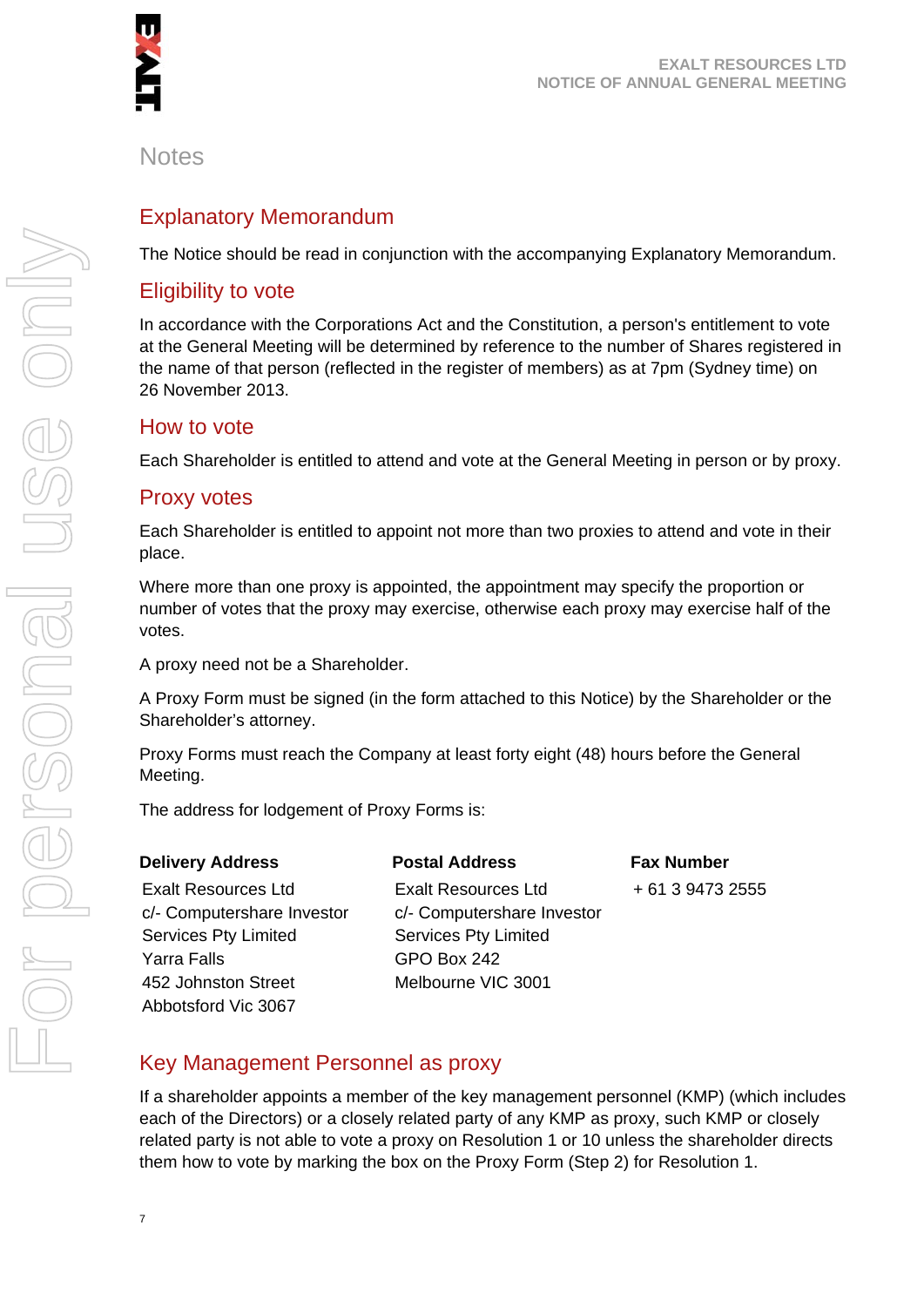

If a shareholder appoints the Chairman of the Annual General Meeting as proxy, the shareholder can direct the Chairman how to vote by either marking the boxes on the Proxy Form for Resolutions 1 and 10 or by marking the Chairman voting direction box on the Proxy Form (Step 1) in which case this will be considered to be an express direction to the Chairman of the Annual General Meeting to vote in favour of Resolutions 1 and 10 even though Resolutions 1 and 10 are connected directly or indirectly with the remuneration of a member of a KMP and/or even if the Chairman of the Annual General Meeting has an interest in the outcome of Resolutions 1 and 10. If the voting direction boxes are not completed in either Step 1 or Step 2, then the Chairman will not cast any votes on your behalf on Resolutions 1 and 10.

# Undirected Proxies

Subject to the above, the Chairman of the General Meeting intends to vote all undirected proxies in favour of the Resolutions. However, the Company encourages all Shareholders who submit Proxy Forms to direct their proxy how to vote on each Resolution by marking the boxes on the Proxy Form (Step 2) for each item of business.

# Directed Proxies

Under recent amendments to the Corporations Act, there are new rules relating to how a proxy must vote directed proxies. If a Proxy Form specifies the way a proxy is to vote on a Resolution, then:

- (a) a proxy need not vote on a show of hands, but if the proxy does vote, the proxy must vote as directed;
- (b) if a proxy is appointed by two or more Shareholders who specify different ways to vote on a resolution, the proxy must not vote on a show of hands;
- (c) if the proxy is the Chairman, the proxy must vote as directed on a poll;
- (d) if the proxy is not the Chairman, the proxy need not vote on a poll, but if the proxy does vote, the proxy must vote as directed; and
- (e) if the proxy is not the Chairman and does not attend the General Meeting or does not vote on a Resolution, but the Proxy Form specifies how to vote and a poll is demanded, then the Chairman is taken to have been appointed as the proxy and must vote as directed.

# Power of Attorney

A Shareholder's attorney may sign the Shareholder's Proxy Form on behalf of the Shareholder. By signing the Proxy Form, the Shareholder's attorney confirms that the authority under which he or she executed the Proxy Form has not been revoked.

If the Shareholder's attorney signs the Proxy Form, then the attorney must, when it sends the Proxy Form to the Company, also send the authority (or a certified copy of the authority) under which the Proxy Form was signed. Each of the Proxy Form and authority must be received at least forty eight (48) hours before the General Meeting.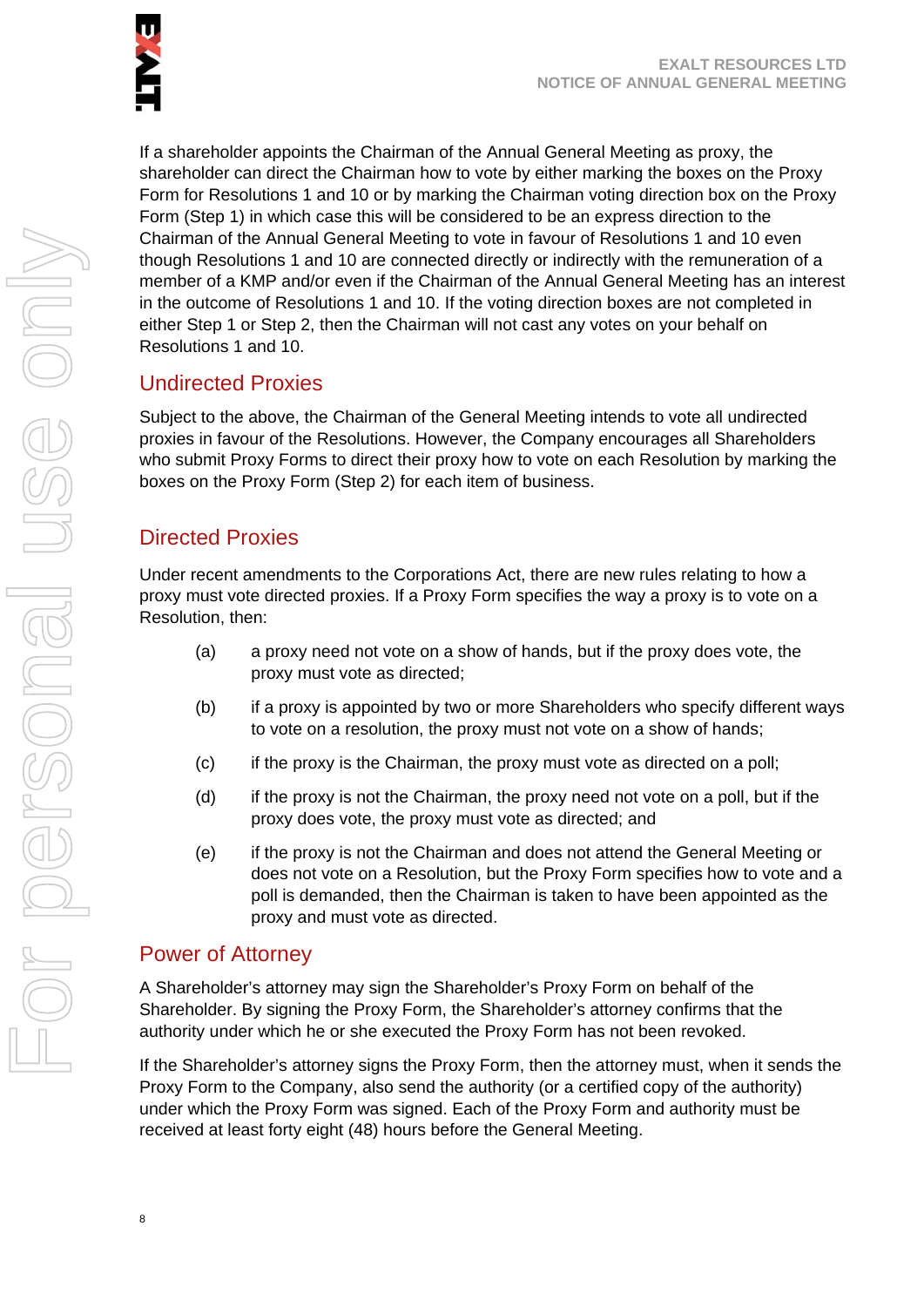

# Bodies Corporate

A body corporate may appoint an individual as its representative to exercise any of the powers the body may exercise at the General Meeting. The appointment may be a standing one. Unless the appointment states otherwise, the representative may exercise on behalf of the appointing body all of the powers that the appointing body could exercise at the General Meeting or in voting on a Resolution.

#### **Enquiries**

Shareholders are invited to contact the Company Secretary, Shane Hartwig on (02) 8651 7804 if they have any queries in respect of the matters set out in these documents.

9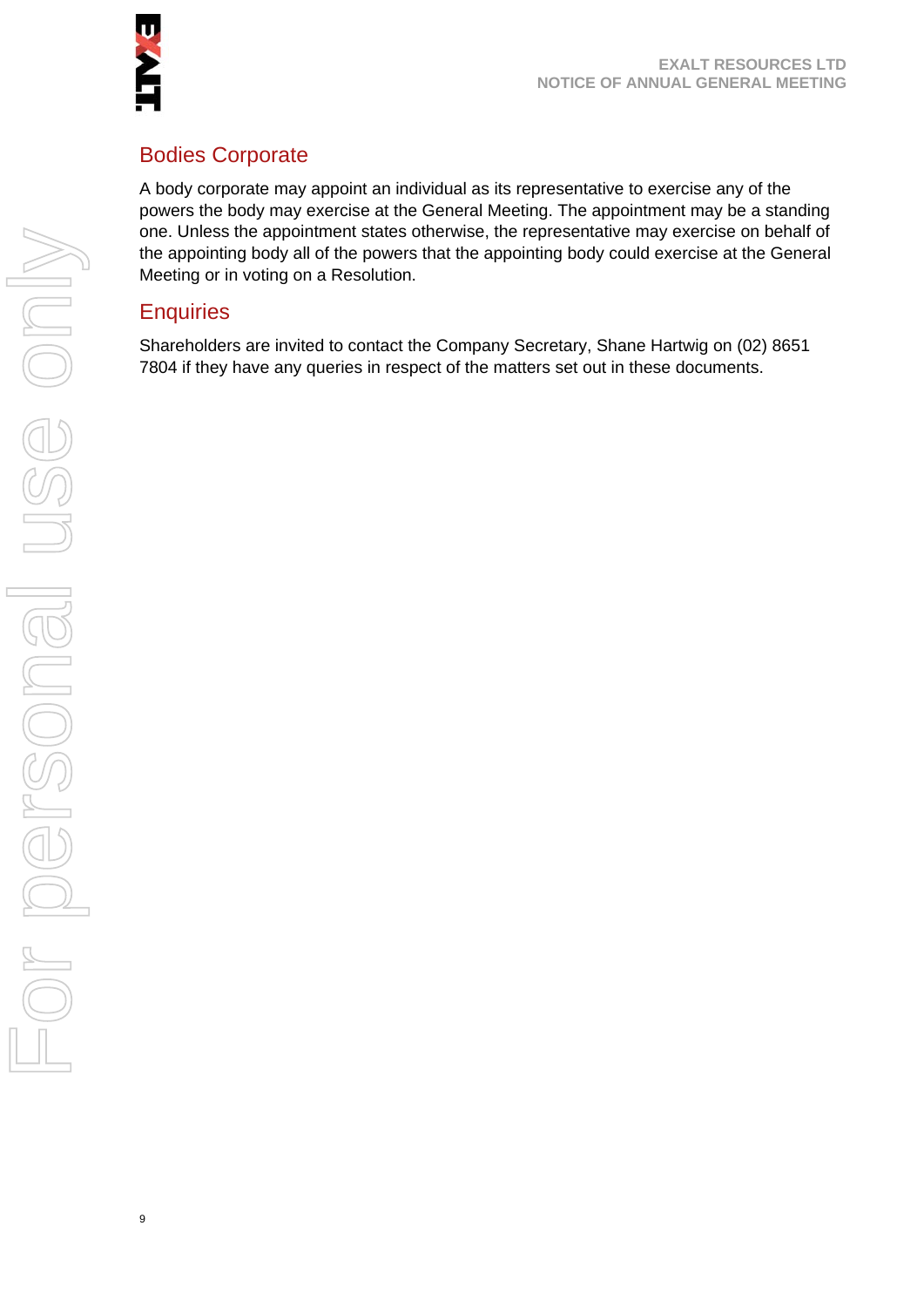

# Explanatory Memorandum

# **Exalt Resources Limited**

# 1. Introduction

This Explanatory Memorandum has been prepared to assist Shareholders in considering the Resolutions set out in the Notice. This Explanatory Memorandum forms part of, and should be read in conjunction with, the Notice.

Terms used in this Explanatory Memorandum are defined in the Glossary.

# 2. General

#### **FINANCIAL STATEMENTS**

The Corporations Act requires that the Financial Report (including the Directors' Report, Financial Statements and the Audit Report) be laid before the Annual General Meeting. Although not requiring a vote of shareholders, an opportunity will be provided for shareholders to ask questions on the reports, including of the Company's auditor, who will be available to answer shareholders' questions relating to the Audit Report.

#### **RESOLUTION 1: ADOPTION OF DIRECTORS' REMUNERATION REPORT**

The Board is committed to creating value for shareholders by applying the Company's funds productively and responsibly. A portion of the funds available to the Company is applied to remunerate your Directors.

Your Board is aware of the sensitivities of shareholders to remuneration practices generally, and submits its remuneration report to shareholders for consideration and adoption under a non-binding resolution.

The Remuneration Report appears within the Directors' Report in the Company's Annual Report and describes the remuneration practices of the Company and the rationale underpinning those practices.

Under the Corporations Act:

- (a) the Company is required to disregard any votes cast on this item of business by any member of "Key Management Personnel" (KMP) of the Company and their closely related parties, except as directed by any proxies; and
- (b) a 'two-strike' process in relation to the advisory and non-binding vote on the remuneration report has been introduced. Under the two-strike process if, at two consecutive annual general meetings, at least 25% of votes cast on a resolution that the remuneration report be adopted are against adoption of the Remuneration Report, at the second of these annual general meetings, there must be put to the vote a resolution that another general meeting be held within 90 days at which all Directors (except the Managing Director) who were Directors at the time the Directors' Report considered at the second annual general meeting was passed must stand for re-election.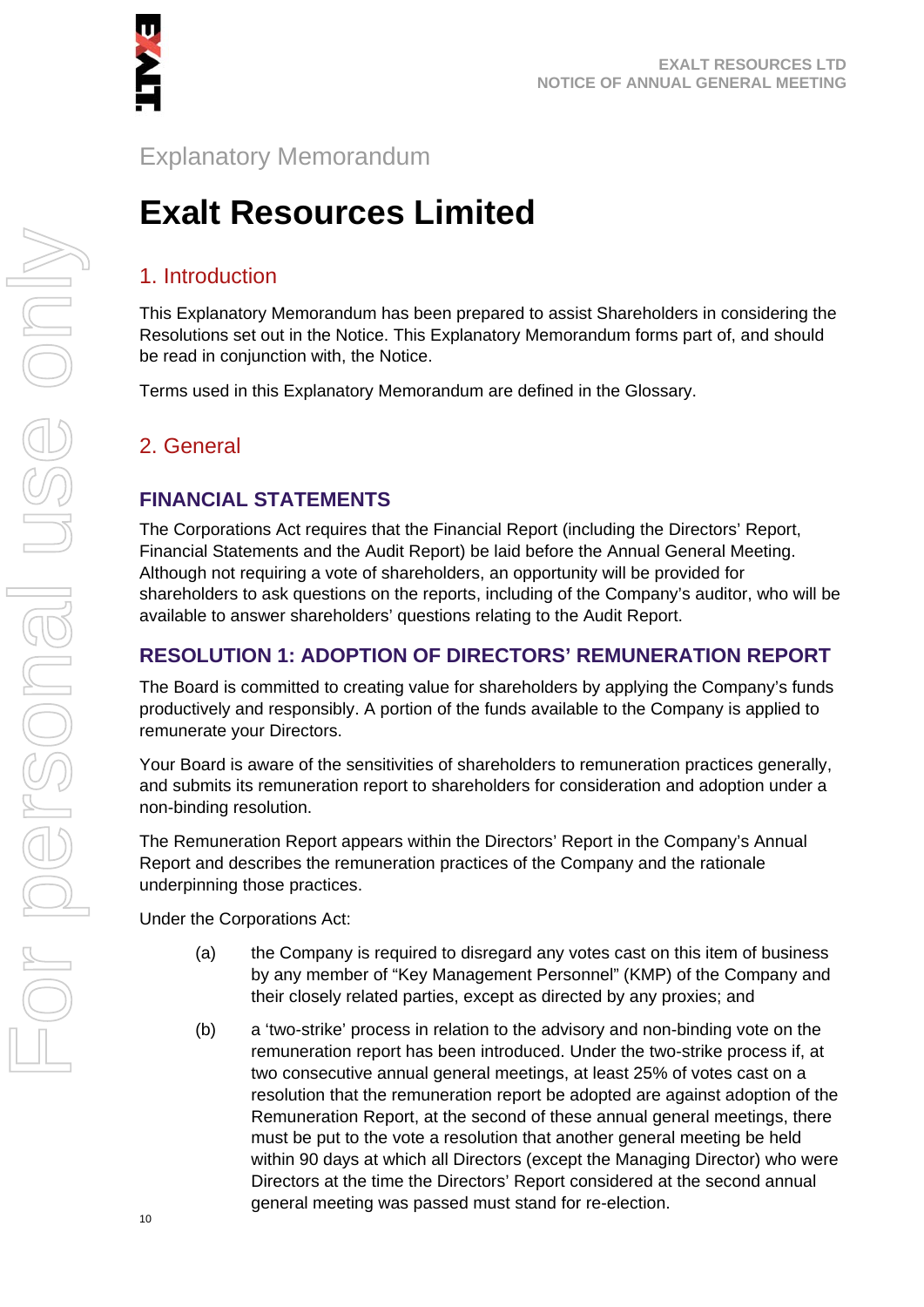KMP are people having authority and responsibility for planning, directing and controlling the activities of the entity, directly or indirectly, and include Directors.

"Closely related parties" includes certain family members and dependents of KMP and companies they control.

# **RESOLUTION 2: ELECTION OF DIRECTOR (Mr Robert Whitton)**

Mr Whitton is a Chartered Accountant with in excess of 25 years of corporate re-organisation, financial analysis, strategic planning, people management and risk management experience. He is a Non-Executive Director of several ASX listed companies, with involvement in audit risk and corporate governance.

Mr Whitton currently serves as head of Business Recovery at William Buck, Chartered Accountants & Advisors. He is Non-Executive Chairman AUV Enterprises Limited and, Tempo Australia Limited, and a Non-Executive Director of Australian Wine Consumers Co-Operative Ltd (Chairman 2008-2011).

He has a Bachelor of Business and Graduate Certificate Forensic Studies (Accounting) and is a Fellow of the Institute of Chartered Accounts, the Australian Institute of Management and the Australian Institute of Company Directors. He is also a member of the Insolvency Practitioners Association of Australia and the Association of Fraud Examiners.

#### **Directors' Recommendation**

The Board (other than Mr Whitton) recommends the election of Mr Robert Whitton.

# **RESOLUTION 3: ELECTION OF DIRECTOR (Mr Peter Dykes)**

Mr Dykes has more than 20 years of experience in the technology industry, beginning his career as a founding member of KPMG's technology advisory practice in both Sydney and Melbourne. He subsequently co-founded a boutique technology advisory business and advised some of Australia's largest corporate clients including BHP, Boral, Telstra and General Motors Holden.

Mr Dykes was an Executive Director, CFO and Company Secretary of Nexbis Ltd and played a key role during its rise from a market capitalisation of \$4 million dollars until its successful sale for \$80 million.

He is currently a Non-Executive Director of Tempo Australia Limited, Chapmans Limited, RKS Consolidated Ltd and AUV Enterprises Limited.

Mr Dykes holds a Bachelor of Business (Accountancy) degree from RMIT University and is a Fellow of the Taxation Institute of Australia.

#### **Directors' Recommendation**

The Board (other than Mr Dykes) recommends the election of Mr Peter Dykes.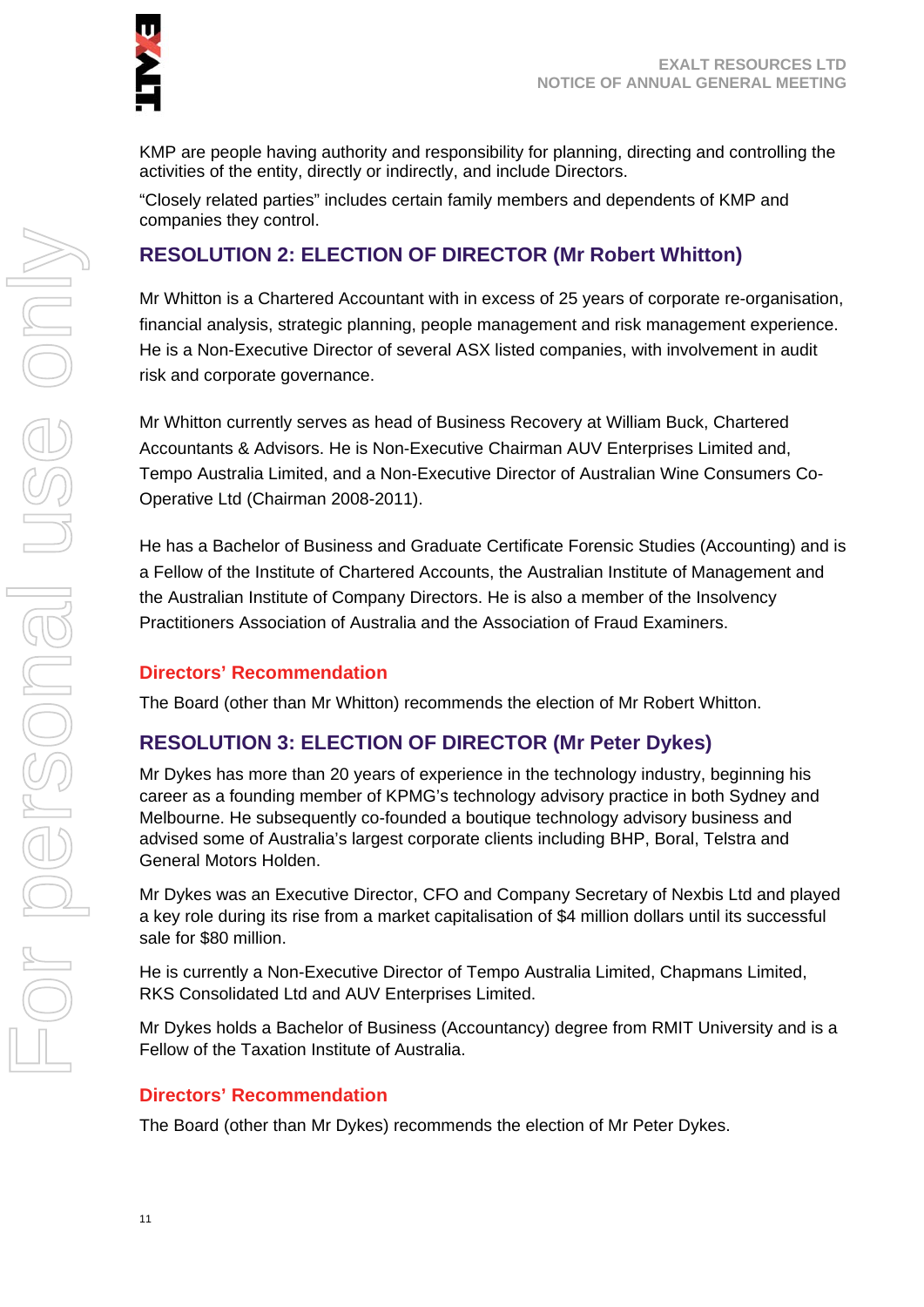

# **RESOLUTION 4: ELECTION OF DIRECTOR (Mr Robert Crossman)**

Mr Crossman is the Managing Director of Corpac Partners which he founded in 2003. He has over 20 years of experience in mergers and acquisitions, equity capital markets, project finance, and corporate advisory, principally in the mining and energy sectors.

Mr Crossman has acted as lead adviser in several landmark transactions across the energy, resources, infrastructure, and telecommunications sectors. He has strong business relationships in Australia and has significant knowledge of the Indonesian mining and energy sectors.

Prior to founding Corpac, Mr Crossman was Head of Investment Banking at Hartley Poynton, the Managing Director of ABN Amro Rothschild and a Managing Director in Investment Banking at N.M. Rothschild & Sons.

#### **Directors' Recommendation**

The Board (other than Mr Crossman) recommends the election of Mr Robert Crossman.

#### **RESOLUTION 5: ELECTION OF DIRECTOR (Mr Edward Lee)**

Before his retirement from diplomatic service, Mr Edward Lee Kwong Foo had a distinguished career with the Foreign Service Branch of the Singapore Administrative Service in various senior positions across the Asia-Pacific, including as Singapore's Ambassador to Indonesia.

Since his first posting to Indonesia in 1974, Mr Lee served a total of 18 years in the Singapore Embassy in Jakarta. Among his many honours received, in 2007 he was conferred the highest civilian award by the Indonesian Government, the Bintang Jasa Utama (the Star of Excellent Services) for his contribution towards building stronger and closer relations with Indonesia. Mr Lee currently serves on a number of listed company boards, is the Chief Executive of investment consultancy firm PT kalimintas, and a member of the National University of Singapore President's Philanthropic Advisory Council.

#### **Directors' Recommendation**

The Board (other than Mr Lee) recommends the election of Mr Edward Lee.

#### **RESOLUTION 6: ELECTION OF DIRECTOR (Mr Romy HR Soekarno)**

Mr Soekarno is a grandson of first President of Indonesia Soekarno and a nephew of fifth President of Indonesia Megawati Soekarno. Since the mid-1990s, he has had a successful business career in Indonesia where he continues to be involved with a number of private and public sector interests, including the Nasional Demokrat Cultural Department and the Party Demokrasi Indonesia Perjuangan. He is currently President Director of 1945 Nuswantara Investama.

#### **Directors' Recommendation**

The Board (other than Mr Soekarno) recommends the election of Mr Romy HR Soekarno.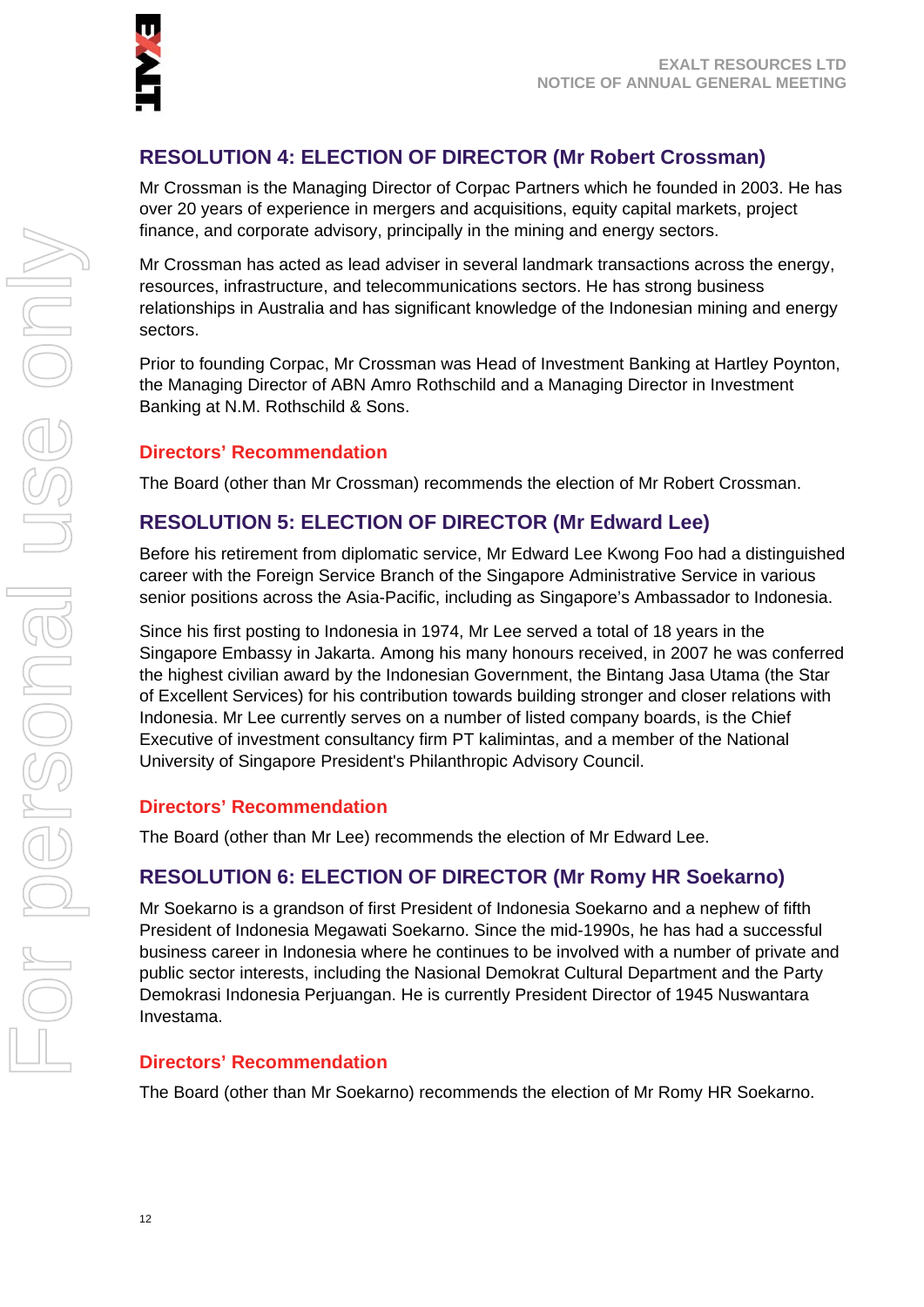

# **RESOLUTION 7:RE-ELECTION OF DIRECTOR (Mr Shane Hartwig)**

Under the Constitution, (clause 12.3), one third of Directors (not including the Managing Director or persons appointed to fill a casual vacancy) must retire from office annually and, if eligible, may offer themselves for re-election.

Shane Hartwig is a Certified Practicing Accountant and Chartered Company Secretary and holds a Bachelor of Business degree, majoring in Accounting and Taxation from Curtin University of Technology in Western Australia.

Mr Hartwig is involved in the areas of initial public offerings, capital raisings, prospectus and information memorandum preparation and project management, company assessments and due diligence reviews, mergers and acquisitions and providing general corporate advice. Mr Hartwig has over twenty years' experience in the finance industry both nationally and internationally with exposure to both the debt and equity capital markets.

Mr Hartwig is also the Company Secretary of Anteo Diagnostics Limited and Forge Resources Limited on a contract basis.

#### **Directors' Recommendation**

The Board (other than Mr Hartwig) recommends the re-election of Mr Shane Hartwig.

#### **RESOLUTIONS 8 AND 9: BACKGROUND INFORMATION**

#### **Listing Rules**

Listing Rule 7.1 provides that (subject to certain exceptions, none of which are applicable to the current circumstances) the prior approval of shareholders is required for an issue of securities by a company if the securities will, when aggregated with the securities issued by the company during the previous 12 months, exceed 15% of the number of the shares on issue at the commencement of that 12 month period. This 15% limit is referred to as the Company's "15% placement capacity" in this Notice of Annual General Meeting.

Listing Rule 7.4 provides that where a company ratifies a prior issue of securities, the issue will be treated as having been made with approval for the purposes of Listing Rule 7.1, thereby restoring the company's 15% placement capacity and enabling it to issue further securities up to that limit.

The Board believes that it is in the best interests of the Company to restore its 15% placement capacity to maintain the Company's ability to issue additional securities up to its full placement capacity to enable the Company to retain financial flexibility and take advantage of commercial opportunities that may arise. Accordingly, in Resolution 8 Shareholder ratification of the issue of Shares pursuant to Listing Rule 7.4 is sought and in Resolution 9 Shareholder ratification for the issue of options pursuant to Listing Rule 7.4 is sought.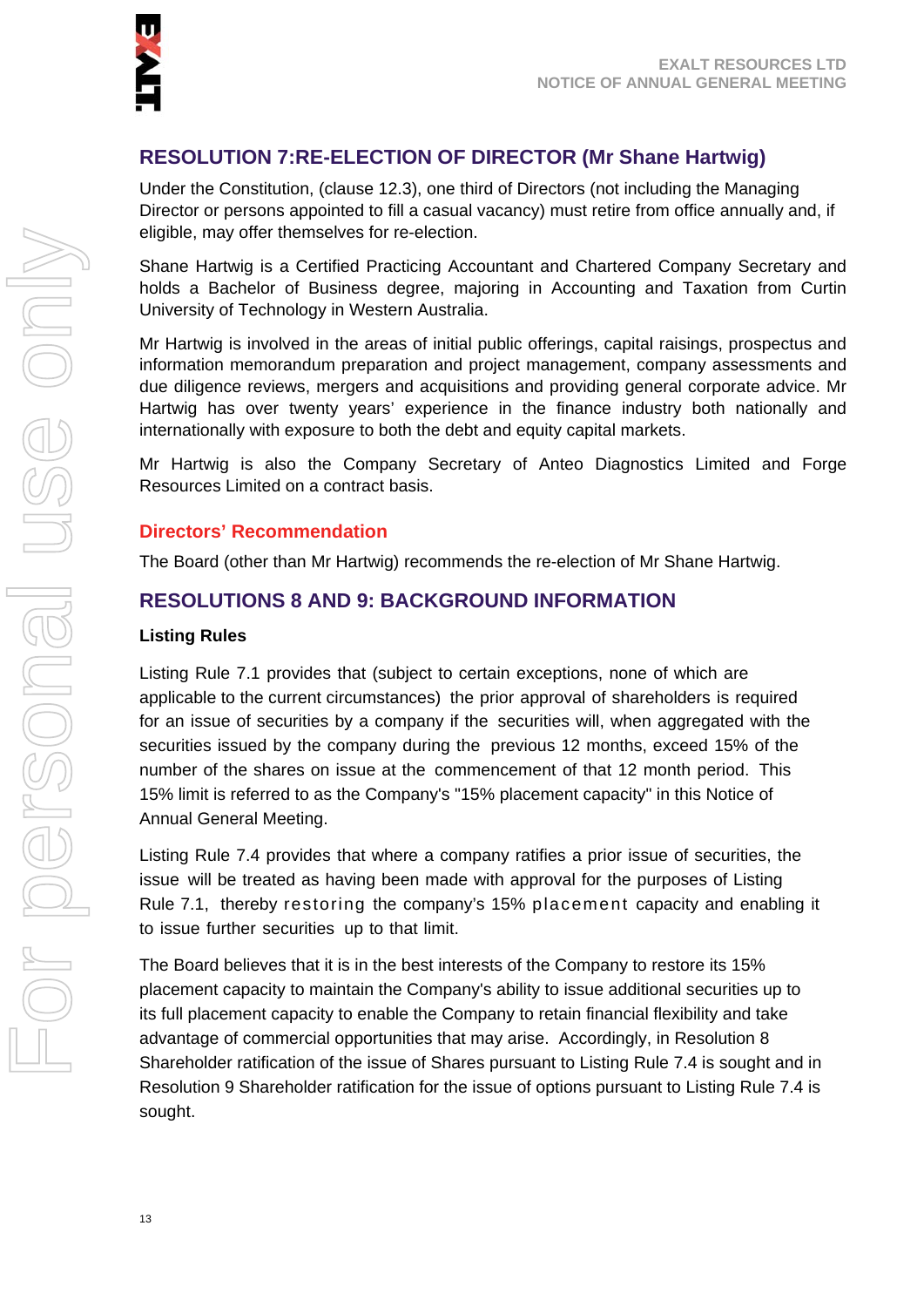# **RESOLUTION 8: RATIFY THE PRIOR ISSUE OF SHARES**

On 6 June 2013, the Company issued and allotted 163,625 Shares to Fortbridge Consulting Pty Ltd ACN 126 433 430 at a deemed issue price of \$0.20 per Share ("**Placement Shares**"). The issue was in relation to share based payment for services already rendered. The Placement Shares rank equally with existing Shares and represent approximately 0.22% of the Company's issued Share capital as at the date of this Explanatory Memorandum.

#### **Listing Rule information**

Listing Rule 7.5 requires that the following information be provided to Shareholders in respect of Resolution 8 for the purposes of Listing Rule 7.4:

- (a) The number of Placement Shares issued was 163,625.
- (b) The Placement Shares were issued at a deemed issue price of \$0.20 each.
- (c) The Placement Shares are fully paid ordinary shares and rank equally with the existing Shares on issue.
- (d) The Placement Shares were issued to Fortbridge Consulting Pty Ltd ACN 126 433 430 on 6 June 2013.
- (e) No funds were raised by the issue of the Placement Shares as they were issued as a share based payment for services rendered.

#### **Recommendation:**

The Board recommends that Shareholders vote in favour of Resolution 8.

#### **RESOLUTION 9: RATIFY THE PRIOR ISSUE OF OPTIONS**

On 6 December 2012 the Company granted 10,000,000 options with an exercise price of \$0.20 and an expiry date of 5 December 2014 ("**Peloton Options**") to Peloton Capital Pty Ltd ACN 149 540 018 in relation to services provided as Lead Manager to the Company in 2012.

Each Peloton Option confers the right, but not the obligation, to subscribe for one Share (subject to and in accordance with the terms of issue of the options). Please refer to Attachment A for the complete terms of the Peloton Options.

#### **Listing Rule information**

The following information is provided to Shareholders for the purposes of the requirements of ASX Listing Rule 7.5:

- (a) The number of Peloton Options granted was 10,000,000.
- (b) The options were issued for Nil consideration.
- (c) The terms of the options are set out in Attachment A.
- (d) The Peloton Options were issued to Peloton Capital Pty Ltd ACN 149 540 018 on 6 December 2012.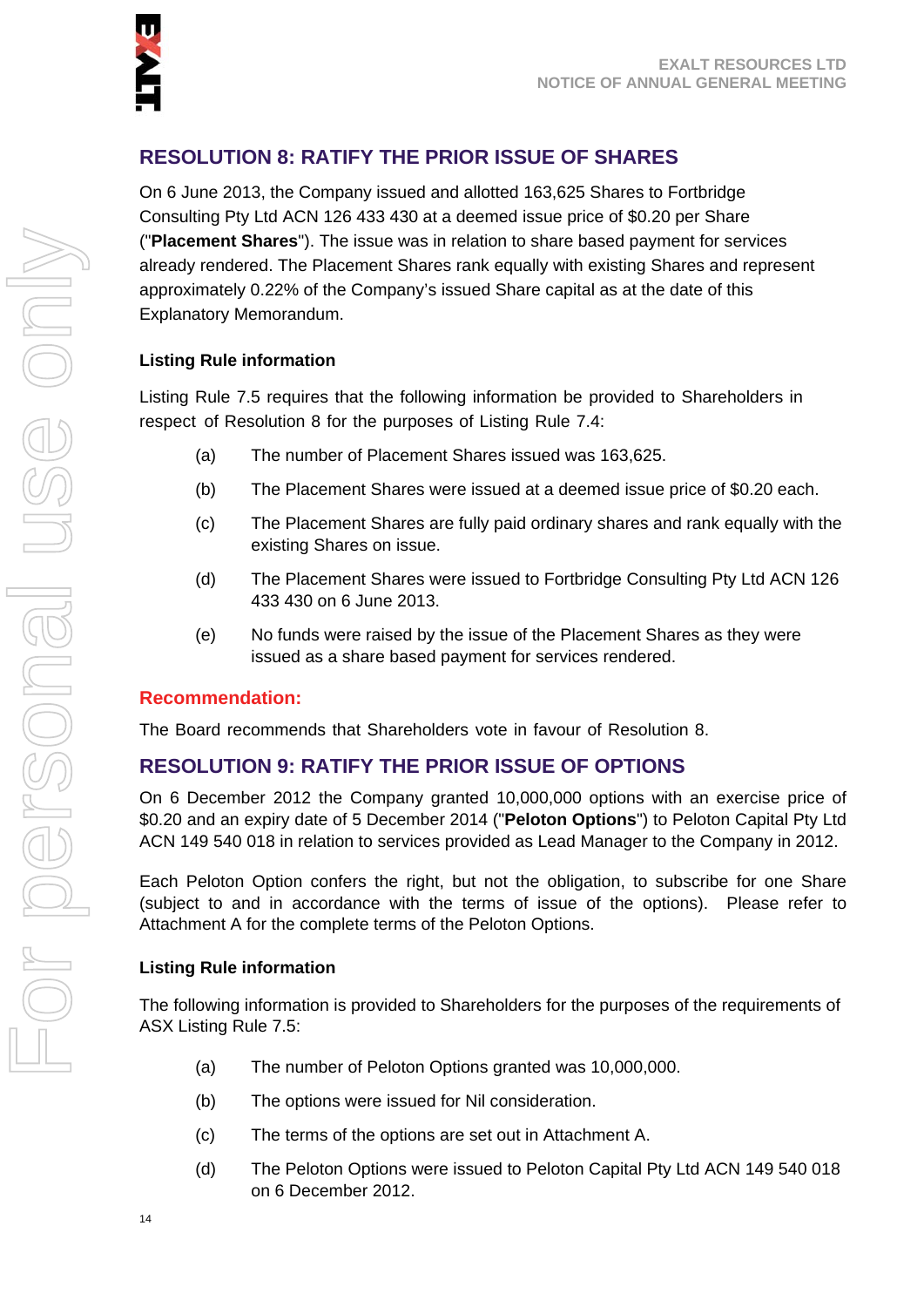

(e) No funds were raised by the grant of the Peloton Options as they were issued for services rendered. Any funds raised from the exercise of the Peloton Options will be used for general working capital purposes.

#### Effect on Earnings

There was a cost \$460,350 recorded in the Reserves in the Company Balance Sheet for the period 30 June 2013. This will have a corresponding decrease in Issued Capital in Company Balance Sheet as at 30 June 2013. There will be no effect on the Company's earnings for the period to 30th June 2014.

#### **Recommendation:**

The Board recommends that Shareholders vote in favour of Resolution 9.

# **RESOLUTION 10: ISSUE OF SHARES TO RELATED PARTIES**

The Company is seeking the approval of its shareholders to issue up to 1,583,333 fully paid ordinary shares to Corpac Partners Pty Ltd and up to 2,375,000 fully paid ordinary shares to EX Mining Services Indonesia Pty Ltd.

#### **Agreements with Corpac Partners Pty Ltd and EX Mining Services Indonesia Pty Ltd**

As outlined in the Prospectus and the Supplementary Prospectus, on 23 July 2012 the Company entered into services agreements with:

- (a) Corpac Partners Pty Ltd ABN 79 106 549 124 ('**Corpac**') under which Corpac agreed to provide corporate financial advisory services to the Company ('**Corpac Agreement**').
- (b) EX Mining Services Indonesia Pty Ltd ACN 125 705 222 ('**EX Mining**') under which EX Mining agreed to provide business and project development services in Indonesia to the Company ('**EX Mining Agreement**').

The fees payable by the Company to Corpac under the Corpac Agreement and to EX Mining under the EX Mining Agreement include the issue of fully paid ordinary shares in the capital of the Company ('**Fee Shares**') for every 12 month period of service from Corpac or EX Mining (as applicable) ('**Service Period**'), provided that the Company has obtained any required shareholder or other regulatory approvals under the Corporations Act or Listing Rules.

The Company is required to issue 950,000 Fee Shares for every Service Period to Corpac Partners Pty Ltd and 1,425,000 Fee Shares for every Service Period to EX Mining Services Indonesia Pty Ltd.

Under both the Corpac Agreement and the EX Mining Agreement the Fee Shares are to be issued in two equal tranches during each Service Period:

- (a) the first tranche is to be issued within six months of the commencement of a Service Period; and
- (b) the second tranche is to be issued within six months after the first tranche was issued.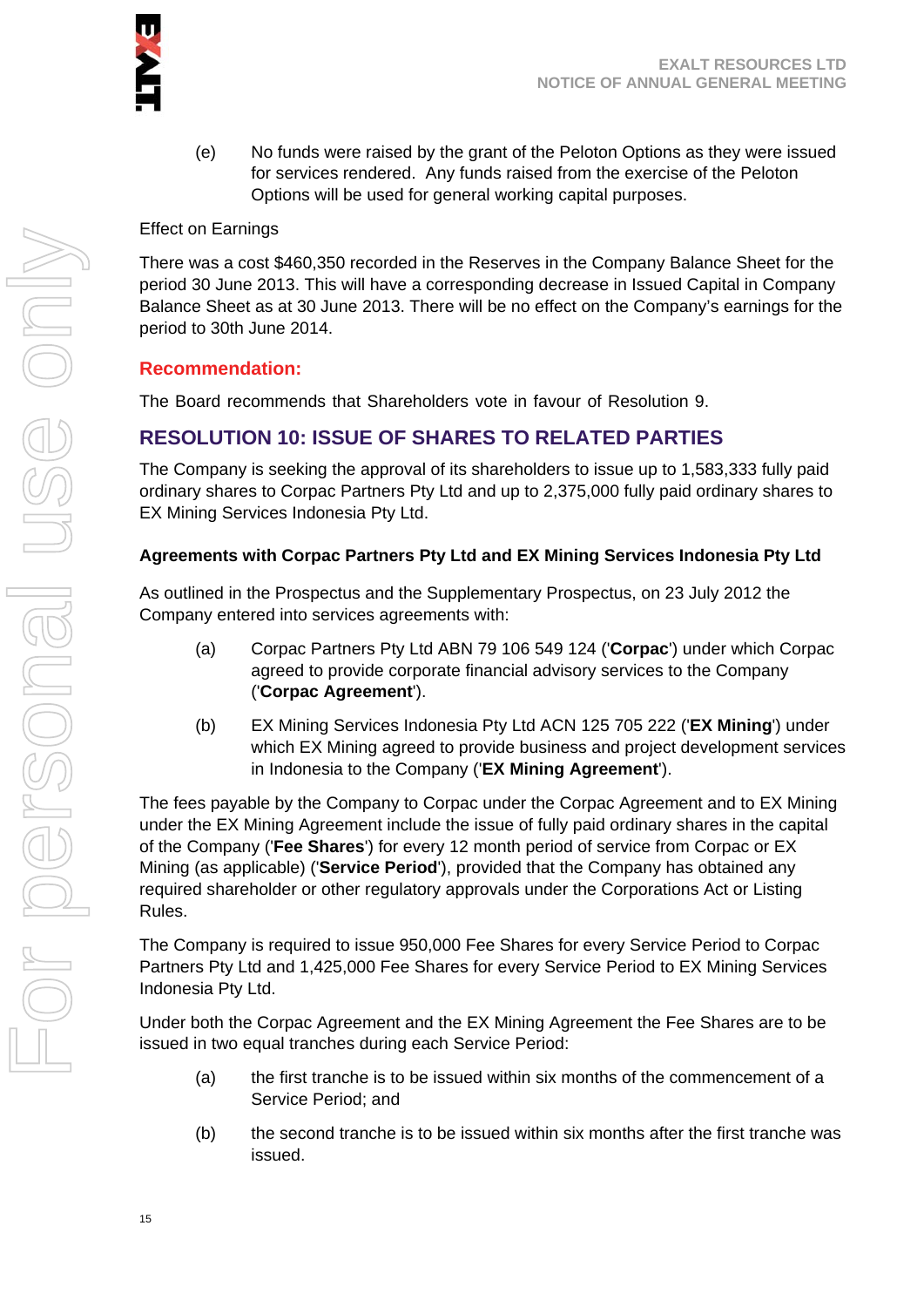If the Company does not issue any Fee Shares, the Company is required to pay a cash amount to Corpac or EX Mining (as applicable) of \$0.20 per unissued Fee Share.

The effective date of both the Corpac Agreement and the EX Mining Agreement is 15 August 2012, which means that the Company is required to issue the following Fee Shares:

(a) for the first Service Period commencing 15 August 2012 and ending on 14 August 2013:

(i) by no later than 14 February 2013: 475,000 Fee Shares to Corpac and 712,500 Fee Shares to EX Mining; and

(ii) by no later than 14 August 2013: 475,000 Fee Shares to Corpac and 712,500 Fee Shares to EX Mining; and

(b) for the second Service Period commencing 15 August 2013 and ending on 7 April 2014:

(i) by no later than 14 February 2014: 475,000 Fee Shares to Corpac and 712,500 Fee Shares to EX Mining; and

(ii) by no later than 7 April 2014: 158,333 Fee Shares to Corpac and 237,500 Fee Shares to EX Mining (being a pro rata amount of Fee Shares for the service period 15 February 2014 to 7 April 2014)..

The Company and Corpac have each agreed to terminate the Corpac Agreement and the Company and EX Mining have both agreed to terminate the EX Mining Agreement effective 7 April 2014. Accordingly, other than the Fee Shares to be issued if Resolution 10 is approved, no other Fee Shares will be issued to Corpac or EX Mining in the future. The parties have also agreed that all of the Fee Shares may be issued within one month of the Annual General Meeting.

#### **Requirement for shareholder approval**

Both Corpac and EX Mining are considered to be related parties of the Company as Mr Crossman, who is the Managing Director of each company, was appointed as a Director of the Company on 23 July 2013.

Chapter 2E of the Corporations Act prohibits a public company from giving a financial benefit to a related party of the public company except under certain circumstances including circumstances in which the shareholders approve the giving of the financial benefit.

Listing Rule 10.11 requires a listed company to obtain shareholder approval prior to the issue of securities to a related party.

Accordingly, shareholder approval is sought for the issue of up to 1,583,333 fully paid ordinary shares to Corpac and up to 2,375,000 fully paid ordinary shares to EX Mining.

#### **Listing Rule information**

In accordance with Listing Rule 10.13 the following information is provided to shareholders:

(a) *Name of recipient and maximum number of securities to be issued*: Up to 1,583,333 fully paid ordinary shares to Corpac Partners Pty Ltd and up to 2,375,000 fully paid ordinary shares to EX Mining Services Indonesia Pty Ltd.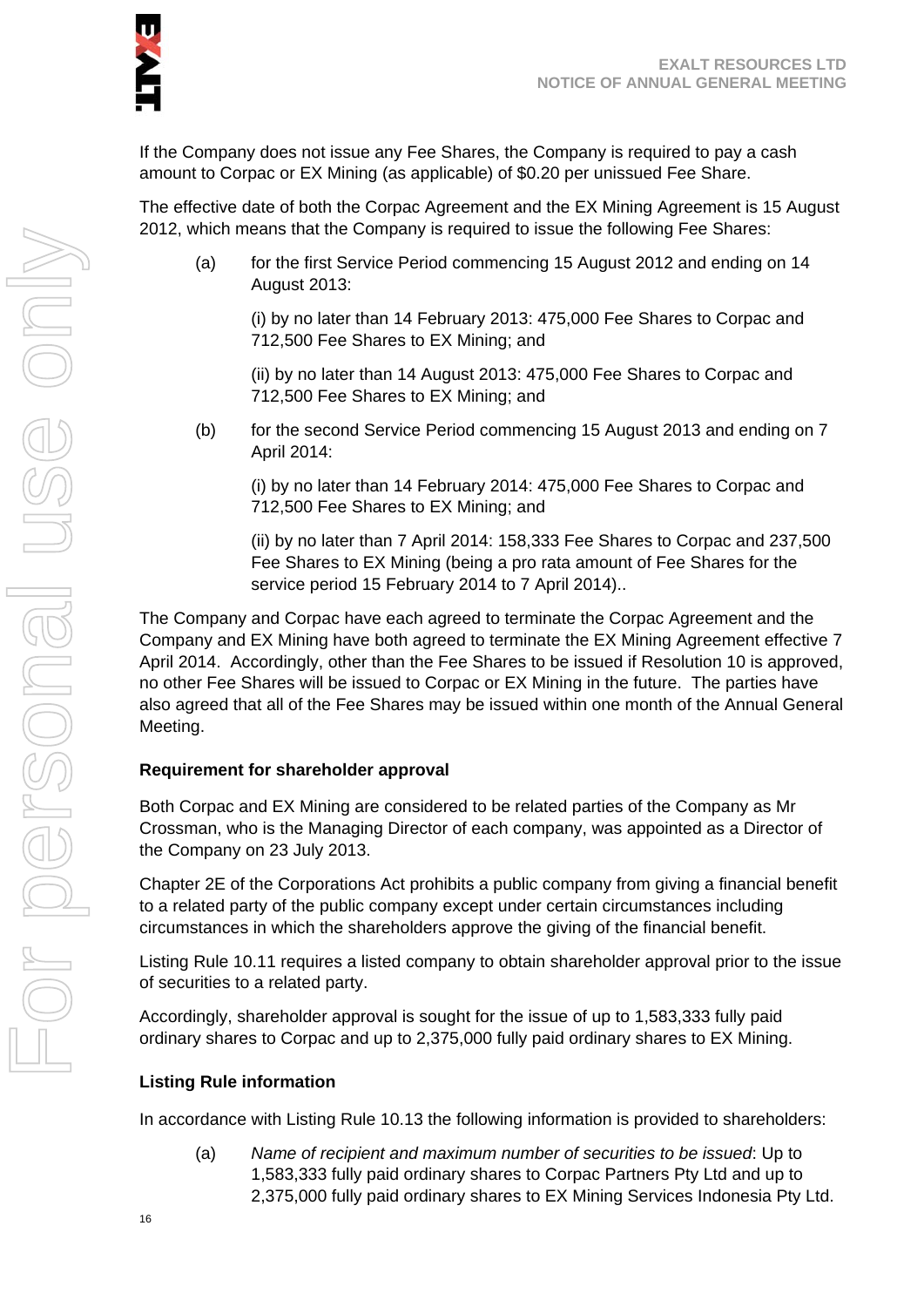

- (b) *Date by which securities will be issued:* Shares will be issued within one month from the date of the Annual General Meeting.
- (c) *Relationship between the Company and each recipient of the securities:* Each of Corpac and EX Mining are considered to be related parties of the Company as Mr Crossman is the Managing Director of each company.
- (d) *Issue price of securities and terms of issue:* Fee Shares will be issued for nil cash consideration. The Fee Shares will have a deemed issue price equal to the closing price of the Shares on the day preceding the date of issue of the Fee Shares. The Fee Shares are fully paid ordinary shares which will rank equally with existing shares on issue.
- (e) *The intended use of the funds:* There will be no funds raised from the issue of the Fee Shares.

#### **Prescribed information under Chapter 2E of the Corporation Act**

In accordance with Chapter 2E of the Corporations Act the following information is provided to shareholders:

- (a) *The related parties to whom the financial benefit is to be given:* The related parties are Corpac Partners Pty Ltd and EX Mining Services Indonesia Pty Ltd.
- (b) *The nature of the financial benefit:* The nature of the proposed financial benefit to be given is the allotment and issue of up to 1,583,333 fully paid ordinary shares to Corpac Partners Pty Ltd and up to 2,375,000 fully paid ordinary shares to EX Mining Services Indonesia Pty Ltd for nil cash consideration.
- (c) *Recommendations:* Each of the Directors (with Robert Crossman abstaining due to his interest in the resolution) recommend that shareholders vote in favour of the resolution as:
	- (i) they believe that the allotment and issue of the Fee Shares is appropriate for the services provided by both Corpac and EX Mining to the Company; and
	- (ii) the share price of the Company as at close of trade on 9 October was \$0.023. Using this share price as a guide, the Fee Shares will potentially have a deemed issue price of \$91,041.67 (the actual deemed issue price will depend on the price of the Company's shares on the date of issue). If the Fee Shares are not allotted and issued to both Corpac and EX Mining the Company will be contractually required, under the Corpac Agreement and the Ex Mining Agreement, to pay the aggregate cash amount of \$791,667 (calculated using 3,958,333 unissued Fee Shares \*\$0.20 per Fee Share).
- (d) *Directors' interests:* None of the Directors (other than Robert Crossman) have any personal or other interest in the outcome of the resolution.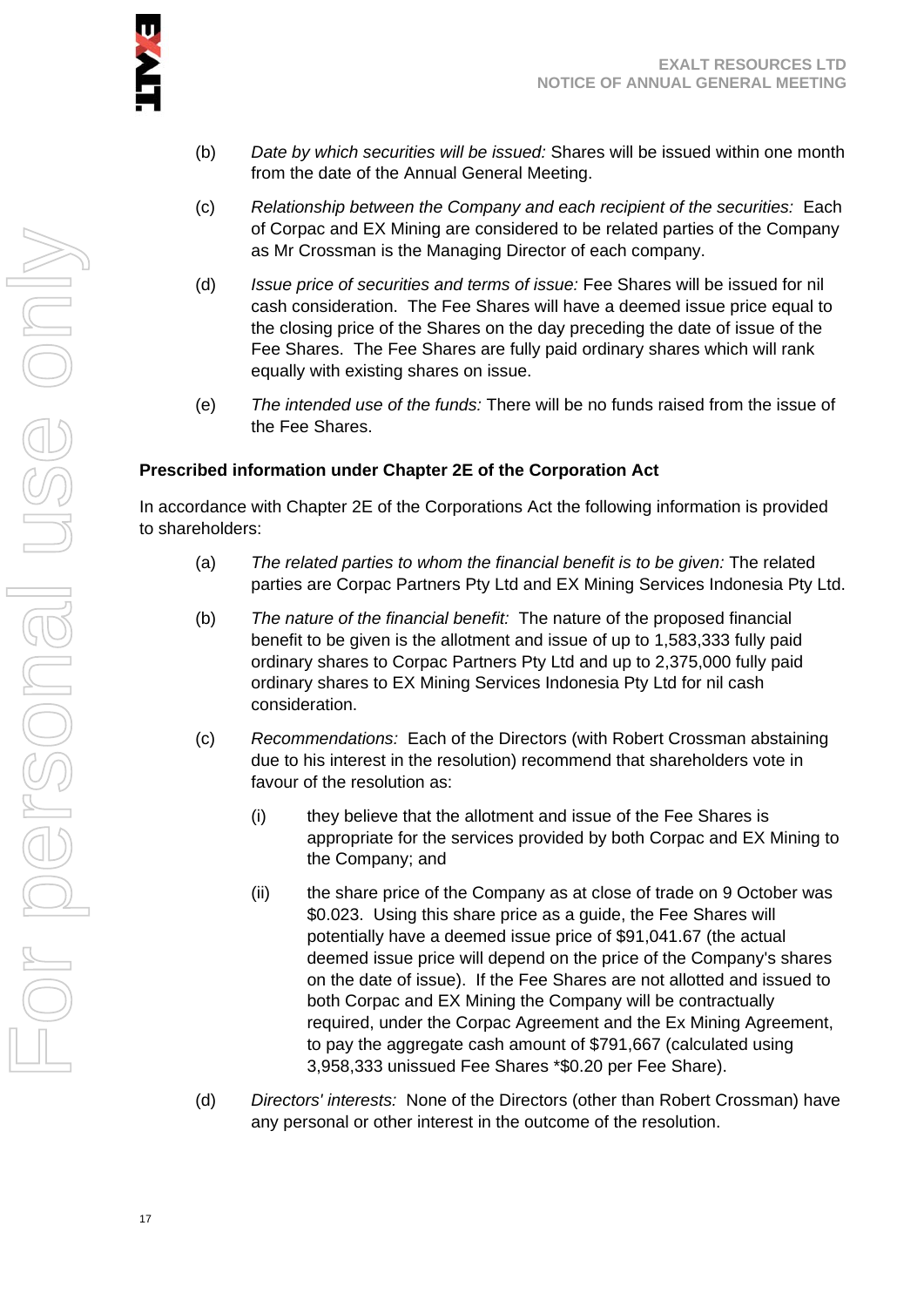#### (e) *Opportunity costs:*

Dilution of capital:

If the Fee Shares are issued up to an additional 3,958,333 fully paid ordinary shares will be issued by the Company. As at 9 October 2013, the total number of fully paid ordinary shares on issue in the Company was 73,205,295. On this basis, 3,958,333 Shares are issued the effect would be to dilute the shareholdings of existing Shareholders as a whole by approximately 5.13%.

#### Effect on earnings

There will be an effect on the Company's earnings for the period 30 June 2014 in that the Company will likely recognise a share based payment expense in the Company profit and loss Statement of an amount equal to the Company's share price \* 3,958,333. Using the Company's share price as at close of trade on 9 October 2013 as a guide, this will be approximately \$91,041.67. This will have a corresponding decrease in retained earnings in Company Balance Sheet as at 30 June 2014.

Trading History:

The following Table details the highest, lowest and the latest closing price of the Company's Shares on the ASX during the 12 months preceding 9 October 2013:

|                      | <b>Closing Price</b> | Date           |
|----------------------|----------------------|----------------|
| <b>Highest Price</b> | 0.180                | 8 March 2013   |
| <b>Lowest Price</b>  | 0.015                | 21 June 2013   |
| Latest Price         | 0.023                | 9 October 2013 |

- (f) *Taxation consequences:* As far as the Company is aware, there are no adverse taxation consequences to the Company arising from the proposed issue of Fee Shares.
- (g) *Other information:*

Existing relevant interests

If the Fee Shares are issued, Mr Crossman's relevant interest in the Company will increase as follows:

|                 | Existing                               | After allotment and<br><i>issue of Fee Shares</i> |
|-----------------|----------------------------------------|---------------------------------------------------|
| Ordinary shares | 2,011,494<br>(2.75% of the<br>Company) | 5,969,827<br>(7.74% of the<br>Company)            |
| Class W options | 1,206,897                              | 1,206,897                                         |
| Class X options | 2,413,794                              | 2,413,794                                         |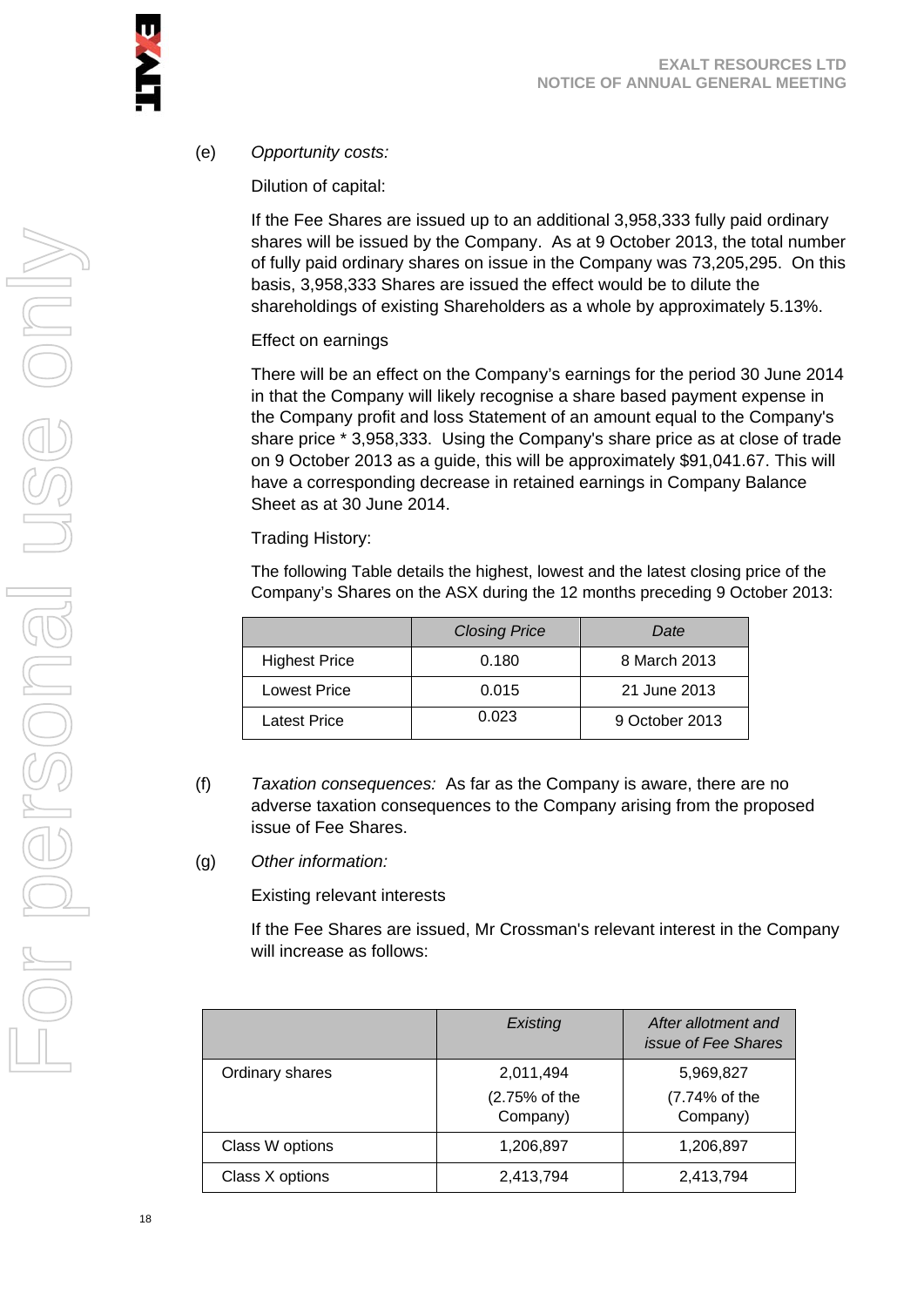

|                                   | Existing  | After allotment and<br><i>issue of Fee Shares</i> |
|-----------------------------------|-----------|---------------------------------------------------|
| Class A Performance shares        | 2,655,174 | 2,655,174                                         |
| <b>Class B Performance shares</b> | 2,655,174 | 2,655,174                                         |
| <b>Class C Performance shares</b> | 2,655,174 | 2,655,174                                         |
| Delayed Shares*                   | 1,005,747 | 1,005,747                                         |

\*Delayed shares of 1,005,747 remain unissued to the ODNI Sellers pursuant to the ODNI Share Purchase Agreement. The delayed shares will be issued following the re-instatement of the BIG IUP to the 'clean and clear' list issued by ESDM. The latest 'clean and clear' list was issued on 16 July 2013 and Project BIG remains excluded from the list.

Total Remuneration and fees paid to Mr Crossman and his associated companies

The total fees paid by the Company to Mr Robert Crossman and his associated companies are \$250,000 per annum (excluding GST).

# **RESOLUTION 11: APPROVAL OF 10% PLACEMENT FACILITY**

#### **General**

Listing Rule 7.1A enables eligible entities to issue Equity Securities up to 10% of its issued share capital through placements over a 12 month period after the annual general meeting ('**10% Placement Facility**'). The 10% Placement Facility is in addition to the Company's 15% placement capacity under Listing Rule 7.1.

An eligible entity for the purposes of Listing Rule 7.1A is an entity that is not included in the S&P/ASX 300 Index and has a market capitalisation of \$300 million or less. The Company is an eligible entity.

The effect of Resolution 11 will be to allow the Directors to issue the Equity Securities under Listing Rule 7.1A during the period up to 12 months after the Annual General Meeting without subsequent shareholder approval and in addition to the Company's 15% placement capacity under Listing Rule 7.1.

Resolution 11 is a special resolution and therefore requires approval of 75% of the votes cast by shareholders present and eligible to vote (in person, by proxy, by attorney or, in the case of a corporate shareholder, by a corporate representative).

#### **Description of Listing Rule 7.1A**

(a) Shareholder approval

The ability to issue Equity Securities under the 10% Placement Facility is subject to shareholder approval by way of a special resolution at an annual general meeting.

(b) Equity Securities

Any Equity Securities issued under the 10% Placement Facility must be in the same class as an existing quoted class of Equity Securities of the Company. The Company, as at the date of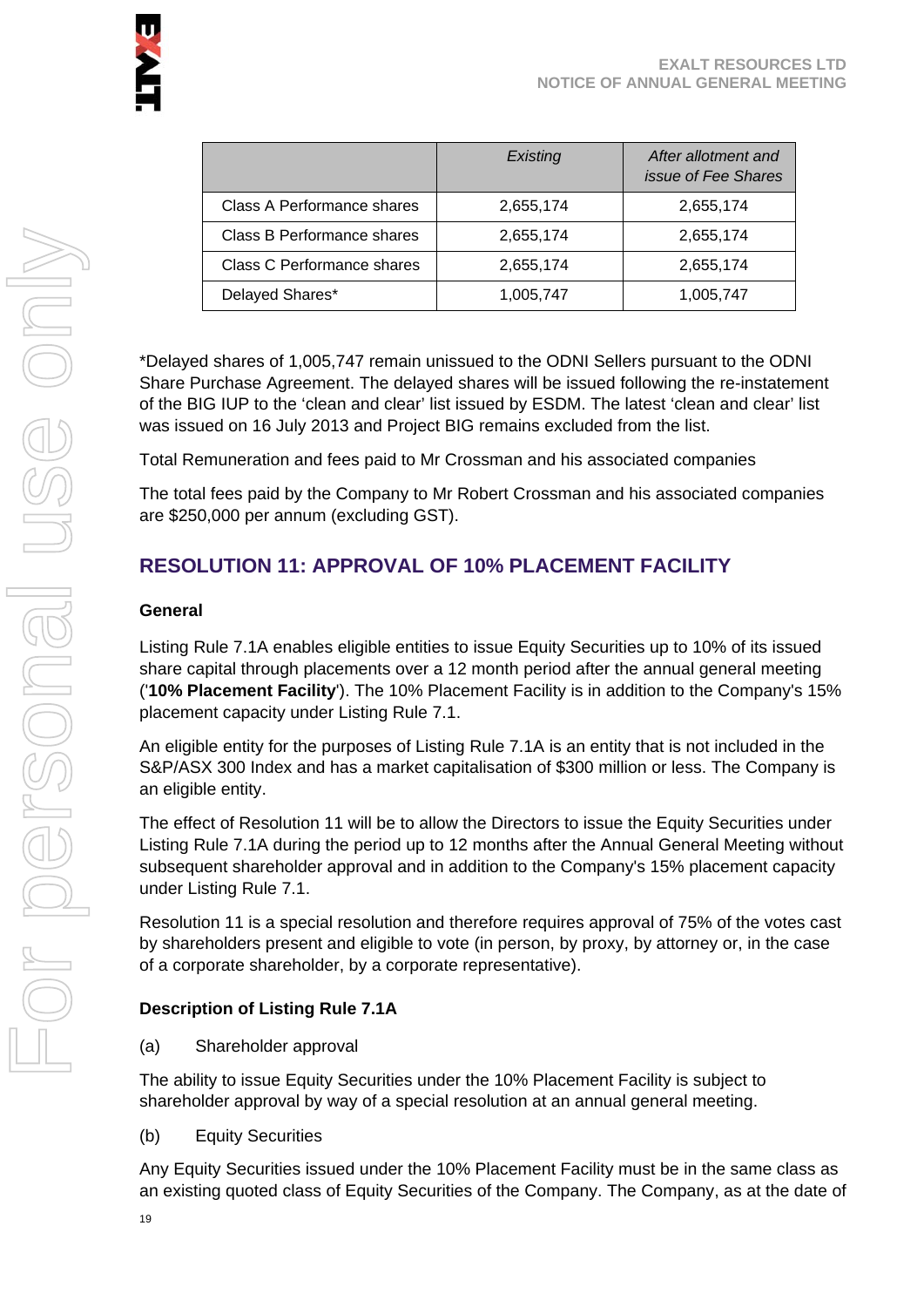the Notice, has on issue two classes of Equity Securities, being its Shares, and Listed Options.

(c) Formula for calculating 10% Placement Facility

Listing Rule 7.1A.2 provides that eligible entities which have obtained shareholder approval at an annual general meeting may issue or agree to issue, during the 12 month period after the date of the annual general meeting, a number of Equity Securities calculated in accordance with the following formula:

#### **(A x D) – E**

**A** is the number of shares on issue 12 months before the date of issue or agreement:

- (A) plus the number of fully paid shares issued in the 12 months under an exception in Listing Rule 7.2;
- (B) plus the number of partly paid shares that became fully paid in the 12 months;
- (C) plus the number of fully paid shares issued in the 12 months with approval of holders of shares under Listing Rule 7.1 and 7.4. This does not include an issue of fully paid shares under the entity's 15% placement capacity without shareholder approval;
- (D) less the number of fully paid shares cancelled in the 12 months.

*Note that A has the same meaning in Listing Rule 7.1 when calculating an entity's 15% placement capacity.* 

**D** is 10%

**E** is the number of Equity Securities issued or agreed to be issued under Listing Rule 7.1A.2 in the 12 months before the date of the issue or agreement to issue that are not issued with the approval of shareholders under Listing Rule 7.1 or 7.4.

(d) Listing Rule 7.1 and Listing Rule 7.1A

The ability of an entity to issue Equity Securities under Listing Rule 7.1A is in addition to the entity's 15% placement capacity under Listing Rule 7.1.

At the date of this Notice, Subject to shareholder approval of the ratification of Equity Securities under resolutions 8 and 9, the Company has on issue 73,205,295 Shares and therefore has a capacity to issue:

- (i) 10,980,794 Equity Securities under Listing Rule 7.1; and
- (ii) subject to shareholder approval being sought under Resolution 11, 7,320,529 Equity
- (e) Securities under Listing Rule 7.1A.

The actual number of Equity Securities that the Company will have capacity to issue under Listing Rule 7.1A will be calculated at the date of issue of the Equity Securities in accordance with the formula prescribed in Listing Rule 7.1A.2 (refer to (c) above).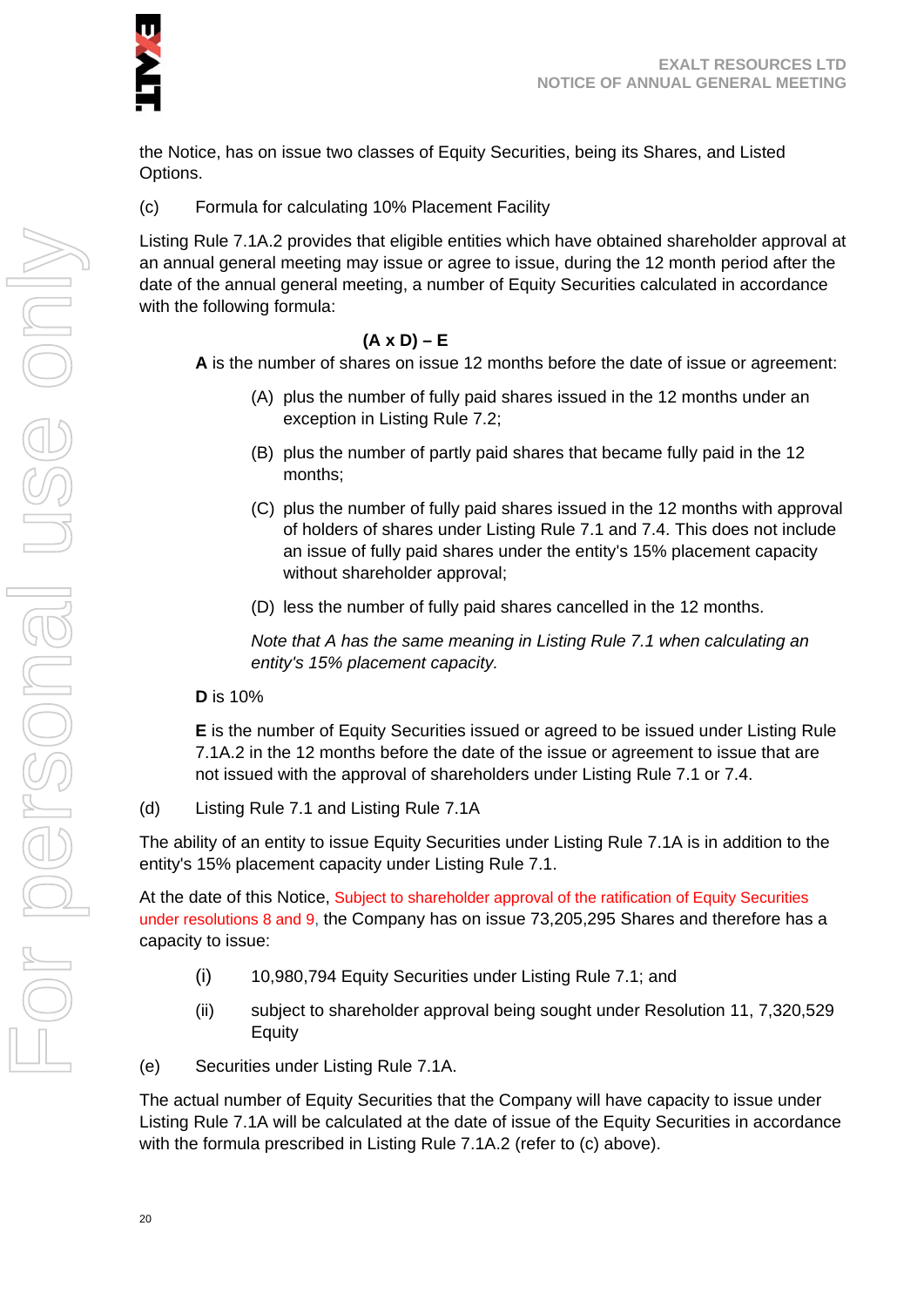

#### (f) Minimum Issue Price

The issue price of Equity Securities issued under Listing Rule 7.1A must be not less than 75% of the VWAP of Equity Securities in the same class calculated over the 15 ASX Trading Days on which trades were recorded immediately before:

(i) the date on which the price at which the Equity Securities are to be issued is agreed;

or

- (ii) if the Equity Securities are not issued within 5 Trading Days of the date in paragraph (i) above, the date on which the Equity Securities are issued.
- (g) 10% Placement Period

Shareholder approval of the 10% Placement Facility under Listing Rule 7.1A is valid from the date of the annual general meeting at which the approval is obtained and expires on the earlier to occur of:

- (i) the date that is 12 months after the date of the annual general meeting at which the approval is obtained; or
- (ii) the date of the approval by shareholders of a transaction under Listing Rules 11.1.2 (a significant change to the nature or scale of activities) or 11.2 (disposal of main undertaking), or such longer period if allowed by ASX ('10% Placement Period').

#### **Information required by ASX Listing Rule 7.3A**

ASX Listing Rule 7.3A sets out a number of matters which must be included in a notice of meeting seeking an approval under ASX Listing Rule 7.1A. The following information is provided for the purposes of Listing Rule 7.3A:

- (a) The Equity Securities will be issued at an issue price of not less than 75% of the volume weighted average price for the Company's Equity Securities over the 15 ASX trading days on which trades were recorded immediately before:
	- (i) the date on which the price at which the Equity Securities are to be issued is agreed; or
	- (ii) if the Equity Securities are not issued within 5 ASX trading days of the date in paragraph (i) above, the date on which the Equity Securities are issued.
- (b) If Resolution 11 is passed by shareholders and the Company issues Equity Securities under the 10% Placement Facility, existing shareholders' voting power in the Company will be diluted as shown in the table below. There is a risk that:
	- (i) the market price for the Equity Securities may be significantly lower on the date of the issue of the Equity Securities than on the date of the Annual General Meeting; and
	- (ii) the Equity Securities may be issued at a price that is at a discount to the market price for the Equity Securities on the issue date, which may have an effect on the amount of funds raised by the issue of the Equity Securities.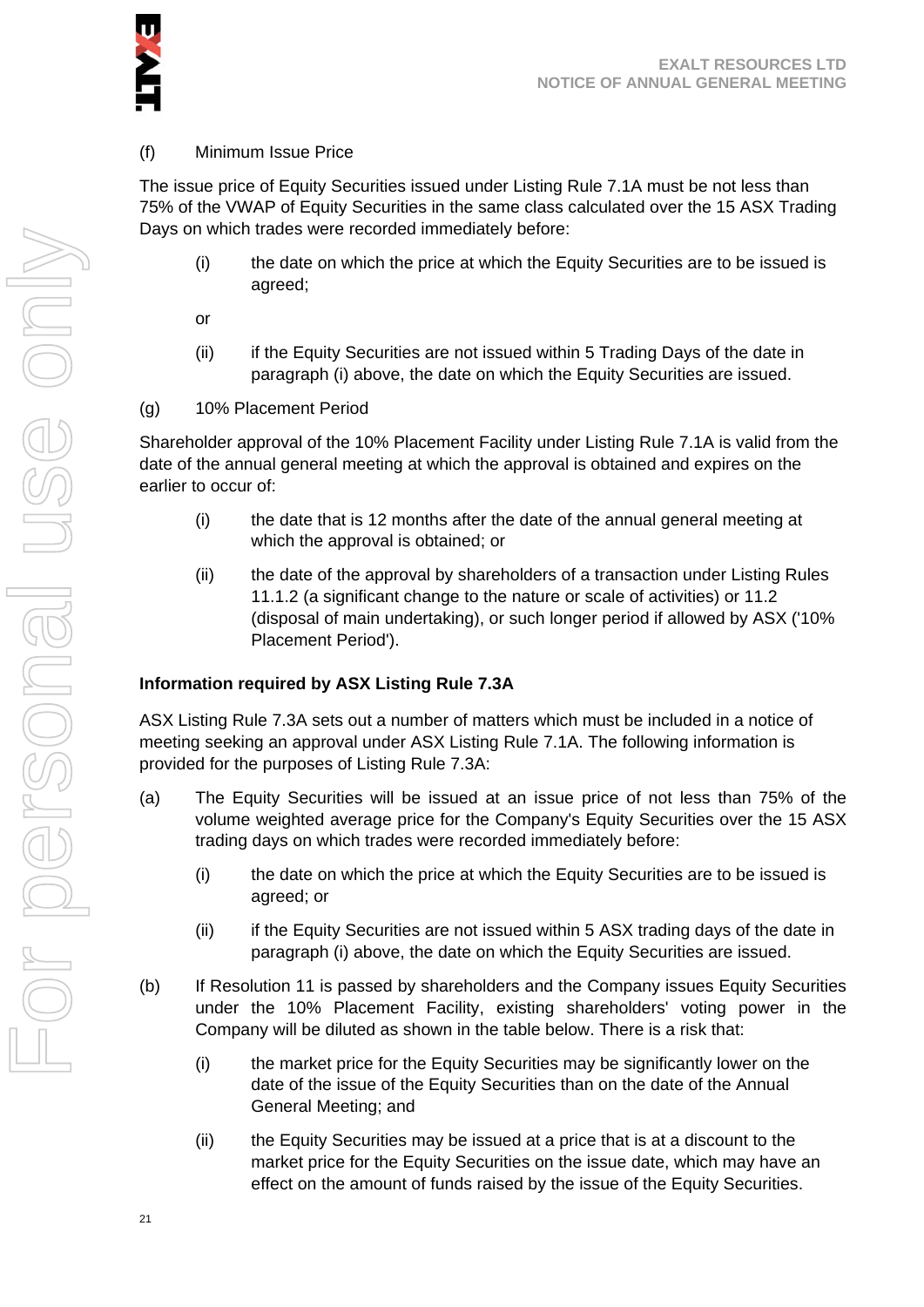

The table below shows the dilution of existing shareholders on the basis of the current market price of Shares and the current number of ordinary securities for variable "A" calculated in accordance with the formula in Listing Rule 7.1A (2) as at the date of this Notice.

The table also shows:

- (i) two examples where variable "A" has increased, by 50% and 100%. Variable "A" is based on the number of ordinary securities the Company has on issue. The number of ordinary securities on issue may increase as a result of issues of ordinary securities that do not require shareholder approval (for example, a pro rata entitlements issue or scrip issued under a takeover offer) or future specific placements under Listing Rule 7.1 that are approved at a future shareholders' meeting; and
- (ii) two examples of where the issue price of ordinary securities has decreased by 50% and increased by 100% as against the current market price.

| Variable "A"                                           | <b>Issue Price</b>                           | <b>DILUTION</b><br>50% decrease in              | <b>Current Issue</b>    | 100% increase                               |
|--------------------------------------------------------|----------------------------------------------|-------------------------------------------------|-------------------------|---------------------------------------------|
| in Listing<br><b>Rule 7.1A.2</b>                       | (per Share)                                  | <b>Current Issue</b><br><b>Price</b><br>\$0.012 | <b>Price</b><br>\$0.023 | in Current Issue<br><b>Price</b><br>\$0.046 |
| <b>Current</b><br>Variable A<br>73,205,295             | 10% voting<br>dilution (Number<br>of Shares) | 7,320,529                                       | 7,320,529               | 7,320,529                                   |
| <b>Shares</b>                                          | <b>Funds Raised</b><br>(3)                   | 87,846                                          | 168,372                 | 336,744                                     |
| 50% increase in<br><b>Current</b><br><b>Variable A</b> | 10% voting<br>dilution (Number<br>of Shares) | 10,980,794                                      | 10,980,794              | 10,980,794                                  |
| 109,807,942<br><b>Shares</b>                           | <b>Funds Raised</b><br>(3)                   | 131,770                                         | 252,558                 | 505,117                                     |
| 100% increase<br><b>Current</b><br>Variable A          | 10% voting<br>dilution (Number<br>of Shares) | 14,641,059                                      | 14,641,059              | 14,641,059                                  |
| 146,410,590<br><b>Shares</b>                           | <b>Funds Raised</b><br>\$)                   | 175,693                                         | 336,744                 | 673,489                                     |

Table 7.3(b)(i)

The table has been prepared on the following assumptions:

(a) The current issue price is \$0.023, being the closing price of the Company's Shares on ASX on 9 October 2013.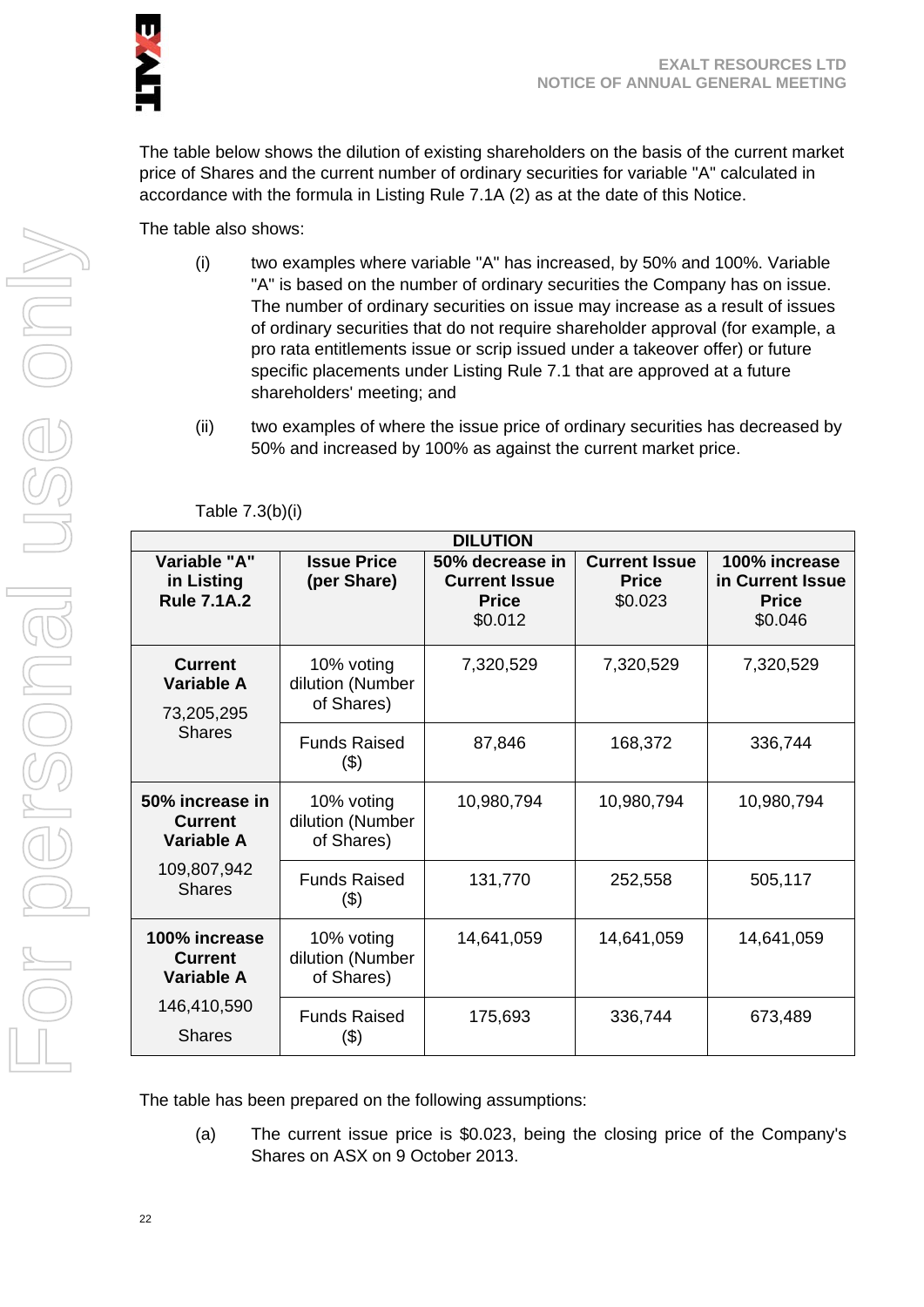

- (b) The Company issues the maximum number of Equity Securities available under the 10% Placement Facility.
- (c) No Options are exercised into Shares before the date of the issue of the Equity Securities.
- (d) The 10% dilution reflects the aggregate percentage voting dilution against the issued share capital at the time of issue. This is why the dilution is shown in each example as 10%.
- (e) The table does not show an example of dilution that may be caused to a particular shareholder by reason of placements under the 10% Placement Facility, based on that shareholder's holding at the date of the Annual General Meeting.
- (f) The table shows only the effect of issues of Equity Securities under Listing Rule 7.1A, not under the 15% placement capacity under Listing Rule 7.1.
- (g) The issue of Equity Securities under the 10% Placement Facility consists only of Shares. If the issue of Equity Securities includes listed Options, it is assumed that those listed Option are exercised into Shares for the purpose of calculating the voting dilution effect on existing shareholders.
- (c) The Company may seek to issue Equity Securities for the following purposes:
	- (i) as non-cash consideration for the acquisition of new resources, assets and investments (including expenses associated with such acquisitions). In such circumstances with Company will provide a valuation of the non-cash consideration as required by Listing Rule 7.1A.3; or
	- (ii) for cash consideration in which case the Company intends to use the funds raised for exploration activities at its existing projects and/or for acquisition of new assets or investments (including expense associated with such acquisitions) and general working capital.

The Company will comply with its disclosure obligations under Listing Rules 7.1A(4) and 3.10.5A upon issue of any Equity Securities.

- (d) The Company's allocation policy is dependent on the prevailing market conditions at the time of any proposed issue pursuant to the 10% Placement Facility. The identity of the allottees of the Equity Securities will be determined on a case-by-case basis having regard to the factors including but not limited to the following:
	- (i) the purpose of the issue;
	- (ii) alternative methods of raising funds that are available to the Company, including but not limited to, rights issue or other issues in which existing security holders can participate;
	- (iii) the effect of the issue of the Equity Securities on the control of the Company;
	- (iv) the circumstances of the Company, including, but not limited to, the financial situation and solvency of the Company; and
	- (v) advice from corporate, financial and broking advisers (if applicable).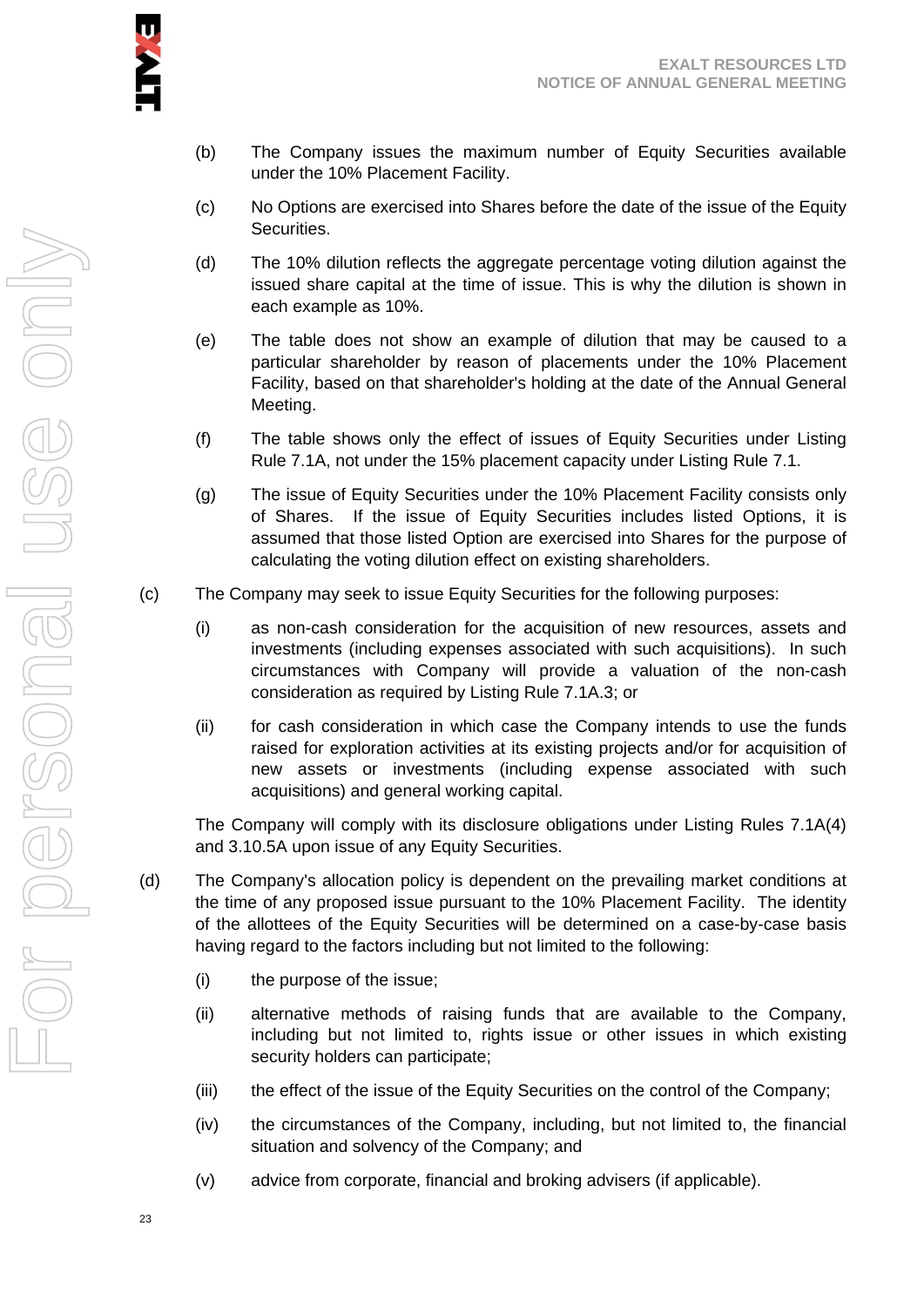The allottees under the 10% Placement Facility have not been determined as at the date of this Notice but may include existing substantial shareholders and/or new shareholders who are not related parties or associates of a related party of the Company. Further, if the Company is successful in acquiring new resources, assets or investments, it is likely that the allottees under the 10% placement Facility will be the vendors of the new resources, assets or investments.

- (e) As the Company has previously obtained approval for a 10% Placement Facility under Listing Rule 7.1A, the Company provides the following additional information:
	- (i) The Company has issued a total of 2,663,625 fully paid ordinary shares, 2,000,000 unlisted options (\$0.20 exercise price and expiry 4 years from the date of issue) and 10,000,000 unlisted options (\$0.20 exercise price and expiry 2 years from the date of issue) in the 12 month period preceding the Annual General Meeting, representing 3.7% of equity securities on issue in the Company as at 29 November 2012.
	- (ii) Details of all issues of equity securities by the Company during the 12 month period preceding the Annual General Meeting are set out below:

| Date of issue:                                                                                 | 6 June 2013                                                                                                      |
|------------------------------------------------------------------------------------------------|------------------------------------------------------------------------------------------------------------------|
| Number issued:                                                                                 | 163,625                                                                                                          |
| Class/Type of equity security:                                                                 | Fully paid ordinary shares                                                                                       |
| Summary of terms:                                                                              | Fully paid ordinary shares                                                                                       |
| Names of persons who received<br>securities or basis on which those<br>persons was determined: | Fortbridge Consulting Pty Ltd ACN<br>126 433 430 in consideration for<br>services provided totaling<br>\$32,725. |
| Price:                                                                                         | Deemed issue price of \$0.20 per<br>share                                                                        |
| Discount to market price (if any):                                                             | Deemed issue price was at a<br>premium to the market price on 6<br>June 2013                                     |
| Non-cash consideration paid:                                                                   | Provision of services by Fortbridge<br>Consulting Pty Ltd ACN 126 433 430<br>to the Company                      |
| Current value of that non-cash<br>consideration:                                               | \$3,763                                                                                                          |

| Date of issue:                                                      | 6 December 2012            |
|---------------------------------------------------------------------|----------------------------|
| Number issued:                                                      | 2,500,000                  |
| Class/Type of equity security:                                      | Fully paid ordinary shares |
| Summary of terms:                                                   | Fully paid ordinary shares |
| Names of persons who received<br>securities or basis on which those | William Moss               |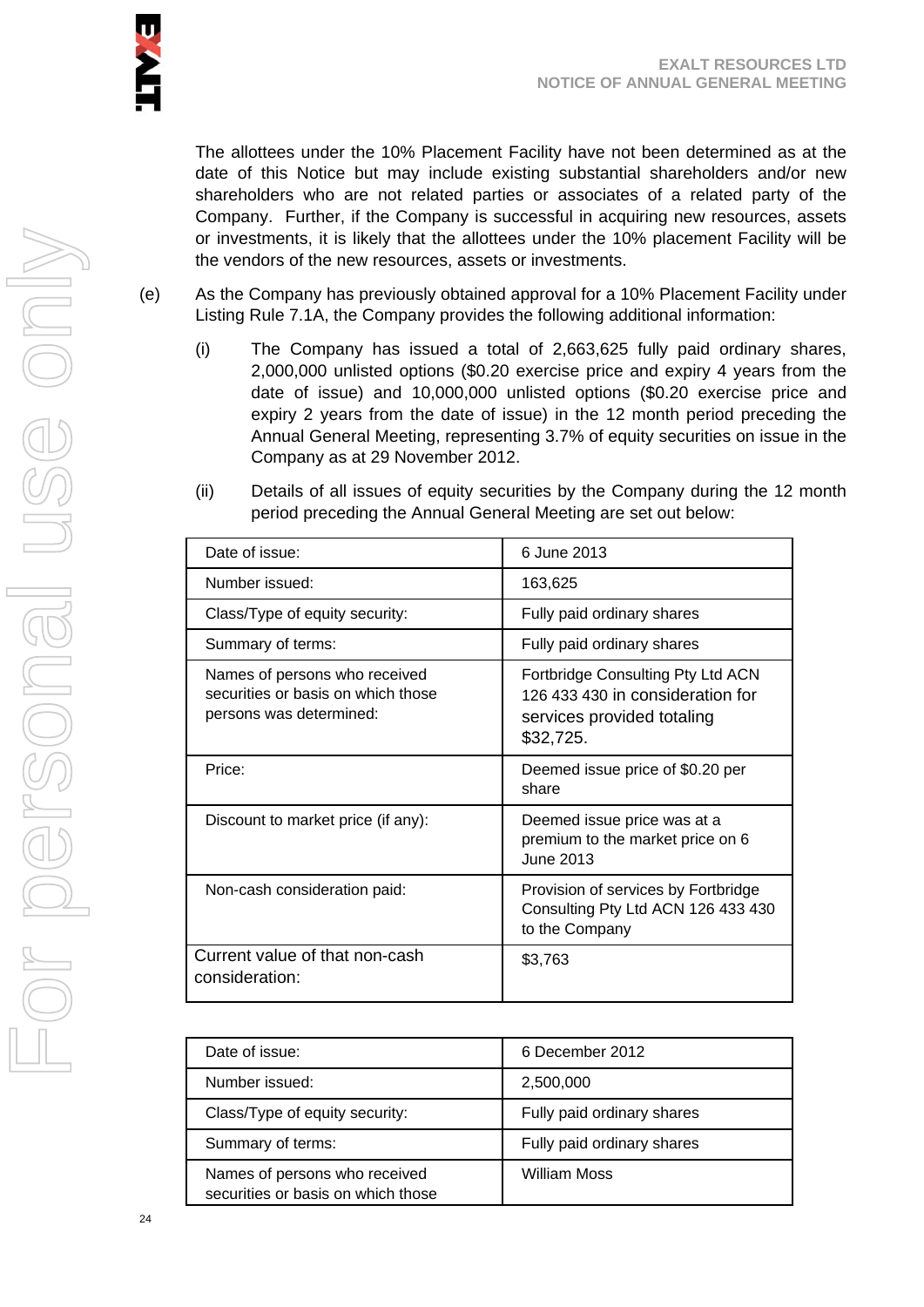| persons was determined:             |                                                   |
|-------------------------------------|---------------------------------------------------|
| Price:                              | \$0.20 per share                                  |
| Discount to market price (if any):  | Nil                                               |
| Total cash consideration received:  | \$500,000                                         |
| Amount of cash consideration spent: | \$500,000                                         |
| Use of cash consideration:          | Working capital to fund exploration<br>activities |

| Date of issue:                                                                                 | 6 December 2012                                                                                                                    |
|------------------------------------------------------------------------------------------------|------------------------------------------------------------------------------------------------------------------------------------|
| Number issued:                                                                                 | 2,000,000                                                                                                                          |
| Class/Type of equity security:                                                                 | Unlisted Class Y options over fully<br>paid ordinary shares                                                                        |
| Summary of terms:                                                                              | See Attachment B                                                                                                                   |
| Names of persons who received<br>securities or basis on which those<br>persons was determined: | <b>William Moss</b>                                                                                                                |
| Price:                                                                                         | Nil                                                                                                                                |
| Discount to market price (if any):                                                             | N/A                                                                                                                                |
| Non-cash consideration paid:                                                                   | Options issued as part of Mr William<br>Moss' remuneration package                                                                 |
| Current value of that non-cash<br>consideration:                                               | N/A options lapsed on 3 October<br>2013 due to vesting conditions not<br>being met due to resignation of Mr<br><b>William Moss</b> |

| Date of issue:                                                                                 | 6 December 2012                                                                  |
|------------------------------------------------------------------------------------------------|----------------------------------------------------------------------------------|
| Number issued:                                                                                 | 10,000,000                                                                       |
| Class/Type of equity security:                                                                 | Unlisted options over fully paid<br>ordinary shares                              |
| Summary of terms:                                                                              | See Attachment A                                                                 |
| Names of persons who received<br>securities or basis on which those<br>persons was determined: | Peloton Capital Pty Ltd ACN 149 540<br>018                                       |
| Price:                                                                                         | Nil                                                                              |
| Discount to market price (if any):                                                             | N/A                                                                              |
| Non-cash consideration paid:                                                                   | Services provided as Lead Manager<br>to the Company's capital raising in<br>2012 |
| Current value of that non-cash                                                                 | \$309.00                                                                         |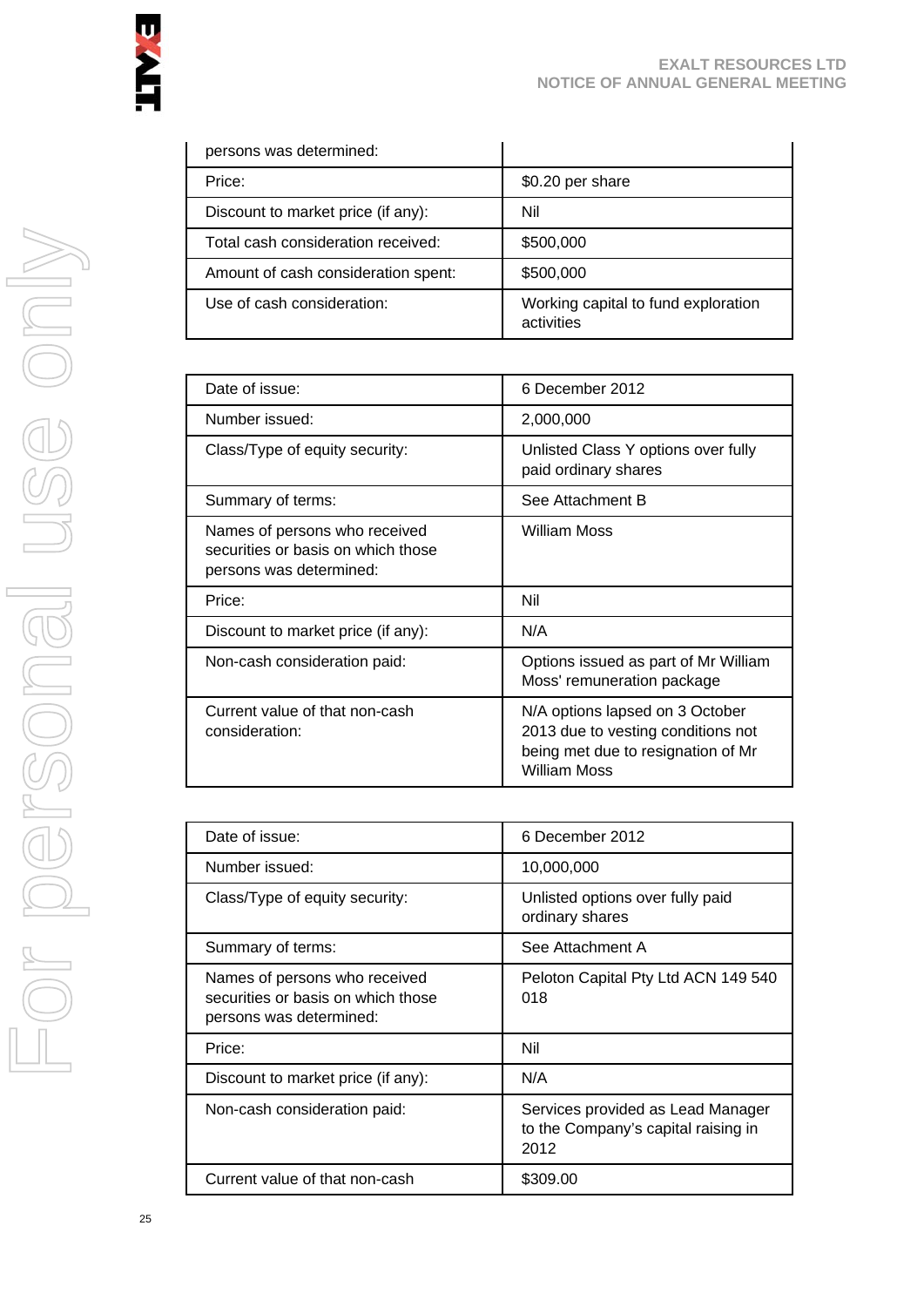

#### **EXALT RESOURCES LTD NOTICE OF ANNUAL GENERAL MEETING**

consideration:

#### **Directors' recommendation:**

The Board recommends that Shareholders vote in favour of Resolution 11.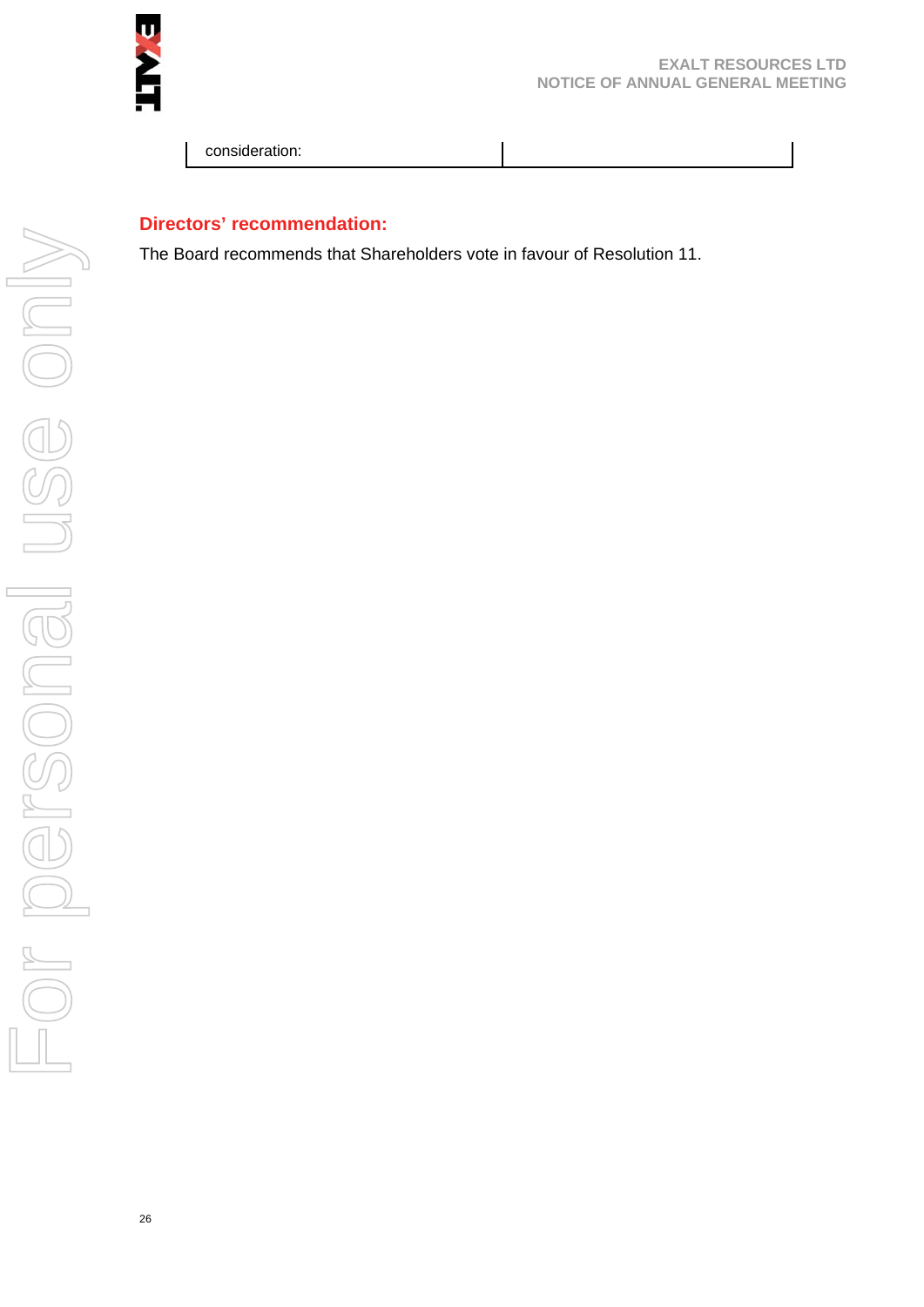

# GLOSSARY

**ASIC** means Australian Securities and Investments Commission.

**ASX** means ASX Limited.

**\$** means Australian Dollars.

**Board** means the board of directors of the Company.

**Company or Exalt** means Exalt Resources Limited (ACN: 145 327 617).

**Constitution** means the Company's constitution.

**Corporations Act** means the Corporations Act 2001 (Cth)

**Directors** mean the current directors of the Company.

**Equity Securities** has the same meaning as in the Listing Rules.

**Explanatory Memorandum** means the explanatory memorandum accompanying the Notice.

**Annual General Meeting** means the meeting convened by the Notice.

**Listing Rule** means a Listing Rule of ASX.

**Notice** means the Notice of Meeting accompanying this Explanatory Memorandum.

**Prospectus** means the prospectus lodged by the Company with ASIC and dated 7 September 2012 as amended and supplemented by the Supplementary Prospectus.

**Proxy Form** means the proxy form for the Annual General Meeting accompanying the Notice.

**Share** means a fully paid ordinary share in the capital of the Company.

**Supplementary Prospectus** means the Supplementary Prospectus lodged by Exalt with ASIC on 24 October 2012.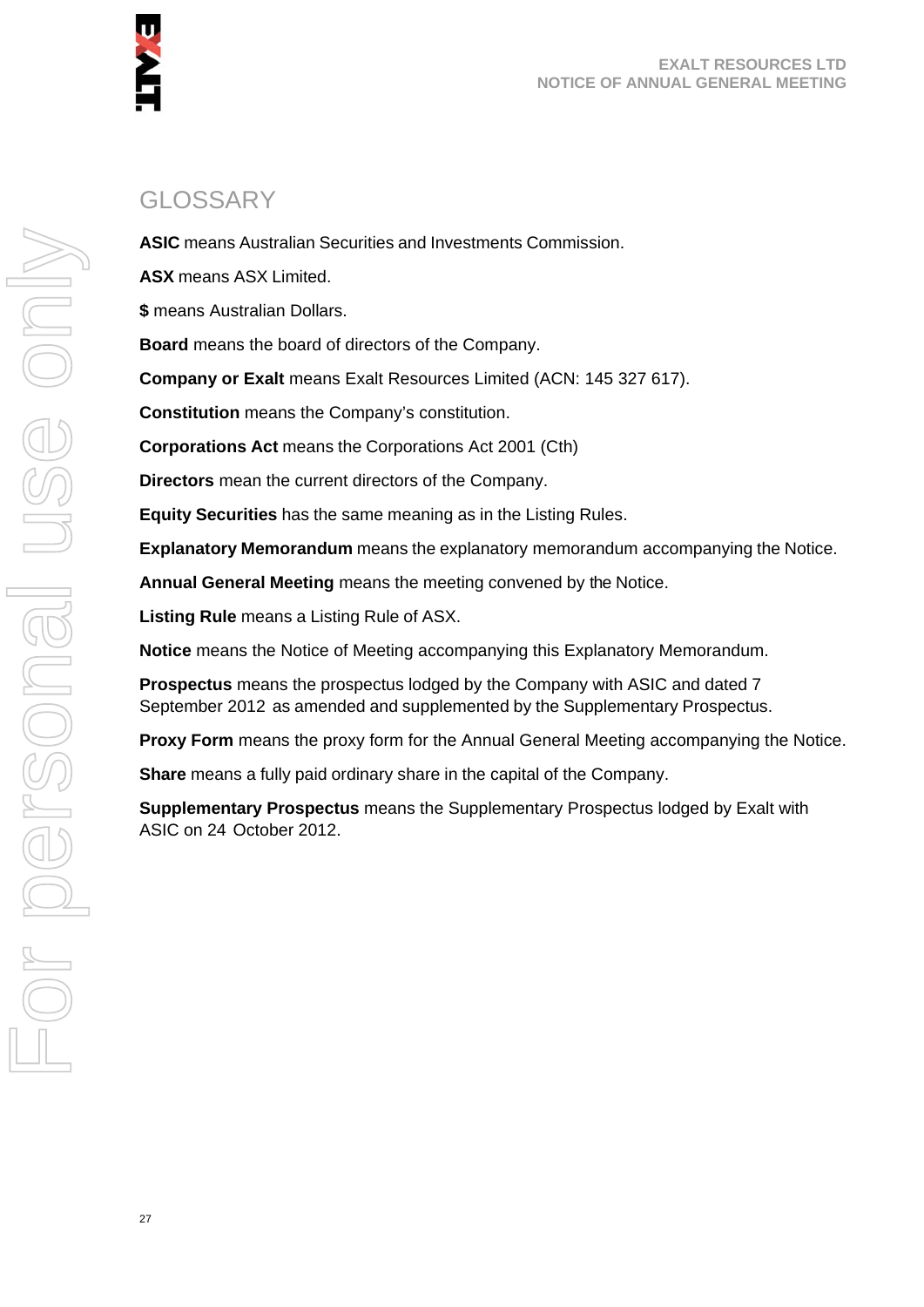

#### **Attachment A**

#### **Terms and Conditions of the Peloton Options**

The terms and conditions of the Peloton Options are set out below:

- (a) (**Entitlement**) Each Peloton Option entitles the holder to one Share.
- (b) (**Expiry Date**) The exercise period for the Peloton Options commences on the Odni Completion Date (being 6 December 2012) and expires at 5.00pm, two years after the Odni Completion Date.
- (c) (**Expiry**) The Peloton Options will expire on the Expiry Date (as set out in paragraph (b) above) if not exercised by such date.
- (d) (**Exercise Price**) The exercise price of the Options is \$0.20 each;
- (e) (**Manner of exercise**) A holder of Peloton Options may exercise one or more of their Peloton Options at any time during the exercise period by:
	- (i) delivering to the registered office of the Company a written notice executed by an authorised person of the Peloton Option holder, stating that the Peloton Option holder wishes to exercise one or more of their Peloton Options and specifying the relevant number of Peloton Options to be exercised; and
	- (ii) paying to the Company an amount equal to the relevant exercise price multiplied by the total number of Peloton Options which the Peloton Option holder notifies the Company that it will exercise in accordance with sub-paragraph (e)(i).
- (f) (**Ranking**) All Shares issued upon the exercise of Peloton Options will rank equally in all respects with the Shares on issue at that time.
- (g) (**Issue of Shares**) Within two business days of the provision by an Peloton Option holder of an exercise notice in accordance with sub-paragraph (e)(i) and paying the relevant amount under sub-paragraph (e)(ii), the Company must:
	- (i) issue the relevant number of Shares to the Peloton Option holder; and
	- (ii) register the Peloton Option holder as the holder of those Shares and update the Company's registers to reflect the issue of those Shares to the Peloton Option holder.
- (h) (**Official Quotation**) The Company will not apply for Official Quotation on the ASX of the Peloton Options. The Company will apply for Official Quotation on the ASX of all Shares issued upon exercise of the Peloton Options, and lodge any required notices with the ASX as soon as reasonably practicable following (and in any event within five business days of) the issue of the Shares.
- (i) (**New issues**) There are no participating rights and entitlements inherent in the Peloton Options and Peloton Option holders will not be entitled to participate in new issues of capital offered to Shareholders during the currency of the Peloton Options without exercising their Peloton Options. However, the Company will ensure that Peloton Option holders are provided with at least 10 business days' notice prior to the record date for any new rights or entitlement issue, in order to provide Peloton Option holders with an opportunity to convert their Peloton Options to Shares to participate in any such rights or entitlement issue on the same basis as Shareholders.
- (j) (**Takeover**) If a proposal for any person to acquire relevant interests in 90% or more of the Shares in the Company (including by way of takeover (as defined in the Corporations Act) or by way of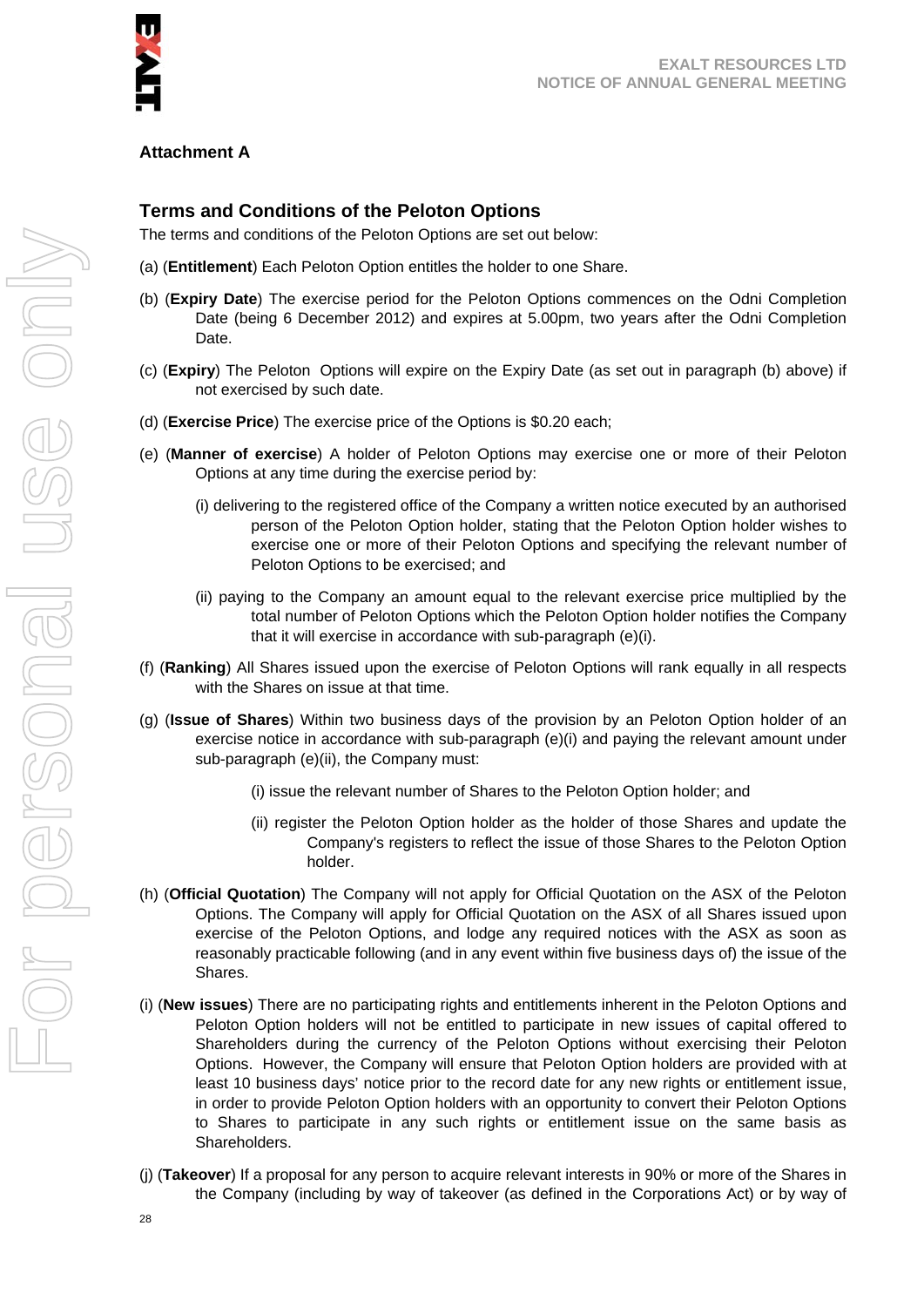scheme of arrangement) is publicly announced and the Board recommends that Shareholders accept or vote in favour of (as applicable) that proposal (a **Recommended Proposal**), then the Company must promptly give written notice of the Recommended Proposal to each Peloton Option holder.

- (k) (**Reorganisation of capital**) In the event of any reconstruction (including consolidation, subdivision, reduction or return) of the issued capital of the Company prior to the relevant expiry date of the Peloton Options, the number of Peloton Options or the relevant exercise price of the Peloton Options, or both, shall be reconstructed in accordance with the Listing Rules (as amended).
- (l) (**Adjustment for bonus issues**) If the Company makes a bonus issue of Shares or other securities to existing Shareholders (other than an issue in lieu of, or in satisfaction of, dividends or by way of dividend reinvestment):
	- (i) the number of Shares which must be issued on the exercise of an Peloton Option will be increased by the number of Shares which the Peloton Option holder would have received if the Peloton Option holder had exercised the Peloton Option before the record date for the bonus issue; and
	- (ii) no change will be made to the exercise price of the Peloton Options.
- (m) (**Adjustment for pro rata issue**) If the Company makes a pro rata issue of Shares or other securities to existing Shareholders (other than a bonus issue or an issue in lieu of satisfaction of dividends or by way of dividend reinvestment) the relevant exercise price of the Peloton Options will be reduced in accordance with the formula set out in ASX Listing Rule 6.22.2 (as amended).
- (n) (**Notice of adjustment**) If an adjustment is required pursuant to (k), (l) or (m) above, the Company must, within a reasonable period of (and in any case by no later than five business days after) such adjustment, give notice of such adjustments to the Peloton Option holders.
- (o) (**Governing law**) These terms of the Peloton Options and the rights and obligations of the Peloton Option holders are governed by the laws of NSW.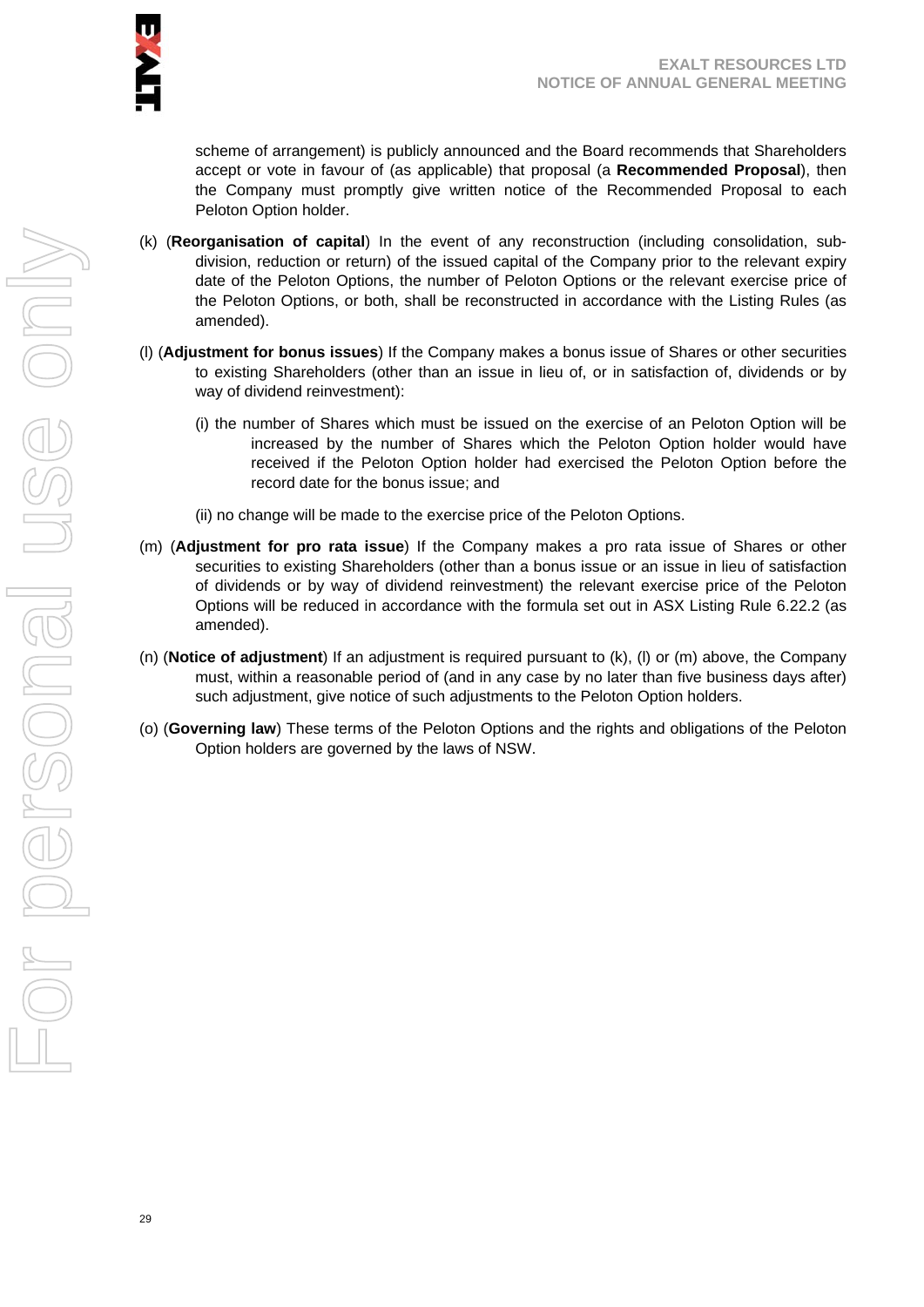

#### **Attachment B**

#### **Terms and Conditions of the B Moss Options**

The terms and conditions of the Options to be issued to Mr Moss (or his nominee) is set out below:

- (a) (**Entitlement**) Each Option entitles the holder to one Share.
- (b) (**Manner of exercise**) Provided the Options have vested in accordance with paragraph (m) below, the Options are to be exercised by completing an option exercise form and providing payment for the number of Shares in respect of which the Options are exercised, to the registered office of the Company.
- (c) (**Exercise Price**) The exercise price of the Options is \$0.20 each;
- (d) (**Expiry date**) The exercise period for the Options commences when the Options are issued and expires at 5.00pm AEST in relation to the Options, four years from the date of issue;
- (e) (**Not transferable**) The Options are not transferable.
- (f) (**Ranking**) All Shares issued upon exercise of the Options will rank pari passu in all respects with the Company's then issued Shares.
- (g) (**Official Quotation**) The Company will not apply for the Official Quotation of the Options. The Company will apply for Official Quotation of all Shares issued upon exercise of the Options.
- (h) (**New issues**) There are no participating rights and entitlements inherent in the Options and holders will not be entitled to participate in new issues of capital offered to shareholders during the currency of the Options without exercising their Options. However, the Company will ensure that the Option holder will be allowed ten business days' notice to convert the Options to Shares to participate in an entitlement issue on the same basis as Shareholders.
- (i) (**Takeover**) If any takeover bid (including by way of scheme of arrangement or otherwise) is publicly announced in respect of the Company, then the following provisions apply in relation to the takeover bid:
	- (i) the Company must promptly give written notice of the takeover bid to the Option holder whereupon all Options (which have not lapsed or expired), notwithstanding anything to the contrary, must be exercised at any time prior to the expiry of the later of:
		- A. 60 days after receiving such notice; and
		- B. the date that a takeover bid (which is recommended for acceptance by the Board) becomes unconditional,

("Takeover Exercise Period") or, if applicable, within the further seven day period referred to in (iv) below.

- (ii) The dates referred to in paragraph  $(i)(i)(A)$  and  $(B)$  above only apply where they occur before the relevant expiry date. For the avoidance of doubt, where the expiry date occurs before a date referred to in  $(i)(i)(A)$  or  $(B)$ , the Options must be exercised on or before the expiry date.
- (iii) If, during the Takeover Exercise Period, the person making the takeover bid ("bidder") offers to grant options in the capital of the bidder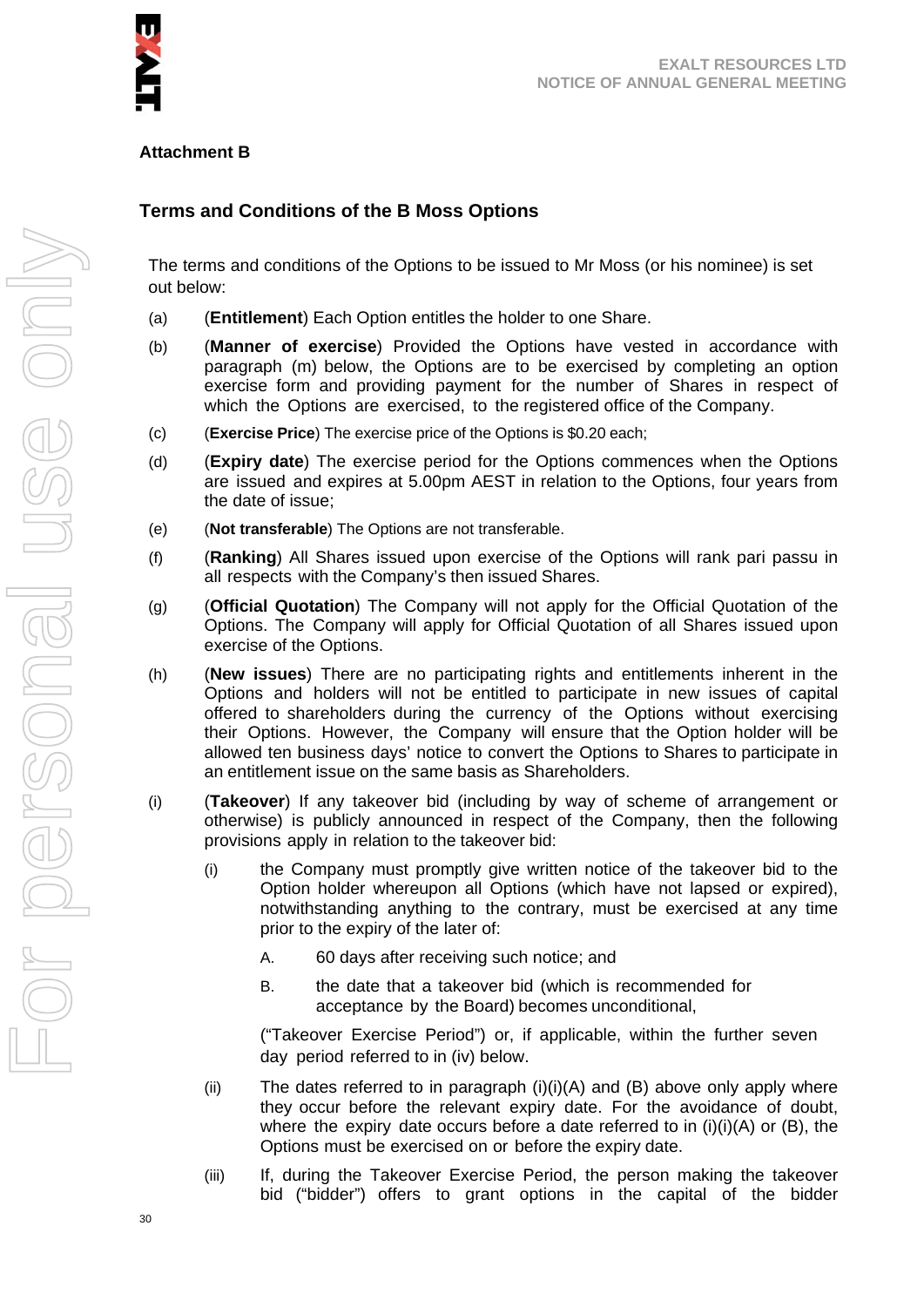("Replacement Options") to the Option holder (and, for the avoidance of doubt, this does not obligate the Company in any way to procure such an offer from the bidder) in consideration for the cancellation or acquisition of the Options, the Option holder may, in his or her discretion, accept such Replacement Options instead of exercising the Options.

- (iv) If no offer of Replacement Options is made during the Takeover Exercise Period and accepted, the Option holder has (other than in the case of a scheme of arrangement) a further seven days' grace after the expiry of the Takeover Exercise Period within which to exercise the Options ("Grace Period"), whereupon unexercised Options will lapse. For the avoidance of doubt, where the expiry date occurs before the end of the Grace Period, the Options must be exercised on or before the expiry date. In the case of a scheme of arrangement, the Options will lapse at the end of the Takeover Exercise Period.
- (v) If the takeover bid lapses or is withdrawn or closes without being recommended for acceptance by the Board, whether the bid is conditional or unconditional, then the provisions of all the paragraphs hereof will revive in respect of any unexercised Options which Options will remain on foot.
- (j) (**Reorganisation of capital**) In the event of any reconstruction (including consolidation, sub- division, reduction or return) of the issued capital of the Company prior to the relevant expiry date, the number of Options or the exercise price, or both, shall be reconstructed in accordance with the Listing Rules.
- (k) (**Adjustment for bonus issues**) If the Company makes a bonus issue of Shares or other securities to existing Shareholders (other than an issue in lieu of, or in satisfaction of, dividends or by way of dividend reinvestment):

(i) the number of Shares which must be issued on the exercise of an Option will be increased by the number of Shares which Mr Moss would have received if he had exercised the Option before the record date for the bonus issue; and

- (ii) no change will be made to the exercise price.
- (l) (**Adjustment for pro rata issue**) If the Company makes a pro rata issue of Shares or other securities to shareholders (other than a bonus issue or an issue in lieu of in satisfaction of dividends or by way of dividend reinvestment) the exercise price of an Option will be reduced according to the following formula:

New exercise price  $=$  O  $-$  E [P $-(S+D)$ ]

 $N+1$ 

 $O =$  the old exercise price of the Option.

 $E =$  the number of underlying Shares into which one Option is exercisable.

 $P =$  average market price per Share weighted by reference to volume of the underlying Shares during the five trading days ending on the day before the ex rights date or ex entitlements date.

S = the subscription price of a Share under the pro rata issue.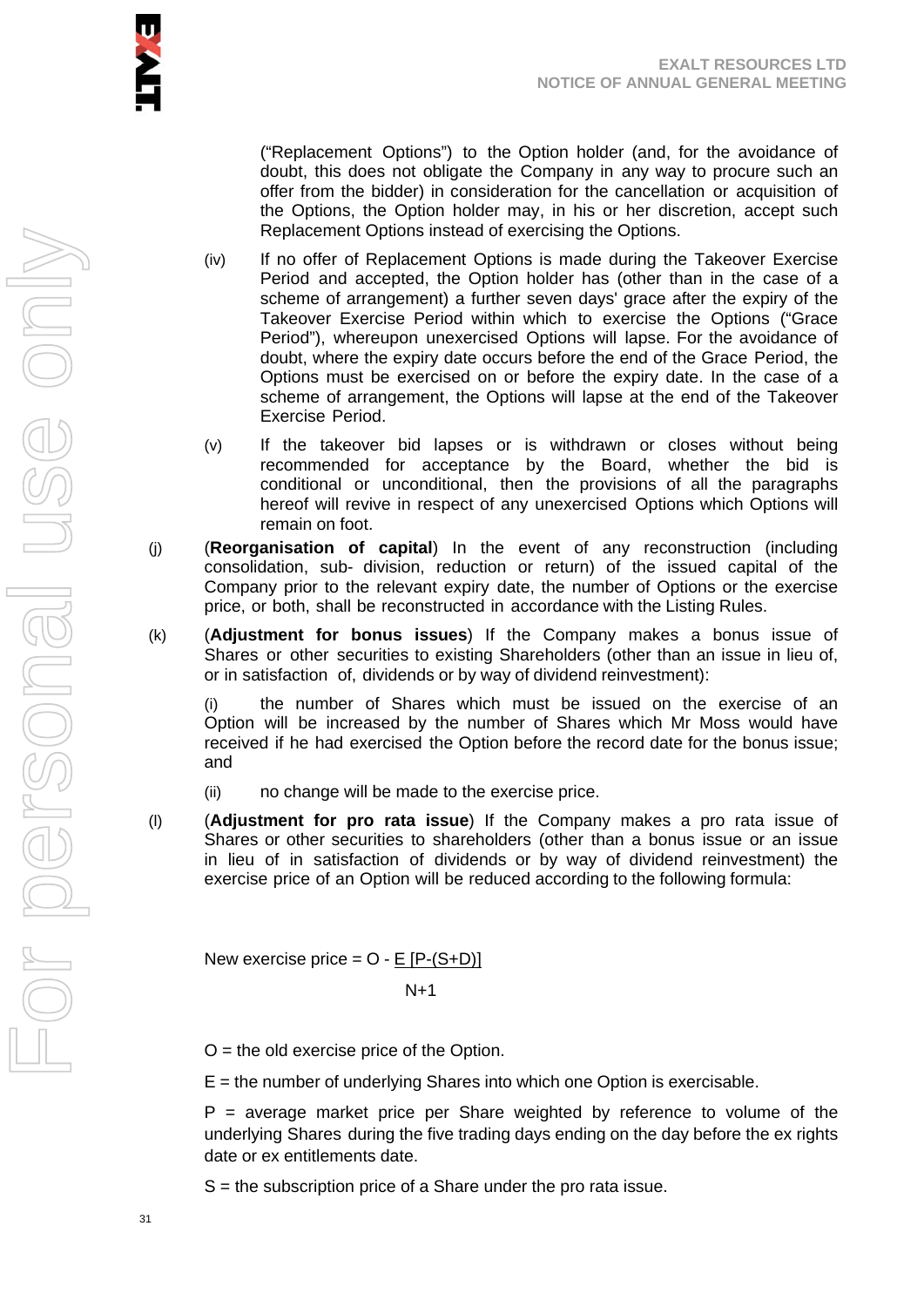$D =$  the dividend due but not yet paid on the existing underlying Shares (except those to be issued under the pro rata issue).

 $N =$  the number of Shares with rights or entitlements that must be held to receive a right to one new share.

- (m) (**Vesting of Options**) The Options vest as follows:
	- (i) one third of the Options are exercisable on the first anniversary of the date of Mr Moss's appointment as a director. If the resulting number of options contains a fraction, such number shall be rounded down to the next lowest whole number;
	- (ii) one third of the Options are exercisable on the second anniversary of the date of Mr Moss's appointment as a director. If the resulting number of options contains a fraction, such number shall be rounded down to the next lowest whole number; and
	- (ii) the balance of the Options are exercisable on the third anniversary of the date of Mr Moss's appointment as a director,

provided the Option holder continues to be employed or engaged by the Company. Where such engagement or employment ceases with the Company, the Options (which are not vested at that point in time) will no longer vest.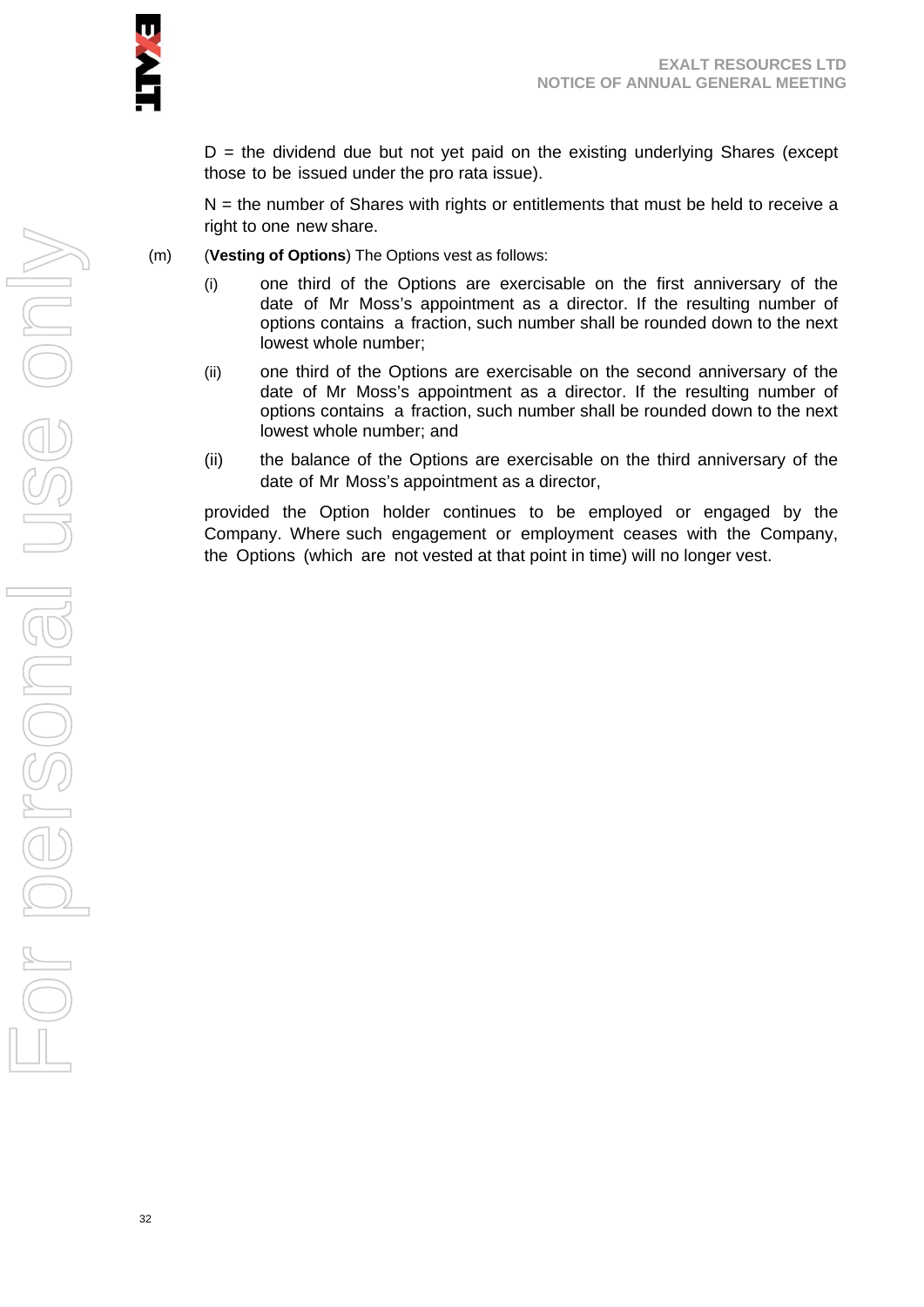# **Exalt Resources Limited**

ABN 17 145 327 617

#### **Lodge your vote:**

# **By Mail:**

Computershare Investor Services Pty Limited GPO Box 242 Melbourne Victoria 3001 Australia

Alternatively you can fax your form to (within Australia) 1800 783 447 (outside Australia) +61 3 9473 2555

For intermediary Online subscribers only (custodians) www.intermediaryonline.com

#### **For all enquiries call:**

(within Australia) 1300 850 505 (outside Australia) +61 3 9415 4000

# **Proxy Form**

**For your vote to be effective it must be received by 10.00am (Sydney Time) on Tuesday 26 November 2013**

#### **How to Vote on Items of Business**

All your securities will be voted in accordance with your directions.

#### **Appointment of Proxy**

**Voting 100% of your holding:** Direct your proxy how to vote by marking one of the boxes opposite each item of business. If you do not mark a box your proxy may vote as they choose. If you mark more than one box on an item your vote will be invalid on that item.

**Voting a portion of your holding:** Indicate a portion of your voting rights by inserting the percentage or number of securities you wish to vote in the For, Against or Abstain box or boxes. The sum of the votes cast must not exceed your voting entitlement or 100%.

**Appointing a second proxy:** You are entitled to appoint up to two proxies to attend the meeting and vote on a poll. If you appoint two proxies you must specify the percentage of votes or number of securities for each proxy, otherwise each proxy may exercise half of the votes. When appointing a second proxy write both names and the percentage of votes or number of securities for each in Step 1 overleaf. The prison of General views of Catbon Desired Desired only to the Real of the Real of School of the Real of School of the Real of School of the Real of the Real of the Real of the Real of the Real of the Real of the Real o

**A proxy need not be a securityholder of the Company.**

#### **Signing Instructions**

**Individual:** Where the holding is in one name, the securityholder must sign.

**Joint Holding:** Where the holding is in more than one name, all of the securityholders should sign.

**Power of Attorney:** If you have not already lodged the Power of Attorney with the registry, please attach a certified photocopy of the Power of Attorney to this form when you return it.

**Companies:** Where the company has a Sole Director who is also the Sole Company Secretary, this form must be signed by that person. If the company (pursuant to section 204A of the Corporations Act 2001) does not have a Company Secretary, a Sole Director can also sign alone. Otherwise this form must be signed by a Director jointly with either another Director or a Company Secretary. Please sign in the appropriate place to indicate the office held. Delete titles as applicable.

#### **Attending the Meeting**

Bring this form to assist registration. If a representative of a corporate securityholder or proxy is to attend the meeting you will need to provide the appropriate "Certificate of Appointment of Corporate Representative" prior to admission. A form of the certificate may be obtained from Computershare or online at www.investorcentre.com under the information tab, "Downloadable forms".

Comments & Questions: If you have any comments or questions for the company, please write them on a separate sheet of paper and return with this form.

# *Turn over to complete the form*

**SRN/HIN: I9999999999** View the annual report or update your securityholding, 24 hours a day, 7 days a week: **Access the annual report Review your securityholding Update your securityholding** *Your secure access information is:* **PLEASE NOTE:** For security reasons it is important that you keep your  $\boxed{\square}$ **www.investorcentre.com**

SRN/HIN confidential.

 $- 000001$  000 ERD MR SAM SAMPLE FLAT 123 123 SAMPLE STREET THE SAMPLE HILL SAMPLE ESTATE SAMPLEVILLE VIC 3030

Paper

Neutral

Carbon

**Laser** 

**HANH** 

Friendly

This Document is printed on Greenhouse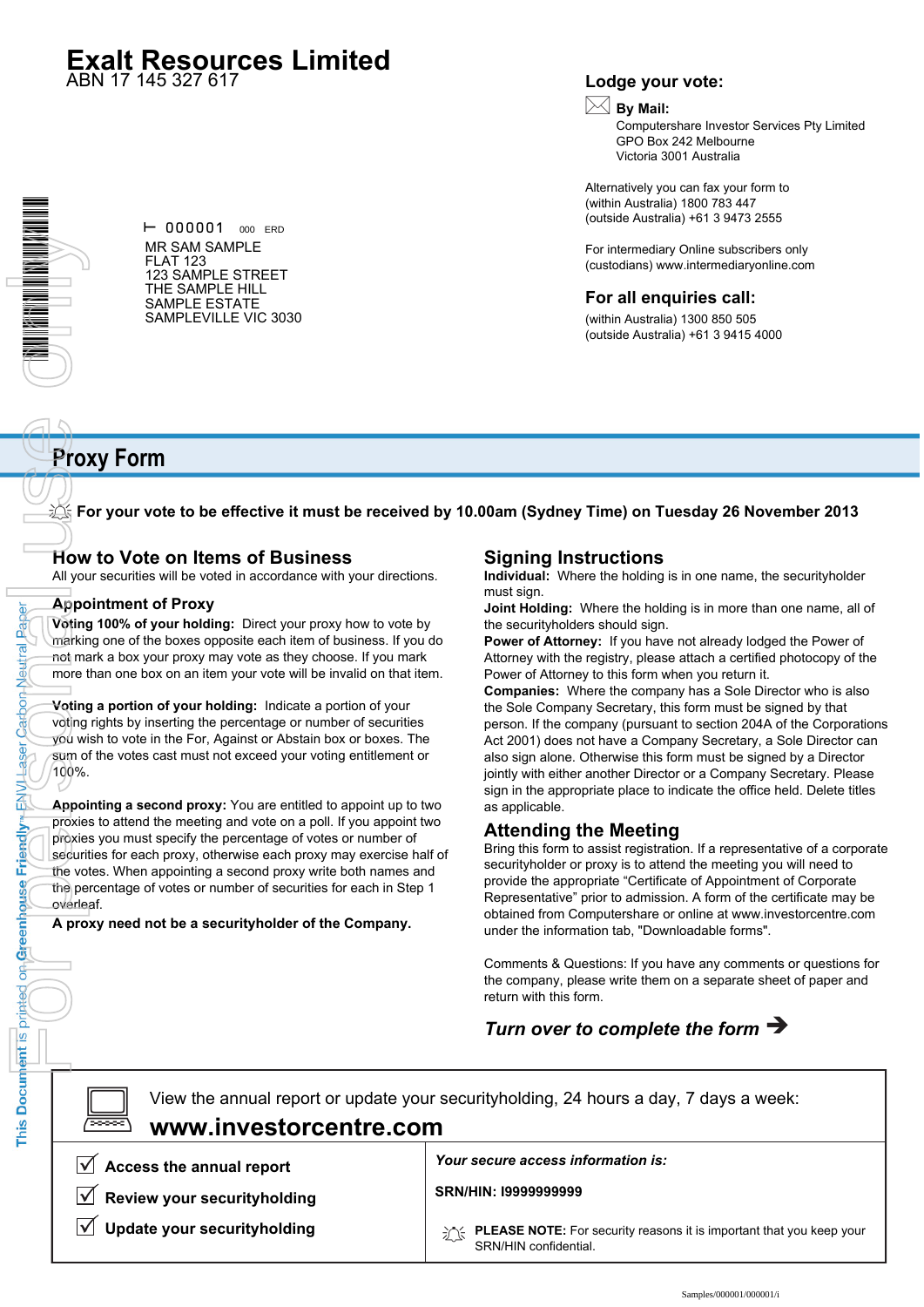| <b>MR SAM SAMPLE</b><br><b>FLAT 123</b><br>123 SAMPLE STREET<br>THE SAMPLE HILL<br><b>SAMPLE ESTATE</b><br>SAMPLEVILLE VIC 3030                                                                                                                                                                                                                                                                                                                                                                                                                                                                                                                                                                                                                                                                                                                                                                                                                                                                                                                                                                                                                                                                                                                                                                                                                                                                                                                                                                                                                                                                                                                                                                                                                                                                                                                                                                                           |                  | Change of address. If incorrect,<br>mark this box and make the<br>correction in the space to the left.<br>Securityholders sponsored by a<br>broker (reference number<br>commences with 'X') should advise<br>your broker of any changes. | I 9999999999                             | I ND                                                                              |
|---------------------------------------------------------------------------------------------------------------------------------------------------------------------------------------------------------------------------------------------------------------------------------------------------------------------------------------------------------------------------------------------------------------------------------------------------------------------------------------------------------------------------------------------------------------------------------------------------------------------------------------------------------------------------------------------------------------------------------------------------------------------------------------------------------------------------------------------------------------------------------------------------------------------------------------------------------------------------------------------------------------------------------------------------------------------------------------------------------------------------------------------------------------------------------------------------------------------------------------------------------------------------------------------------------------------------------------------------------------------------------------------------------------------------------------------------------------------------------------------------------------------------------------------------------------------------------------------------------------------------------------------------------------------------------------------------------------------------------------------------------------------------------------------------------------------------------------------------------------------------------------------------------------------------|------------------|------------------------------------------------------------------------------------------------------------------------------------------------------------------------------------------------------------------------------------------|------------------------------------------|-----------------------------------------------------------------------------------|
| <b>Proxy Form</b>                                                                                                                                                                                                                                                                                                                                                                                                                                                                                                                                                                                                                                                                                                                                                                                                                                                                                                                                                                                                                                                                                                                                                                                                                                                                                                                                                                                                                                                                                                                                                                                                                                                                                                                                                                                                                                                                                                         |                  | Please mark                                                                                                                                                                                                                              |                                          | $\mathbf{X}$ to indicate your directions                                          |
| <b>STEP1</b><br>Appoint a Proxy to Vote on Your Behalf                                                                                                                                                                                                                                                                                                                                                                                                                                                                                                                                                                                                                                                                                                                                                                                                                                                                                                                                                                                                                                                                                                                                                                                                                                                                                                                                                                                                                                                                                                                                                                                                                                                                                                                                                                                                                                                                    |                  |                                                                                                                                                                                                                                          |                                          | XX                                                                                |
| I/We being a member/s of Exalt Resources Limited hereby appoint<br>the Chairman<br>QR<br>of the Meeting                                                                                                                                                                                                                                                                                                                                                                                                                                                                                                                                                                                                                                                                                                                                                                                                                                                                                                                                                                                                                                                                                                                                                                                                                                                                                                                                                                                                                                                                                                                                                                                                                                                                                                                                                                                                                   |                  |                                                                                                                                                                                                                                          | <b>The NOTE:</b> Leave this box blank if | you have selected the Chairman of the<br>Meeting. Do not insert your own name(s). |
| or failing the person so named (or if no person is named) the Chairman of the Annual General Meeting as my/our proxy to act generally at the<br>meeting on my/our behalf and to vote in accordance with the following directions (or if no directions have been given, as the proxy or the Chairman<br>sees fit) at the Annual General Meeting of shareholders of Exalt Resources Limited to be held on Thursday 28th November 2013, at 10.00am<br>(Sydney time) at Suite 3904, Level 39, Australia Square 264-278 George Street, Sydney, NSW 2000 and at any adjournment of that meeting.                                                                                                                                                                                                                                                                                                                                                                                                                                                                                                                                                                                                                                                                                                                                                                                                                                                                                                                                                                                                                                                                                                                                                                                                                                                                                                                                |                  |                                                                                                                                                                                                                                          |                                          |                                                                                   |
| your proxy how to vote as your proxy in respect of a resolution, please place a mark in the box directly below. By marking the box below, you are<br>directing the Chairman of the Annual General Meeting to vote in accordance with the Chairman's voting intentions on Resolutions 1and 10 as set out<br>below and in the Notice of Annual General Meeting even though Resolutions 1and 10 may be connected directly or indirectly with the remuneration<br>of a member of a KMP and/or even though the Chairman of the Annual General Meeting has an interest in the outcome of Resolutions 1and 10 and<br>that votes cast by the Chairman for those resolutions other than as a proxy holder will be disregarded because of that interest. If you do not mark<br>this box, and you have not directed your proxy how to vote on Resolutions 1and 10, the Chairman of the Annual General Meeting will not<br>cast your votes on Resolution 1 and your votes will not be counted in computing the required majority if a poll is called on this resolution.<br>The Chairman of the Annual General Meeting intends to vote all available proxies in favour of all resolutions.<br>I/We direct the Chairman of the Annual General Meeting to vote in accordance with the Chairman's voting intentions on Resolutions 1 and 10<br>(except where I/we have indicated a different voting intention below) and acknowledge that the Chairman of the Annual General Meeting may<br>exercise my proxy even though Resolution 1 and 10 is connected directly or indirectly with the remuneration of a member of key management<br>personnel and/or even if the Chairman of the Annual General Meeting has an interest in the outcome of this item and that votes cast by the<br>Chairman, other than as proxy holder, would be disregarded because of that interest.<br>$\overline{\mathsf{s}}$ tep 2<br><b>Items of Business</b> |                  | Z EPLEASE NOTE: If you mark the Abstain box for an item, you are directing your proxy not to vote on your<br>behalf on a show of hands or a poll and your votes will not be counted in computing the required majority.                  |                                          |                                                                                   |
|                                                                                                                                                                                                                                                                                                                                                                                                                                                                                                                                                                                                                                                                                                                                                                                                                                                                                                                                                                                                                                                                                                                                                                                                                                                                                                                                                                                                                                                                                                                                                                                                                                                                                                                                                                                                                                                                                                                           | Against<br>66    | Algétain                                                                                                                                                                                                                                 | 66                                       | Against<br>Alostain                                                               |
| Adoption of Directors' Remuneration<br>Report                                                                                                                                                                                                                                                                                                                                                                                                                                                                                                                                                                                                                                                                                                                                                                                                                                                                                                                                                                                                                                                                                                                                                                                                                                                                                                                                                                                                                                                                                                                                                                                                                                                                                                                                                                                                                                                                             |                  | Re-election of Director (Mr Shane<br>7<br>Hartwig)                                                                                                                                                                                       |                                          |                                                                                   |
| 2<br>Election of Director (Mr Robert Whitton)                                                                                                                                                                                                                                                                                                                                                                                                                                                                                                                                                                                                                                                                                                                                                                                                                                                                                                                                                                                                                                                                                                                                                                                                                                                                                                                                                                                                                                                                                                                                                                                                                                                                                                                                                                                                                                                                             |                  | Ratify Prior Share Issue<br>8                                                                                                                                                                                                            |                                          |                                                                                   |
| Election of Director (Mr Peter Dykes)<br>3                                                                                                                                                                                                                                                                                                                                                                                                                                                                                                                                                                                                                                                                                                                                                                                                                                                                                                                                                                                                                                                                                                                                                                                                                                                                                                                                                                                                                                                                                                                                                                                                                                                                                                                                                                                                                                                                                |                  | Ratify Prior Option Issue<br>9                                                                                                                                                                                                           |                                          |                                                                                   |
| Election of Director (Mr Robert<br>Crossman)                                                                                                                                                                                                                                                                                                                                                                                                                                                                                                                                                                                                                                                                                                                                                                                                                                                                                                                                                                                                                                                                                                                                                                                                                                                                                                                                                                                                                                                                                                                                                                                                                                                                                                                                                                                                                                                                              |                  | 10 Issue of shares to related parties                                                                                                                                                                                                    |                                          |                                                                                   |
| Election of Director (Mr Edward Lee)                                                                                                                                                                                                                                                                                                                                                                                                                                                                                                                                                                                                                                                                                                                                                                                                                                                                                                                                                                                                                                                                                                                                                                                                                                                                                                                                                                                                                                                                                                                                                                                                                                                                                                                                                                                                                                                                                      |                  | 11 Approval of 10% placement facility                                                                                                                                                                                                    |                                          |                                                                                   |
| Election of Director (Mr Romy<br>6<br>Soerkano)                                                                                                                                                                                                                                                                                                                                                                                                                                                                                                                                                                                                                                                                                                                                                                                                                                                                                                                                                                                                                                                                                                                                                                                                                                                                                                                                                                                                                                                                                                                                                                                                                                                                                                                                                                                                                                                                           |                  |                                                                                                                                                                                                                                          |                                          |                                                                                   |
| The Chairman of the Meeting intends to vote all available proxies in favour of each item of business.                                                                                                                                                                                                                                                                                                                                                                                                                                                                                                                                                                                                                                                                                                                                                                                                                                                                                                                                                                                                                                                                                                                                                                                                                                                                                                                                                                                                                                                                                                                                                                                                                                                                                                                                                                                                                     |                  |                                                                                                                                                                                                                                          |                                          |                                                                                   |
| <b>SIGN</b><br>Signature of Securityholder(s) This section must be completed.<br>Individual or Securityholder 1                                                                                                                                                                                                                                                                                                                                                                                                                                                                                                                                                                                                                                                                                                                                                                                                                                                                                                                                                                                                                                                                                                                                                                                                                                                                                                                                                                                                                                                                                                                                                                                                                                                                                                                                                                                                           | Securityholder 2 |                                                                                                                                                                                                                                          | Securityholder 3                         |                                                                                   |
|                                                                                                                                                                                                                                                                                                                                                                                                                                                                                                                                                                                                                                                                                                                                                                                                                                                                                                                                                                                                                                                                                                                                                                                                                                                                                                                                                                                                                                                                                                                                                                                                                                                                                                                                                                                                                                                                                                                           |                  |                                                                                                                                                                                                                                          |                                          |                                                                                   |
| Sole Director and Sole Company Secretary                                                                                                                                                                                                                                                                                                                                                                                                                                                                                                                                                                                                                                                                                                                                                                                                                                                                                                                                                                                                                                                                                                                                                                                                                                                                                                                                                                                                                                                                                                                                                                                                                                                                                                                                                                                                                                                                                  | <b>Director</b>  |                                                                                                                                                                                                                                          | <b>Director/Company Secretary</b>        |                                                                                   |
| Contact<br>Name                                                                                                                                                                                                                                                                                                                                                                                                                                                                                                                                                                                                                                                                                                                                                                                                                                                                                                                                                                                                                                                                                                                                                                                                                                                                                                                                                                                                                                                                                                                                                                                                                                                                                                                                                                                                                                                                                                           |                  | Contact<br><b>Daytime</b><br><b>Telephone</b>                                                                                                                                                                                            | Date                                     |                                                                                   |
| ERD                                                                                                                                                                                                                                                                                                                                                                                                                                                                                                                                                                                                                                                                                                                                                                                                                                                                                                                                                                                                                                                                                                                                                                                                                                                                                                                                                                                                                                                                                                                                                                                                                                                                                                                                                                                                                                                                                                                       | 999999A          |                                                                                                                                                                                                                                          |                                          | Computershare -                                                                   |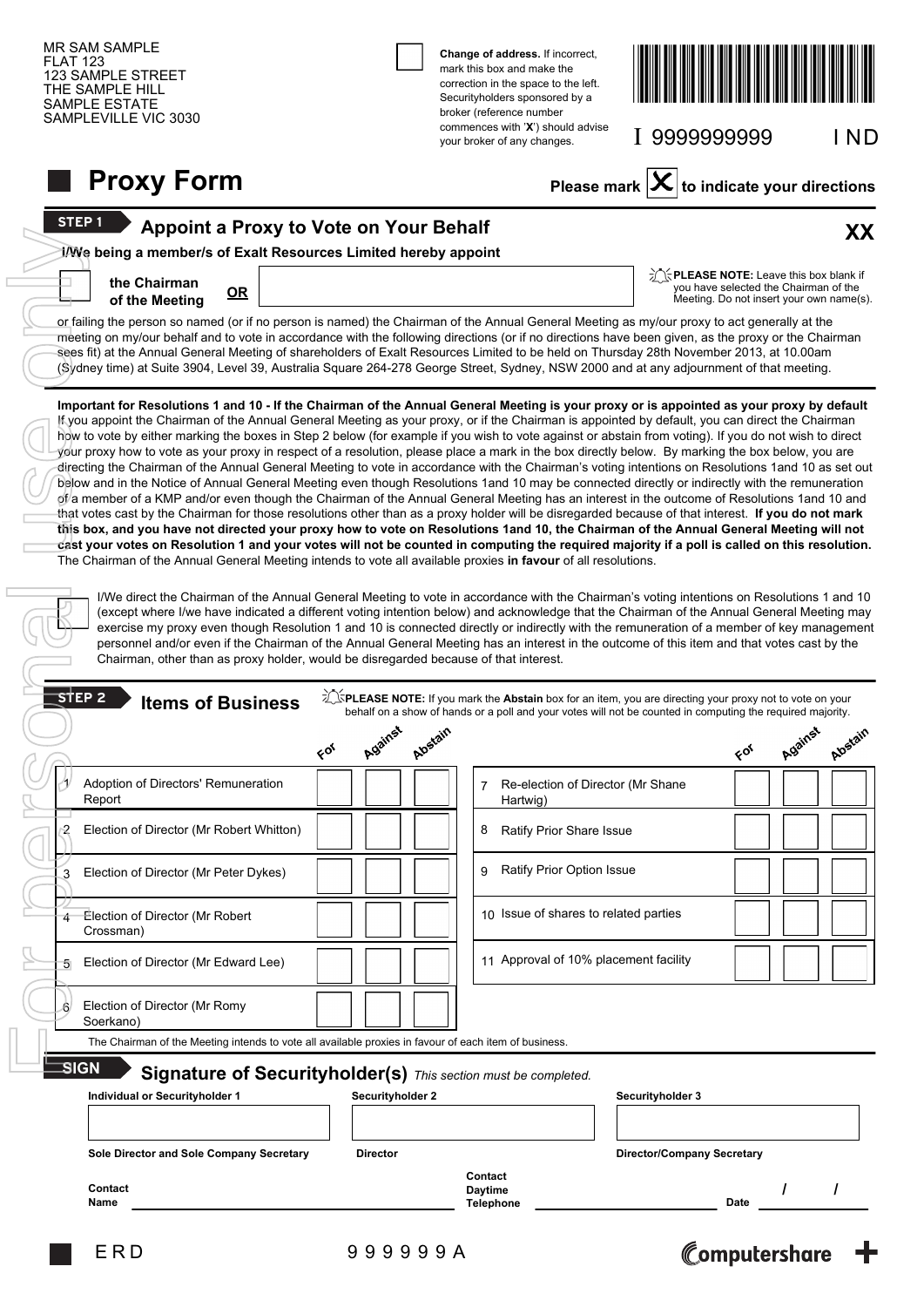# **Exalt Resources Limited**

ABN 17 145 327 617

#### **Lodge your vote:**

# **By Mail:**

Computershare Investor Services Pty Limited GPO Box 242 Melbourne Victoria 3001 Australia

Alternatively you can fax your form to (within Australia) 1800 783 447 (outside Australia) +61 3 9473 2555

For intermediary Online subscribers only (custodians) www.intermediaryonline.com

#### **For all enquiries call:**

(within Australia) 1300 850 505 (outside Australia) +61 3 9415 4000

# The price Friendly Exploration Apple of the Reflection of the Reflection of the Reflection of the Properties on the Properties on the Properties of the Properties of the Properties of the Properties of the Properties of th

Paper

Neutral

Carbon

**Laser** 

**HANH** 

Friendly

This Document is printed on Greenhouse

 $\vdash$  000002 000 ERDRM MR RETURN SAMPLE 123 SAMPLE STREET SAMPLE SURBURB SAMPLETOWN VIC 3030

# **Proxy Form**

**For your vote to be effective it must be received by 10.00am (Sydney Time) on Tuesday 26 November 2013**

#### **How to Vote on Items of Business**

All your securities will be voted in accordance with your directions.

#### **Appointment of Proxy**

**Voting 100% of your holding:** Direct your proxy how to vote by marking one of the boxes opposite each item of business. If you do not mark a box your proxy may vote as they choose. If you mark more than one box on an item your vote will be invalid on that item.

**Voting a portion of your holding:** Indicate a portion of your voting rights by inserting the percentage or number of securities you wish to vote in the For, Against or Abstain box or boxes. The sum of the votes cast must not exceed your voting entitlement or 100%.

**Appointing a second proxy:** You are entitled to appoint up to two proxies to attend the meeting and vote on a poll. If you appoint two proxies you must specify the percentage of votes or number of securities for each proxy, otherwise each proxy may exercise half of the votes. When appointing a second proxy write both names and the percentage of votes or number of securities for each in Step 1 overleaf.

**A proxy need not be a securityholder of the Company.**

#### **Signing Instructions**

**Individual:** Where the holding is in one name, the securityholder must sign.

**Joint Holding:** Where the holding is in more than one name, all of the securityholders should sign.

**Power of Attorney:** If you have not already lodged the Power of Attorney with the registry, please attach a certified photocopy of the Power of Attorney to this form when you return it.

**Companies:** Where the company has a Sole Director who is also the Sole Company Secretary, this form must be signed by that person. If the company (pursuant to section 204A of the Corporations Act 2001) does not have a Company Secretary, a Sole Director can also sign alone. Otherwise this form must be signed by a Director jointly with either another Director or a Company Secretary. Please sign in the appropriate place to indicate the office held. Delete titles as applicable.

#### **Attending the Meeting**

Bring this form to assist registration. If a representative of a corporate securityholder or proxy is to attend the meeting you will need to provide the appropriate "Certificate of Appointment of Corporate Representative" prior to admission. A form of the certificate may be obtained from Computershare or online at www.investorcentre.com under the information tab, "Downloadable forms".

Comments & Questions: If you have any comments or questions for the company, please write them on a separate sheet of paper and return with this form.

# *Turn over to complete the form*

View the annual report or update your securityholding, 24 hours a day, 7 days a week:  $\boxed{\square}$ **www.investorcentre.com**

**Access the annual report**

**Review your securityholding**

**Update your securityholding**

#### *Your secure access information is:*

**PLEASE NOTE:** For security reasons it is important that you keep your SRN/HIN confidential.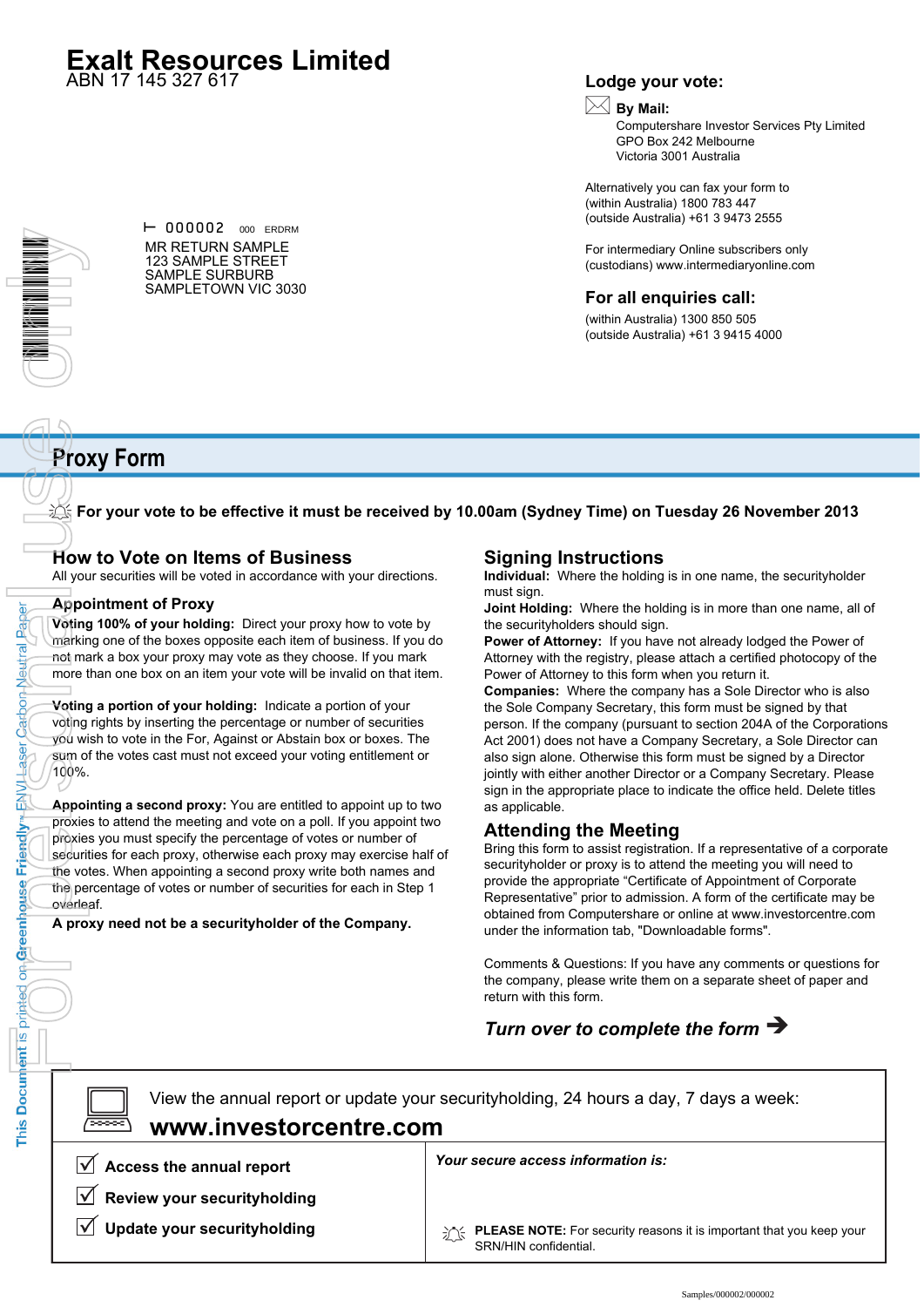| SAMPLETOWN VIC 3030                                                                                                                                                                                                                                                                                                                                                                                                                                                                                                                                                                                                                                                                                                                                                                                                                                                                                                                                                                                                                                                                                                                                                     |                  | Change of address. If incorrect,<br>mark this box and make the<br>correction in the space to the left.<br>Securityholders sponsored by a<br>broker (reference number<br>commences with 'X') should advise<br>your broker of any changes.             |                                                        |                                                                                   | IND      |
|-------------------------------------------------------------------------------------------------------------------------------------------------------------------------------------------------------------------------------------------------------------------------------------------------------------------------------------------------------------------------------------------------------------------------------------------------------------------------------------------------------------------------------------------------------------------------------------------------------------------------------------------------------------------------------------------------------------------------------------------------------------------------------------------------------------------------------------------------------------------------------------------------------------------------------------------------------------------------------------------------------------------------------------------------------------------------------------------------------------------------------------------------------------------------|------------------|------------------------------------------------------------------------------------------------------------------------------------------------------------------------------------------------------------------------------------------------------|--------------------------------------------------------|-----------------------------------------------------------------------------------|----------|
| <b>Proxy Form</b>                                                                                                                                                                                                                                                                                                                                                                                                                                                                                                                                                                                                                                                                                                                                                                                                                                                                                                                                                                                                                                                                                                                                                       |                  |                                                                                                                                                                                                                                                      | Please mark $ \mathbf{X} $ to indicate your directions |                                                                                   |          |
| <b>STEP1</b><br>Appoint a Proxy to Vote on Your Behalf                                                                                                                                                                                                                                                                                                                                                                                                                                                                                                                                                                                                                                                                                                                                                                                                                                                                                                                                                                                                                                                                                                                  |                  |                                                                                                                                                                                                                                                      |                                                        |                                                                                   | XX       |
| I/We being a member/s of Exalt Resources Limited hereby appoint<br>the Chairman<br>$OR$<br>of the Meeting                                                                                                                                                                                                                                                                                                                                                                                                                                                                                                                                                                                                                                                                                                                                                                                                                                                                                                                                                                                                                                                               |                  |                                                                                                                                                                                                                                                      | <b>THEASE NOTE:</b> Leave this box blank if            | you have selected the Chairman of the<br>Meeting. Do not insert your own name(s). |          |
| or failing the person so named (or if no person is named) the Chairman of the Annual General Meeting as my/our proxy to act generally at the<br>meeting on my/our behalf and to vote in accordance with the following directions (or if no directions have been given, as the proxy or the Chairman<br>sees fit) at the Annual General Meeting of shareholders of Exalt Resources Limited to be held on Thursday 28th November 2013, at 10.00am<br>(Sydney time) at Suite 3904, Level 39, Australia Square 264-278 George Street, Sydney, NSW 2000 and at any adjournment of that meeting.                                                                                                                                                                                                                                                                                                                                                                                                                                                                                                                                                                              |                  |                                                                                                                                                                                                                                                      |                                                        |                                                                                   |          |
| directing the Chairman of the Annual General Meeting to vote in accordance with the Chairman's voting intentions on Resolutions 1and 10 as set out<br>below and in the Notice of Annual General Meeting even though Resolutions 1and 10 may be connected directly or indirectly with the remuneration<br>of a member of a KMP and/or even though the Chairman of the Annual General Meeting has an interest in the outcome of Resolutions 1and 10 and<br>that votes cast by the Chairman for those resolutions other than as a proxy holder will be disregarded because of that interest. If you do not mark<br>this box, and you have not directed your proxy how to vote on Resolutions 1and 10, the Chairman of the Annual General Meeting will not<br>cast your votes on Resolution 1 and your votes will not be counted in computing the required majority if a poll is called on this resolution.<br>The Chairman of the Annual General Meeting intends to vote all available proxies in favour of all resolutions.<br>I/We direct the Chairman of the Annual General Meeting to vote in accordance with the Chairman's voting intentions on Resolutions 1 and 10 |                  |                                                                                                                                                                                                                                                      |                                                        |                                                                                   |          |
| exercise my proxy even though Resolution 1 and 10 is connected directly or indirectly with the remuneration of a member of key management<br>personnel and/or even if the Chairman of the Annual General Meeting has an interest in the outcome of this item and that votes cast by the<br>Chairman, other than as proxy holder, would be disregarded because of that interest.<br>_STEP 2                                                                                                                                                                                                                                                                                                                                                                                                                                                                                                                                                                                                                                                                                                                                                                              |                  | (except where I/we have indicated a different voting intention below) and acknowledge that the Chairman of the Annual General Meeting may<br>SPLEASE NOTE: If you mark the Abstain box for an item, you are directing your proxy not to vote on your |                                                        |                                                                                   |          |
| <b>Items of Business</b>                                                                                                                                                                                                                                                                                                                                                                                                                                                                                                                                                                                                                                                                                                                                                                                                                                                                                                                                                                                                                                                                                                                                                |                  | behalf on a show of hands or a poll and your votes will not be counted in computing the required majority.                                                                                                                                           |                                                        |                                                                                   |          |
| Adoption of Directors' Remuneration<br>Report                                                                                                                                                                                                                                                                                                                                                                                                                                                                                                                                                                                                                                                                                                                                                                                                                                                                                                                                                                                                                                                                                                                           | Against<br>66    | Abstain<br>Re-election of Director (Mr Shane<br>$7^{\circ}$<br>Hartwig)                                                                                                                                                                              |                                                        | Against<br>66                                                                     |          |
| Election of Director (Mr Robert Whitton)                                                                                                                                                                                                                                                                                                                                                                                                                                                                                                                                                                                                                                                                                                                                                                                                                                                                                                                                                                                                                                                                                                                                |                  | Ratify Prior Share Issue<br>8                                                                                                                                                                                                                        |                                                        |                                                                                   |          |
| Election of Director (Mr Peter Dykes)<br>3                                                                                                                                                                                                                                                                                                                                                                                                                                                                                                                                                                                                                                                                                                                                                                                                                                                                                                                                                                                                                                                                                                                              |                  | Ratify Prior Option Issue<br>9                                                                                                                                                                                                                       |                                                        |                                                                                   |          |
| Election of Director (Mr Robert<br>Crossman)                                                                                                                                                                                                                                                                                                                                                                                                                                                                                                                                                                                                                                                                                                                                                                                                                                                                                                                                                                                                                                                                                                                            |                  | 10 Issue of shares to related parties                                                                                                                                                                                                                |                                                        |                                                                                   |          |
| Election of Director (Mr Edward Lee)                                                                                                                                                                                                                                                                                                                                                                                                                                                                                                                                                                                                                                                                                                                                                                                                                                                                                                                                                                                                                                                                                                                                    |                  | 11 Approval of 10% placement facility                                                                                                                                                                                                                |                                                        |                                                                                   |          |
| Election of Director (Mr Romy<br>6<br>Soerkano)                                                                                                                                                                                                                                                                                                                                                                                                                                                                                                                                                                                                                                                                                                                                                                                                                                                                                                                                                                                                                                                                                                                         |                  |                                                                                                                                                                                                                                                      |                                                        |                                                                                   |          |
| The Chairman of the Meeting intends to vote all available proxies in favour of each item of business.<br><b>SIGN</b><br>Signature of Securityholder(s) This section must be completed.<br>Individual or Securityholder 1                                                                                                                                                                                                                                                                                                                                                                                                                                                                                                                                                                                                                                                                                                                                                                                                                                                                                                                                                | Securityholder 2 |                                                                                                                                                                                                                                                      | Securityholder 3                                       |                                                                                   |          |
| Sole Director and Sole Company Secretary                                                                                                                                                                                                                                                                                                                                                                                                                                                                                                                                                                                                                                                                                                                                                                                                                                                                                                                                                                                                                                                                                                                                | <b>Director</b>  |                                                                                                                                                                                                                                                      | <b>Director/Company Secretary</b>                      |                                                                                   | Algérain |